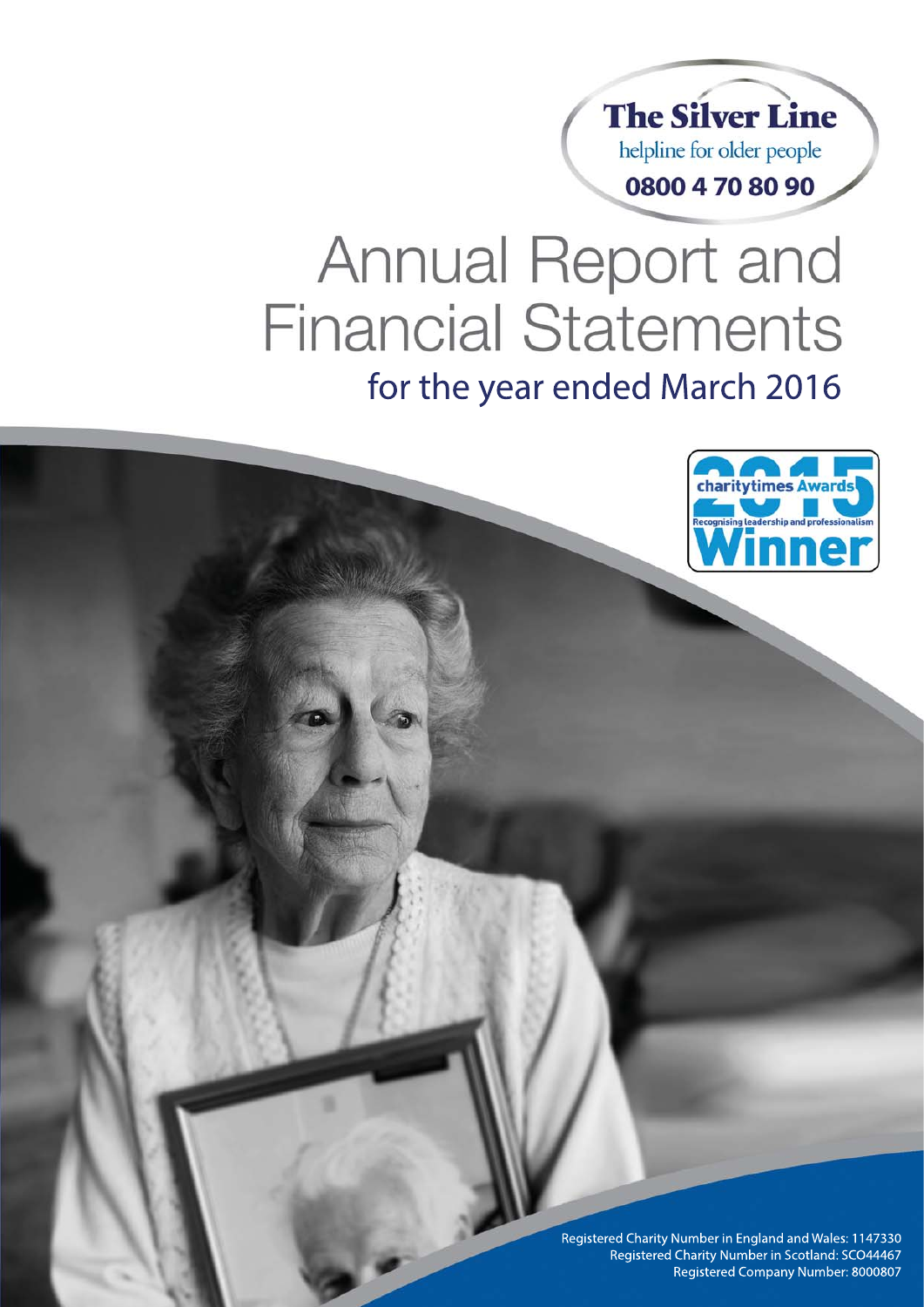# **Cover Picture**

Our cover picture features Silver Liner Dorothy, who was one of our first Community Champions and a strong supporter of The Silver Line right from our launch.

 She once said that "Silver Line had started her life all over again". Dorothy, from Lancashire, sadly passed away in 2015 and we dedicated our second anniversary conference to her memory. All of us at The Silver Line send our condolences to Dorothy's family.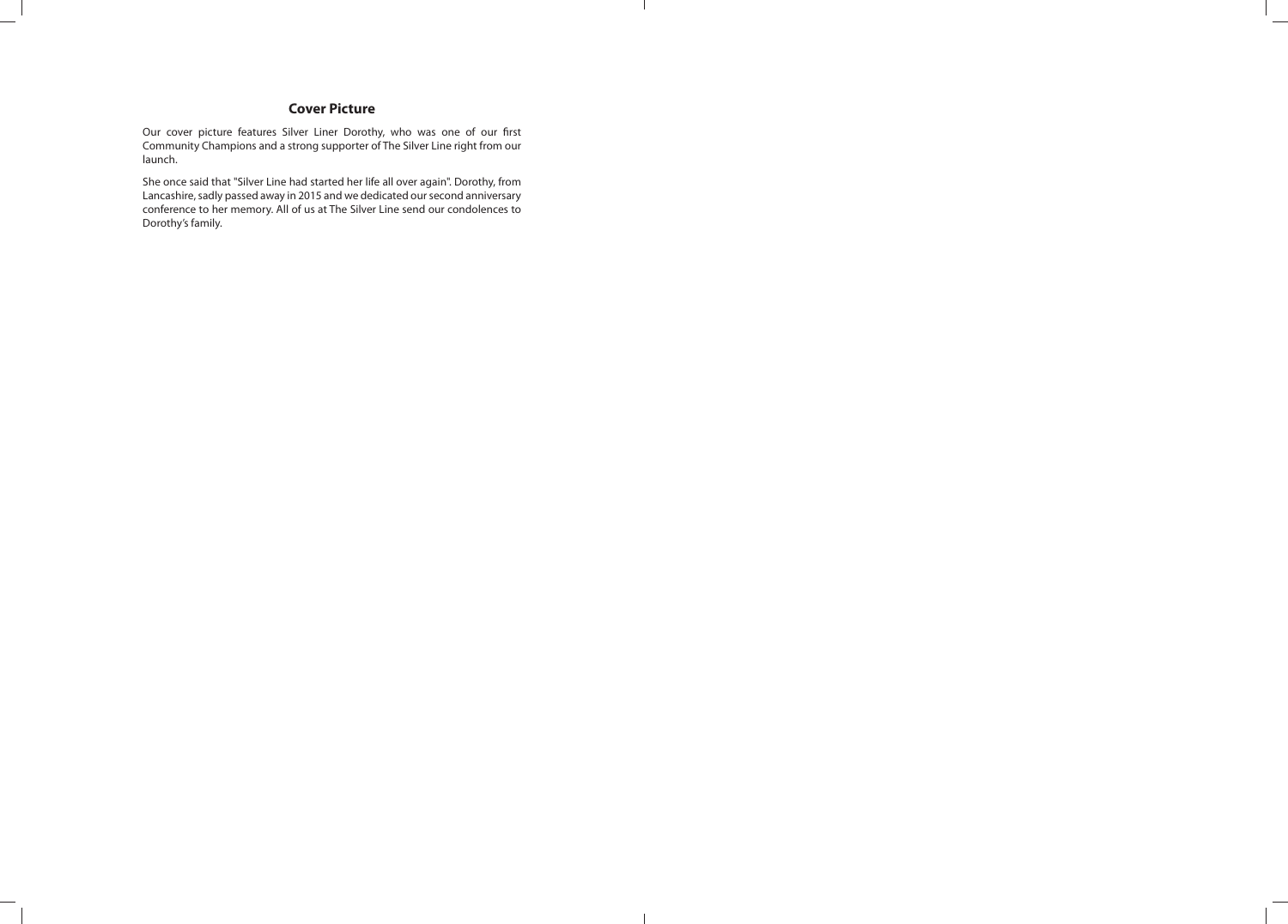**Charity Registration Nos. 1147330 (England and Wales) SC044467 (Scotland)**

**Company Registration No. 08000807 (England and Wales)**

# **THE SILVER LINE HELPLINE**

# **ANNUAL REPORT**

### **AND FINANCIAL STATEMENTS**

# **FOR THE YEAR ENDED 31 MARCH 2016**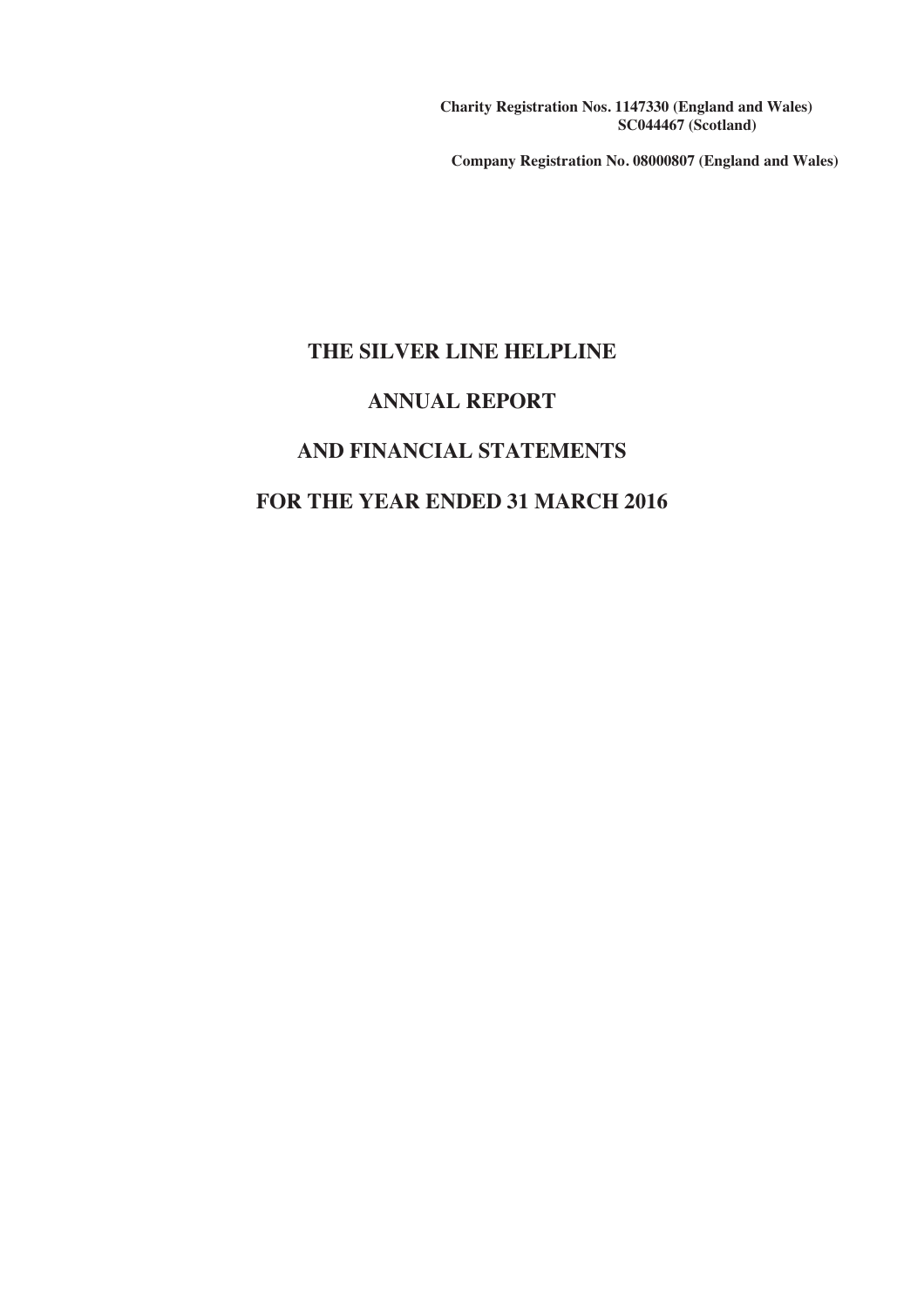### **CONTENTS**

|                                                                                            | Page           |
|--------------------------------------------------------------------------------------------|----------------|
| Legal and administrative information                                                       | $\mathbf{1}$   |
| Statement of the President and Founder                                                     | $\mathfrak{2}$ |
| Statement of the Chair                                                                     | $\mathfrak{Z}$ |
| Statement of the Chief Executive Officer                                                   | $\overline{4}$ |
| Directors' report                                                                          | $5 - 23$       |
| Independent auditor's report                                                               | $24 - 25$      |
| <b>Statement of Financial Activities</b><br>(including the income and expenditure account) | 26             |
| <b>Balance</b> sheet                                                                       | 27             |
| Statement of cash flows                                                                    | 28             |
| Notes to the financial statements                                                          | $29 - 40$      |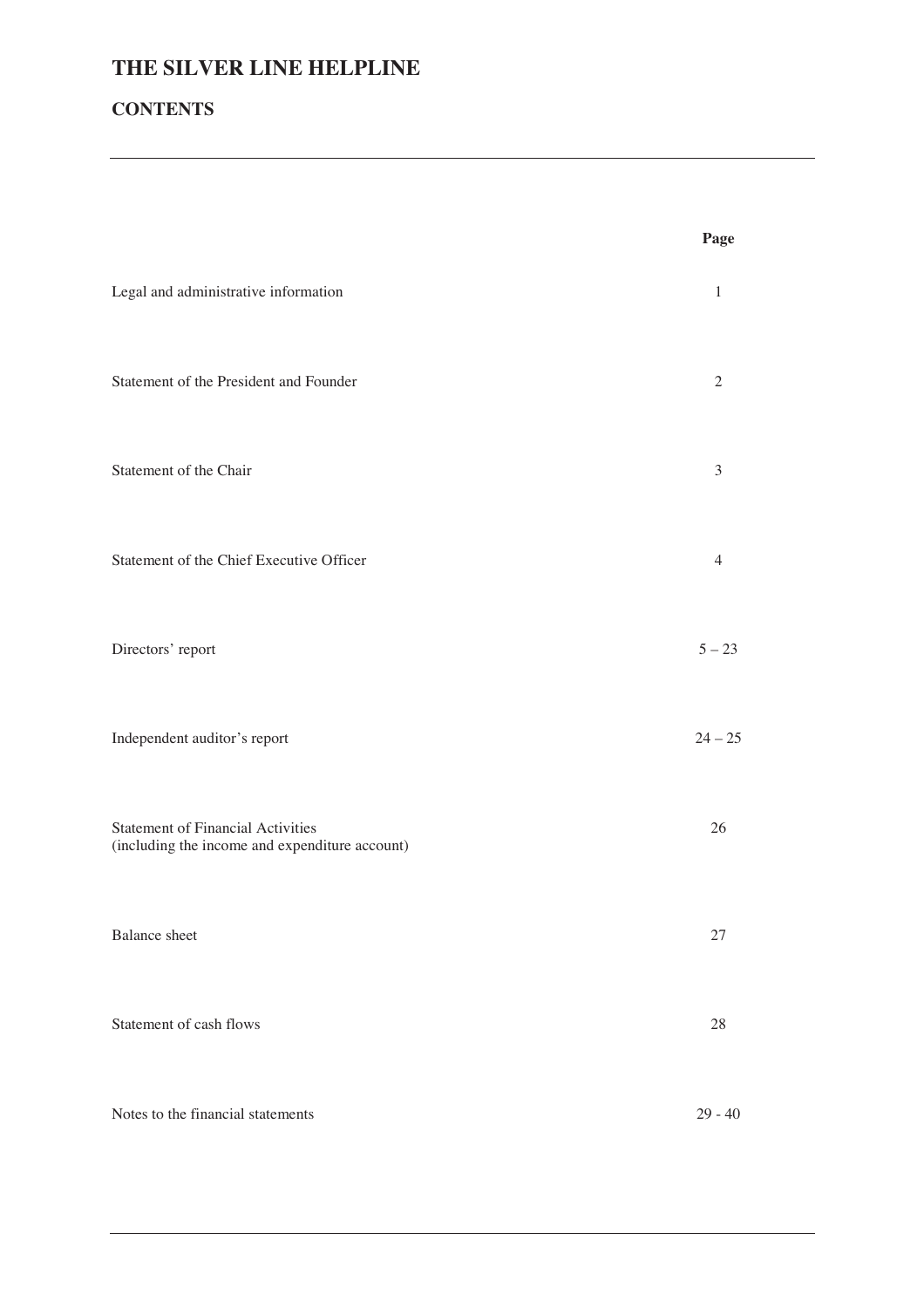# **LEGAL AND ADMINISTRATIVE INFORMATION**

| <b>Charity status</b>                                          | Registered in England and Wales and in Scotland                                                                                                                                                                                                                                                                                                                                                             |                                                                                                                                                                                                     |
|----------------------------------------------------------------|-------------------------------------------------------------------------------------------------------------------------------------------------------------------------------------------------------------------------------------------------------------------------------------------------------------------------------------------------------------------------------------------------------------|-----------------------------------------------------------------------------------------------------------------------------------------------------------------------------------------------------|
| <b>Charity number</b>                                          | 1147330 (England and Wales)<br>SC044467 (Scotland)                                                                                                                                                                                                                                                                                                                                                          |                                                                                                                                                                                                     |
| <b>Registered office</b>                                       | 40 Queen Anne Street<br>London<br>W1G 9EL                                                                                                                                                                                                                                                                                                                                                                   |                                                                                                                                                                                                     |
| Company number                                                 | 08000807                                                                                                                                                                                                                                                                                                                                                                                                    |                                                                                                                                                                                                     |
| <b>Trustees</b>                                                | Dame Esther Rantzen DBE (President and Founder)<br>Gary Fitzgerald<br>Professor Patrick Geoghegan OBE (Chair)<br>Jane Ashcroft CBE<br><b>Rt Hon Paul Burstow</b><br>Lady Susan Chinn CBE<br>Dr Alexander McMinn JP MBE (resigned 16 June 2015) 10 December 2012<br>Susan Sayer CBE (resigned 2 May 2016)<br>Christopher Belcher (Deputy Chair)<br>Reverend Rose Hudson-Wilkin<br>Piers Ricketts (Treasurer) | Date of Appointment<br>21 March 2012<br>11 June 2012<br>11 June 2012<br>4 July 2012<br>10 December 2012<br>10 December 2012<br>10 December 2012<br>17 April 2013<br>16 June 2015<br>21 January 2016 |
| <b>Chief Executive Officer</b><br><b>And Company Secretary</b> | Sophie Andrews                                                                                                                                                                                                                                                                                                                                                                                              |                                                                                                                                                                                                     |
| <b>Head Office</b>                                             | The Silver Line Helpline<br>19-23 Featherstone Street<br>London EC1Y 8SL                                                                                                                                                                                                                                                                                                                                    |                                                                                                                                                                                                     |
| Website                                                        | www.thesilverline.org.uk                                                                                                                                                                                                                                                                                                                                                                                    |                                                                                                                                                                                                     |
| <b>Auditors</b>                                                | Lewis Golden LLP<br>40 Queen Anne Street<br>London W1G 9EL                                                                                                                                                                                                                                                                                                                                                  |                                                                                                                                                                                                     |
| <b>Legal Advisers</b>                                          | Mills & Reeve LLP<br><b>Botanic House</b><br>100 Hills Road<br>Cambridge CB2 1PH                                                                                                                                                                                                                                                                                                                            |                                                                                                                                                                                                     |
| <b>Bankers</b>                                                 | <b>Barclays Bank Plc</b><br>Soho Square Branch<br>27 Soho Square<br>London W1D 3QR                                                                                                                                                                                                                                                                                                                          |                                                                                                                                                                                                     |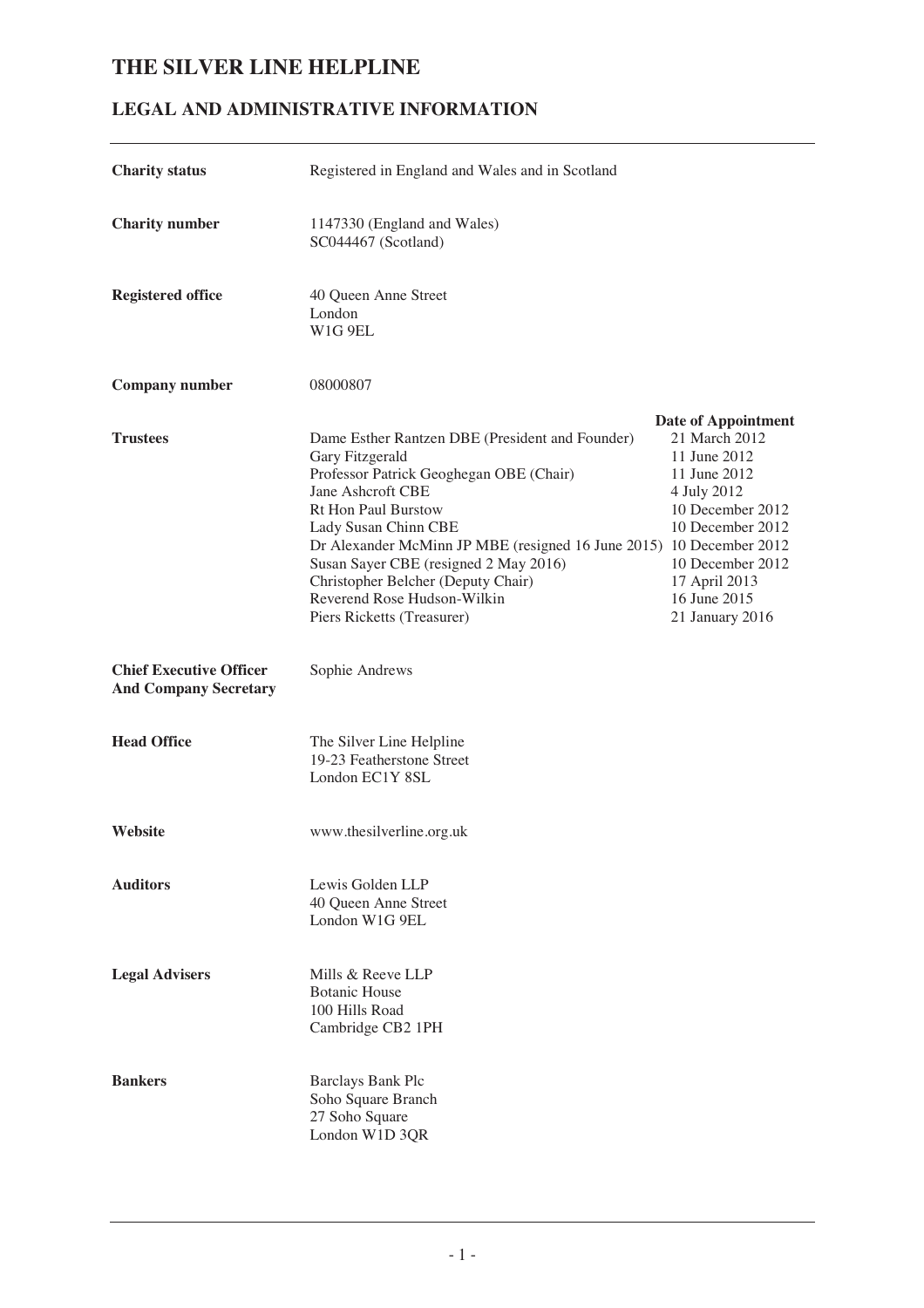### **STATEMENT OF THE PRESIDENT AND FOUNDER FOR THE YEAR ENDED 31 MARCH 2016**

This has been a tough year for charities. Not only is austerity biting hard, so that individual giving is decreasing across the voluntary sector, but scandals involving fund-raising techniques and some beleaguered charities have damaged public confidence. The Silver Line Helpline team has always been very aware that we must be diligent and meticulous in the way we raise and spend precious donations. Not only does that mean complying with the highest standards, but ensuring we monitor outcomes is crucial too. We must ensure that we make a real difference to the lives of the older people who turn to us for help.

You will see from the detailed statistics in this report that our service is growing apace, and generous donors have enabled us to develop. Two special events during the past year demonstrate our determination to work effectively and collaboratively. We commissioned an independent evaluation of our work by the Anglia Ruskin University. And a generous donation from the Alfred Caplin Trust was designated to enable us to organize a conference for the sector, "Loneliness, Tackling it Together".

Both events were reassuringly positive. The Anglia Ruskin evaluation showed that we are, as we hoped, reaching the hardest-to-reach, most isolated older people, many of them disabled, who don't have anyone else in their lives who cares about them, or with whom they can have a conversation. One described her life to me as "solitary confinement", literally an imprisonment. For them, The Silver Line Helpline, they tell us, is a life-line.

However, healing that intense loneliness takes more than one service. So we shared our findings with other charities at our conference, and pledged that we would work together. With support from the HC One Foundation we also launched a new service called Silver Connects, whose role is to research projects and organisations within the community to enrich our callers' lives.

The most crucial test of all is the effect of our service. We regularly ask our callers and our volunteer befrienders to assess what we are doing, and they are almost invariably positive. One lady, I'll call her Mary, wrote to me recently because, as she said, "I feel I must share my delight with you, as it is all due to The Silver Line Helpline." She is in her eighties, a carer, and is disabled, so she cannot easily leave her home. Not only does she look forward to her weekly conversations with her Silver Line Friend, but as a volunteer she sometimes facilitates one of our group discussions, our Silver Circles. A member of the group told Mary that she could order her groceries by phone, and they would be delivered to her. That discovery has transformed her life. And she also discovered that another member of the group also has her disability, agoraphobia. "Do you know what a relief it is to talk to someone who really understands that feeling of panic, it gave me such a boost that day. I thanked her profusely." "Mary" no longer feels alone, and that, of course, is the aim of The Silver Line Helpline.

Thanks to our dedicated team of staff and volunteers, thousands of other callers have also found that The Silver Line Helpline is transforming their lives, as you will discover from this report.

Stuer Rantren

**Dame Esther Rantzen DBE President and Founder of The Silver Line Helpline**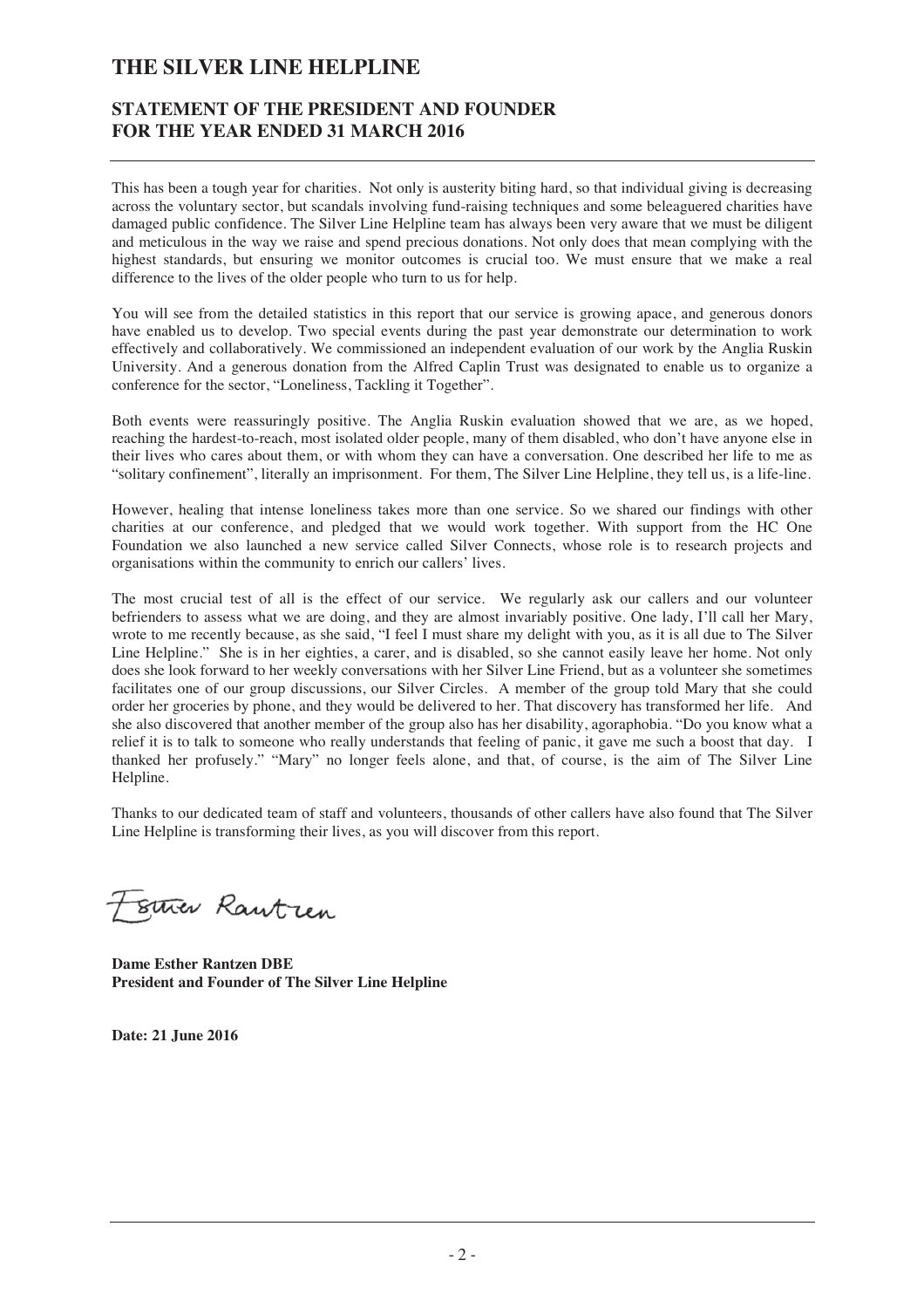### **STATEMENT OF THE CHAIR FOR THE YEAR ENDED 31 MARCH 2016**

I am pleased to be able to report on another year of progress and growth for The Silver Line Helpline, as we continue to work and adapt to meet the needs of lonely and isolated older people across the UK.

It has been an incredibly busy year with even more people calling the helpline and using our telephone and letter friendship schemes.

We saw a rapid growth in calls to the helpline in our first year, yet in our second year since national launch this has risen even higher. In the second year alone the helpline received almost 428,000 calls, around 68% of them in evenings or weekends when other services are closed. This was a 45% increase on our first year and the number of calls to the helpline continues to rise.

The numbers of callers to the helpline shows that our message is getting through to older people that "there is no need to be alone" and we are here for them any time day or night. Yet, at the same time, it highlights to me a sadness that our service is needed.

All official statistics show that the number and proportion of older people in the UK continues to rise, with over 11.4 million (17.7%) aged 65 or over. This is set to grow in future years and yet we still see a growing gap in the support available for older people. I believe the Government needs to do even more to promote and fund integrated local health, care, and other support for older people in their communities, by bringing together services provided by local authorities, the NHS, voluntary groups, and charities like The Silver Line Helpline.

The Silver Line Helpline's ability to cope with the ongoing and increasing demand for our services is down to the hard work of our excellent team led by Chief Executive Sophie Andrews. I would like to express my huge gratitude to them for their tremendous hard work and commitment: Whether based at our helplines in Blackpool and Scotland, the London office, or in the regions and nations, our staff regularly go above and beyond what is expected of them every day.

None of this would be possible without the financial support of many organisations and individuals who have donated to The Silver Line Helpline, especially the Big Lottery Fund. We are continuing our efforts to become truly financially sustainable so we are here for every older person who needs us now and in the years to come.

And finally I would like to join our Founder, Dame Esther Rantzen DBE, in thanking every one of the 3,000 amazing telephone and letter friends, and other volunteers, who regularly give up their time to make such a big difference to lonely and isolated older people. Without the volunteers, The Silver Line Helpline could not have made such progress in such a short time and reached out to so many people.

There is no question that The Silver Line Helpline is needed. As one caller told me: "The Silver Line isn't a helpline – it's a lifeline".

ech

**Professor Patrick Geoghegan OBE Chair of The Silver Line Helpline**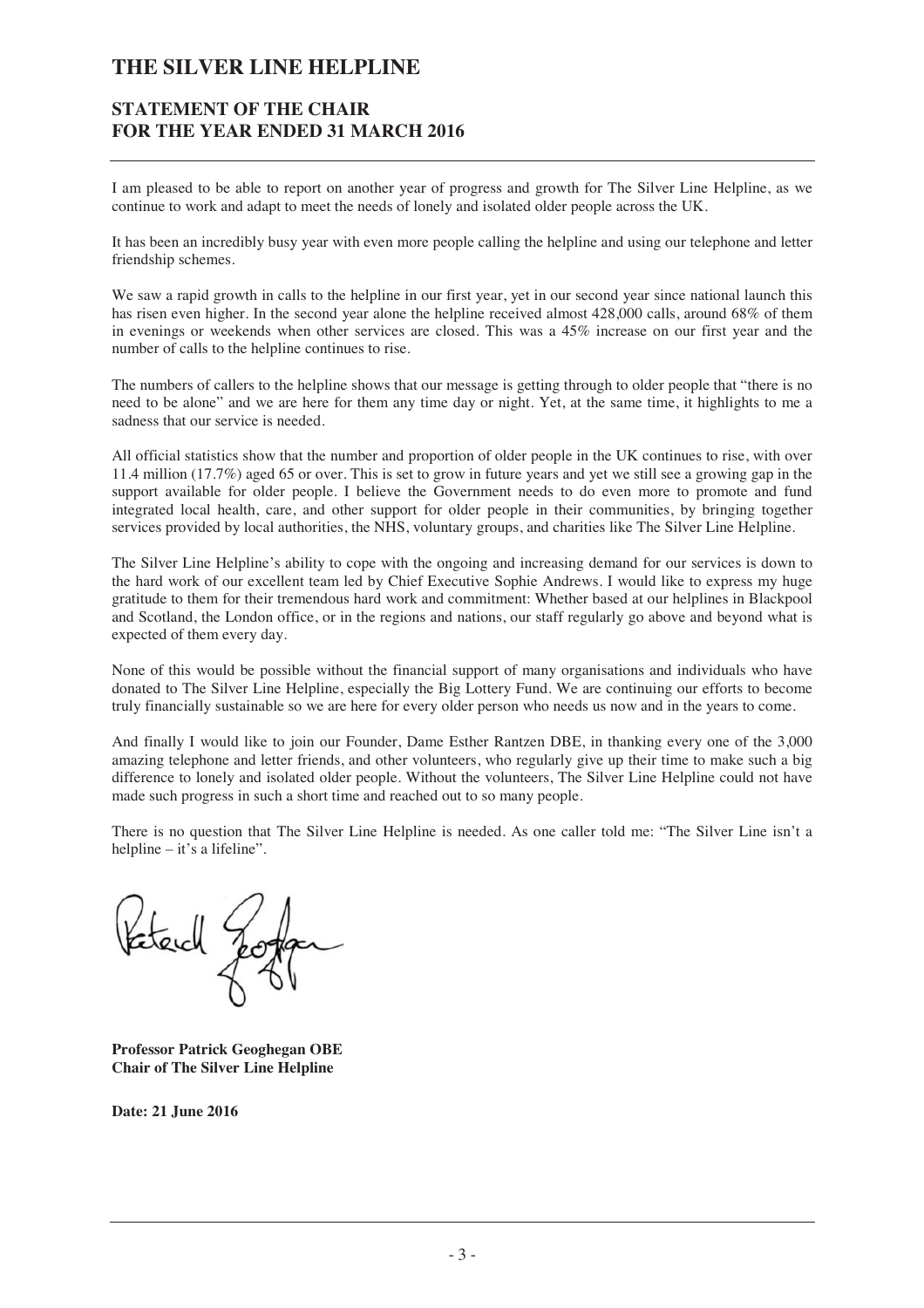### **STATEMENT OF THE CHIEF EXECUTIVE OFFICER FOR THE YEAR ENDED 31 MARCH 2016**

This has been another year of achievements and milestones for The Silver Line Helpline.

It's a real privilege to lead such a positive and innovative team and this year we have recruited new volunteers, expanded our small staff team, improved our reach and introduced new services. I'm also proud to report that we were named Best New Charity in the 2015 Charity Times Awards.

The fact remains that almost every day we are uncovering more of the hidden epidemic of loneliness among some of the UK's oldest and most vulnerable people.

Financial restrictions on many public services are having an effect on charities like ours. We have seen a massive increase in referrals from other helplines to The Silver Line Helpline, as they 'close their doors' outside office hours. Over a quarter (26%) of calls are now referred to us from other helplines, as we are there, day and night, seven days a week for lonely and isolated older people who need us.

Our helpline receives around 1,500 calls per day and I'm pleased to report that 85% of callers each month are contacting us for the first time. As a 24/7 helpline it's important that we maintain the balance between supporting our regular callers and reaching people who didn't previously know of our existence. Alongside our helpline our 3,000 volunteers give up their valuable time each week to support people by phone and letter – they prove that a simple human connection can really make a huge difference and I know how much the friendships are cherished on both sides. My heartfelt thanks to all our volunteers and staff for their commitment and passion for what we do.

The Silver Line Helpline is gradually starting to be seen as one of the "go to" charities for insight into the lives of older people and we are starting to have an impact on public perception – as our ethos is to value and cherish the experiences of older people. We ask people what they do for "fun", which is met with some surprise, as "fun" is not a term that is associated with the older generation.

The amazing growth of The Silver Line Helpline is a real achievement but it has also brought new challenges. That's why it is important for all of us to keep looking ahead and planning for the future – we cannot stand still. We will be developing the helpline service in the coming year, so we can cope with the increasing demand while running it as efficiently as possible. We will also be developing the many roles that volunteers play within our organisation. These will be big changes for us but they are needed.

Perhaps the biggest challenge we face is financial sustainability and replacing the Big Lottery funding that helped us to launch. I'm very grateful to all the organisations and individuals who have supported us so far, but I'm also well aware that there is a lot of competition for people's and companies' donations. So as we start another year, I am determined we will not be the greatest idea that pops up and goes away again . . . I want The Silver Line Helpline to be sustainable in the very long term. The past year has shown us that there are thousands of older and very vulnerable people who need us and we are committed to being here for them for as long as they need us.

Spohie Androna

**Sophie Andrews Chief Executive Officer of The Silver Line Helpline**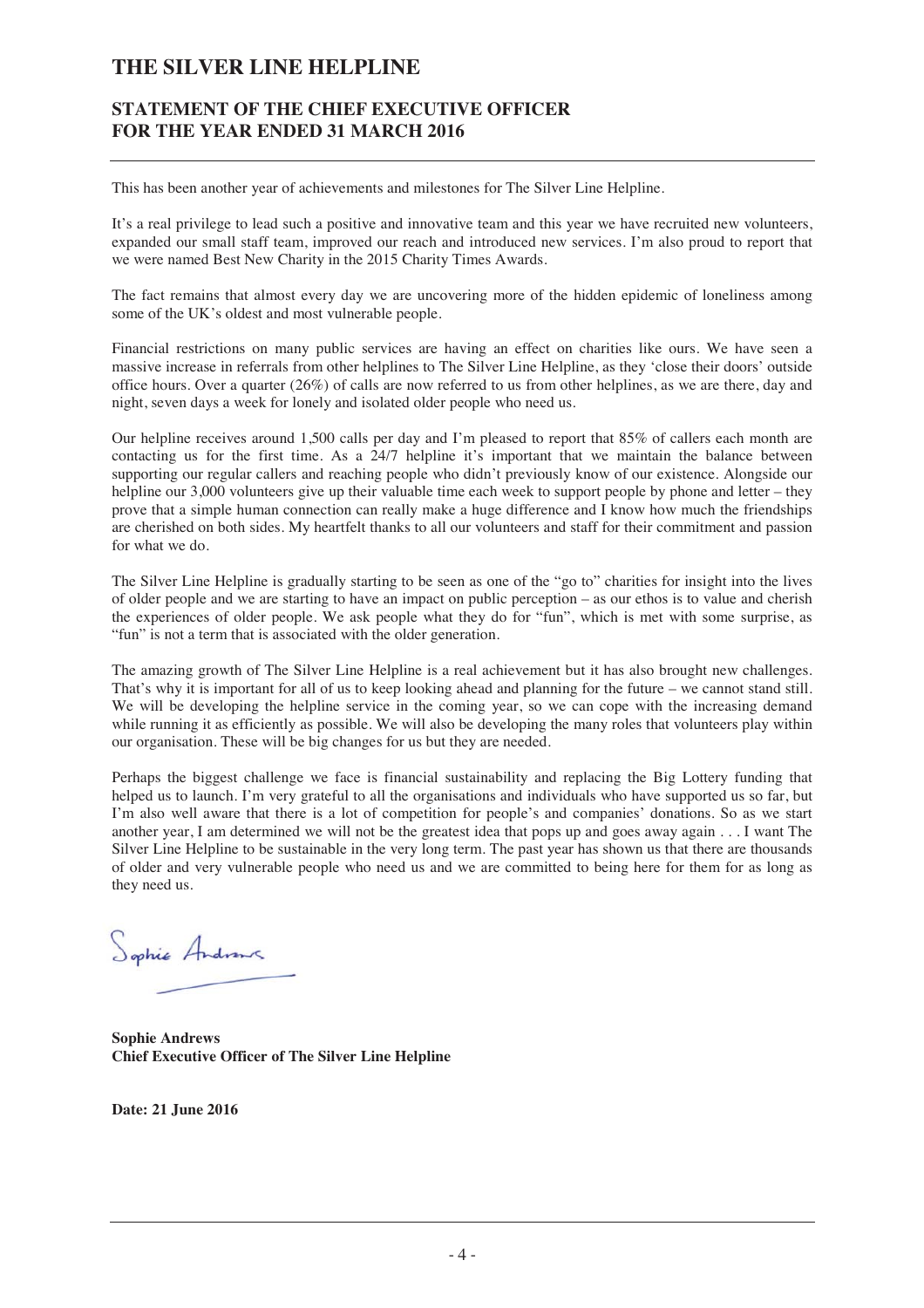### **DIRECTORS' REPORT FOR THE YEAR ENDED 31 MARCH 2016**

The trustees are pleased to present their report together with the financial statements of the Charity for the year ended 31 March 2016, which also represents the Trustees' Report which is required to be prepared by Part 8 of the Charities Act 2011.

The financial statements have been prepared in accordance with applicable accounting standards, current statutory requirements, the requirements of Accounting and Reporting by Charities: Statement of Recommended Practice applicable to charities preparing their accounts in accordance with the Financial Reporting Standard applicable in the UK (FRS 102) (effective 1 January 2015) (Charities SORP (FRS 102)), the Financial Reporting Standard applicable in the UK and Republic of Ireland (FRS 102) and the Charity's memorandum and articles of association.

The directors of the charitable company (the Charity) are its trustees for the purpose of charity law, and throughout the report and financial statements are collectively referred to as "the trustees". The trustees who served during the year are set out on page 1.

Legal and administrative information set out on page 1, and the statements of the President and Founder, Chair and of the Chief Executive Officer form part of this report.

#### **Structure, Governance and Management**

The Silver Line Helpline was incorporated as a company limited by guarantee (with an exemption from using the word limited in its company name) on 21 March 2012, and it is governed by its Memorandum and Articles of Association. The company was registered as a charity in England and Wales on 18 May 2012 and its registered number is 1147330. It was also registered as a charity in Scotland on 2 December 2013 with number SC044467.

In the last financial year we have retained our very experienced group of trustees and senior team. Dame Esther Rantzen DBE has continued in her role as President and has worked with our Chair Professor Patrick Geoghegan OBE and our Chief Executive Sophie Andrews, to continue to promote the work of The Silver Line. Christopher Belcher has continued in his role as Deputy Chair and also as Chair of our newly formed trading arm The Silver Line Helpline Enterprises Limited. Jane Ashcroft CBE continued in her role as Treasurer until the appointment of Piers Ricketts who has now taken over this role. Piers Ricketts is also chair of the Finance and Governance Sub-Committee. The Remuneration Committee (chaired by Professor Patrick Geoghegan OBE) considers the CEO's salary and review of performance. It also oversees the recruitment of all senior management posts and a member of the Remuneration Committee forms part of the final interview panel. We are now completing a further Governance review so that we can ensure we have Board members with the appropriate skills for the future, plus of course we need to ensure there is good succession planning. We will fill any gaps by using an open recruitment process which will be overseen by the Nominations Committee.

New trustees may be appointed by the members by ordinary resolution. They may also be appointed by the board of trustees, but if so the new trustees must retire at the next Annual General Meeting (AGM), although they will be eligible for re-appointment by the members at the AGM. At each AGM one third of the trustees other than those new trustees who must retire (those who have been longest in office, and then selected by lot) are subject to retirement by rotation, but are eligible for re-appointment by the members. At the company's Annual General Meeting in 2016 it is proposed that Professor Patrick Geoghegan OBE, Dame Esther Rantzen DBE and Chris Belcher step down and then offer themselves for re-appointment as trustees. Susan Sayer CBE served as a Trustee from December 2012 until May 2016 and we would like to take this opportunity to thank her for her valuable contribution to The Silver Line Helpline's board of trustees. All new Trustees are supported by being provided with a full set of papers that provide details on previous decisions, previous minutes of Board and Finance and Governance meetings, plus individual meetings with the CEO and Senior team.

The Charity is governed by a board of trustees who meet to determine the strategic direction of the Charity, and managed by a small staff team led by the Chief Executive who put the strategy into operation and deal with the day to day running of the organisation. The board have approved a business plan, budget and risk map and the charity is managed within these parameters with decisions outside of this being debated and agreed at full board meetings or within the Finance and Governance Sub-Committee. The board have met five times in the last year (with four Finance and Governance meetings taking place in between the board meeting cycle).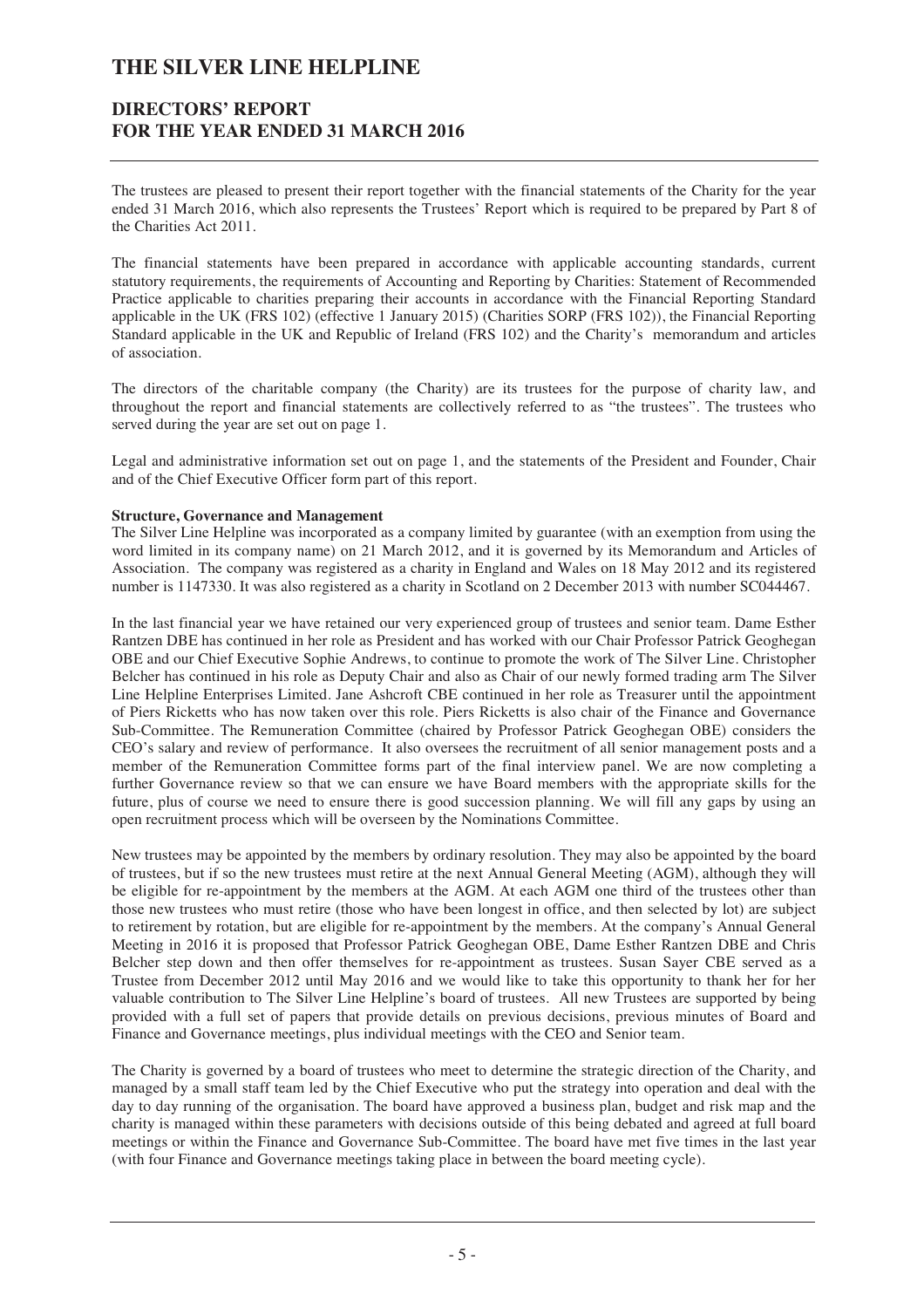# **DIRECTORS' REPORT (Continued) FOR THE YEAR ENDED 31 MARCH 2016**

#### **Structure, Governance and Management (continued)**

The Chief Executive reports back to the board and provides detailed papers which are circulated one week in advance of each meeting. The quorum for meetings of trustees is two trustees (unless there are fewer than two trustees in office). Decisions are made by majority vote and in the event of a tied vote; the Chair of the meeting has a second and deciding vote.

The Finance and Governance Committee is a sub-committee of the main board and meets bi-monthly and their responsibility is to review monthly financial reports, the rolling budget, financial controls, the risk register and progress against the objectives set out in the Charity's business plan. They have also compiled and keep up to date a Governance manual, which includes the Charity's written policies on areas such as Vulnerable Beneficiaries, Risk Management, Conflicts of Interest, Volunteer Management and Complaints Handling. During the year the committee has reviewed the option of setting up a VAT cost sharing group and considered the impact of the new SORP 2015. Authority may be delegated to the Committee on specific items from time to time, but it does not have any general authority to take decisions: these must be referred to the full board for approval.

The board of trustees is responsible for setting the strategic direction for the charity and reviewing its overall performance. In particular it focuses on the management of risks faced by the Charity. The risks to which the Charity is exposed have been identified, reviewed and appropriate actions have been taken to mitigate those risks. The Charity has Trustees Liability, Employers Liability and Public Liability policies in place.

The Silver Line Helpline Enterprises Limited was formed as a trading subsidiary and registered with Companies House in August 2014. The Silver Line Helpline's Board of Trustees agreed to this course of action as they felt there may be opportunities to raise further funds through a subsidiary company. An agreement with Universal Music who produced a "Silver Linings" CD for us yielded a small income for the subsidiary of £6,720. In the new financial year the board will set objectives and a target income for the subsidiary.

The Charity continued to employ the use of two partner organisations to deliver the helpline service. At the national launch in November 2013, we conducted a competitive tender process and selected one main provider (Fylde Coast Medical Services "FCMS") based on ethos, cultural fit, technical infrastructure, resilience and value for money. The Charity also developed a formal partnership with Age Scotland which originally provided the service in Scotland between 8am-8pm Monday to Friday but during the course of the last year has reduced these hours to 9am-5pm Monday to Friday. Outside of these hours, calls originating in Scotland are answered by FCMS, so that a full service is available to Scottish residents around the clock. Volunteers are recruited within Scotland and managed by staff employed by The Silver Line Helpline. Our partnership with Age Scotland means that during their operational hours older people receive detailed benefits and advice information from the Age Scotland team (without the need to signpost elsewhere). The Charity has reviewed the current operating model and will make a significant change during 2016 as the board has agreed to bring the helpline function in-house and manage staff directly rather than through a third party. This will be detailed further in the report under plans for future periods.

The number of members of the Charity permitted is unlimited.

#### **Objectives and Activities for the Public Benefit**

The objectives, for which the Charity was established, as laid down in the memorandum and articles of association, are to promote the protection of older people and in particular:

- to set up and maintain telephone lines or other means of communication or correspondence to assist older people in danger, suffering isolation, or being abused physically, sexually, mentally or financially;
- to help older people who are in danger or in need of financial, medical, protective or like assistance and to give such older people advice, guidance and comfort; and
- to befriend and support isolated older people.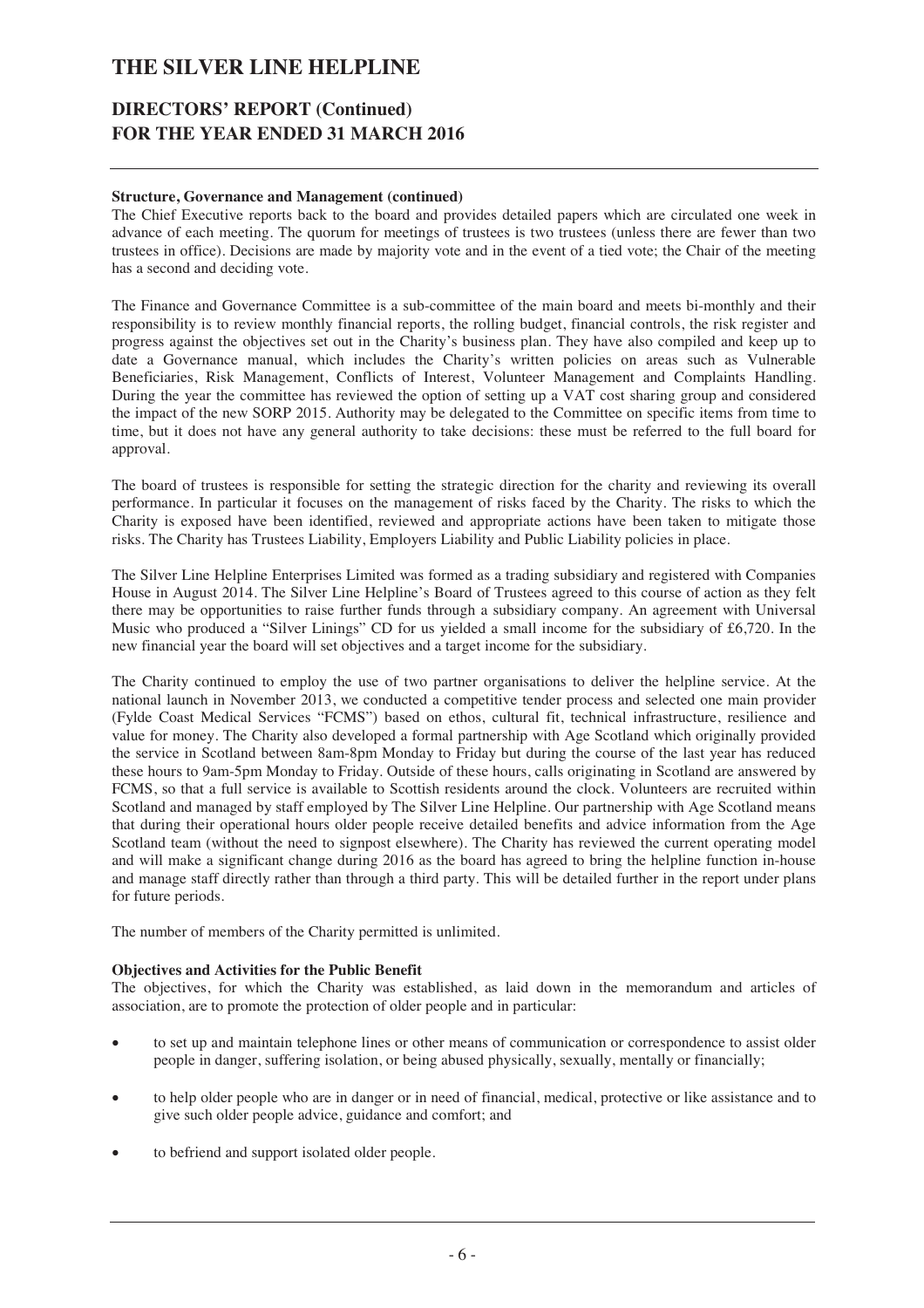### **DIRECTORS' REPORT (Continued) FOR THE YEAR ENDED 31 MARCH 2016**

#### **Objectives and Activities for the Public Benefit (continued)**

The Silver Line is a unique national service that provides three key functions to support older people:

- a sign posting service to link them into the many and varied services that exist around the country;
- a friendship service to combat loneliness; and
- a means of empowering those who may be suffering abuse and neglect and, if appropriate, transferring them to specialist services.

There are many different statutory and voluntary agencies who are able to provide assistance in tackling isolation and loneliness and its effects. The Silver Line Helpline does not aim to duplicate or replicate existing services, it enhances their effectiveness, by providing a single point of contact; a place to turn; for older people to obtain information that will connect them to or help them navigate existing statutory or voluntary services in their local community. For those older people who are lonely, Silver Line Friends provide a telephone or letter based friendship service. Identification of suspected abuse or neglect and referral to specialist or statutory organisations takes place where necessary and appropriate.

The Silver Line Helpline, contacted by telephone, 24/7 365 days each year, uniquely offers one single Freephone number, nationally known to be the single point of contact. National publicity and an easy-to-remember number ensures that the name and the number are at the forefront of people's minds when they don't know where to turn for help.

Callers to The Silver Line Helpline are answered by trained staff who in addition to providing information, undertake a simple assessment. We identify the callers' needs and signpost them to appropriate information, statutory service or voluntary support in their local community. We also explore whether the caller would benefit from regular contact with a volunteer known as a "Silver Line Friend" who makes weekly phone or fortnightly letter contact with them.

Our helpline staff explore existing information about services and support that is currently available. There is so much excellent work being carried out that could and should support older people, if only they knew of it. This allows us to put older people in touch with the provision they need.

If the caller is identified as having limited existing support networks and is lonely or isolated, The Silver Line Friends service will be offered. For those callers with hearing difficulties or a preference for writing, a separate Silver Letters friendship service is offered. We also offer Silver Circles which are group calls where people talk about special interests.

All referrals from the helpline are managed internally by our wellbeing team who are a specialist team of trained staff who contact each person and assess the best type of support that can be provided. This may be a weekly telephone call, letter contact, or even a weekly telephone conference call to discuss similar interests with a small group of people. There may even be an option to receive a number of the services outlined above (in combination with each other). For some people they may just prefer to receive a "keeping in touch call" from our team each week without the commitment of receiving a regular call from the same volunteer.

Our wellbeing team enables all potential Silver Line callers to have informal assessments with a trained member of staff with appropriate relevant experience. This enables a decision to be made as to whether the Silver Line caller can be referred to the friendship service straight away or if more specialist support is needed. We believe this enables us to offer the very best care to our callers as well as supporting volunteers and ensuring that we do not damage either callers or volunteers by matching people with complex or emotionally challenging needs. The volunteer managers are also an important part of the support element as they support volunteers who may notice a change in needs of the caller they are supporting and may want some extra advice and support. In addition the "keeping in touch" calls means that callers receive a weekly call whilst they are in process of being matched to a volunteer – this means that callers have a regular contact from us which is especially important during times where there may be high demand for our friendship service. Our callers will not be left without any contact during this time.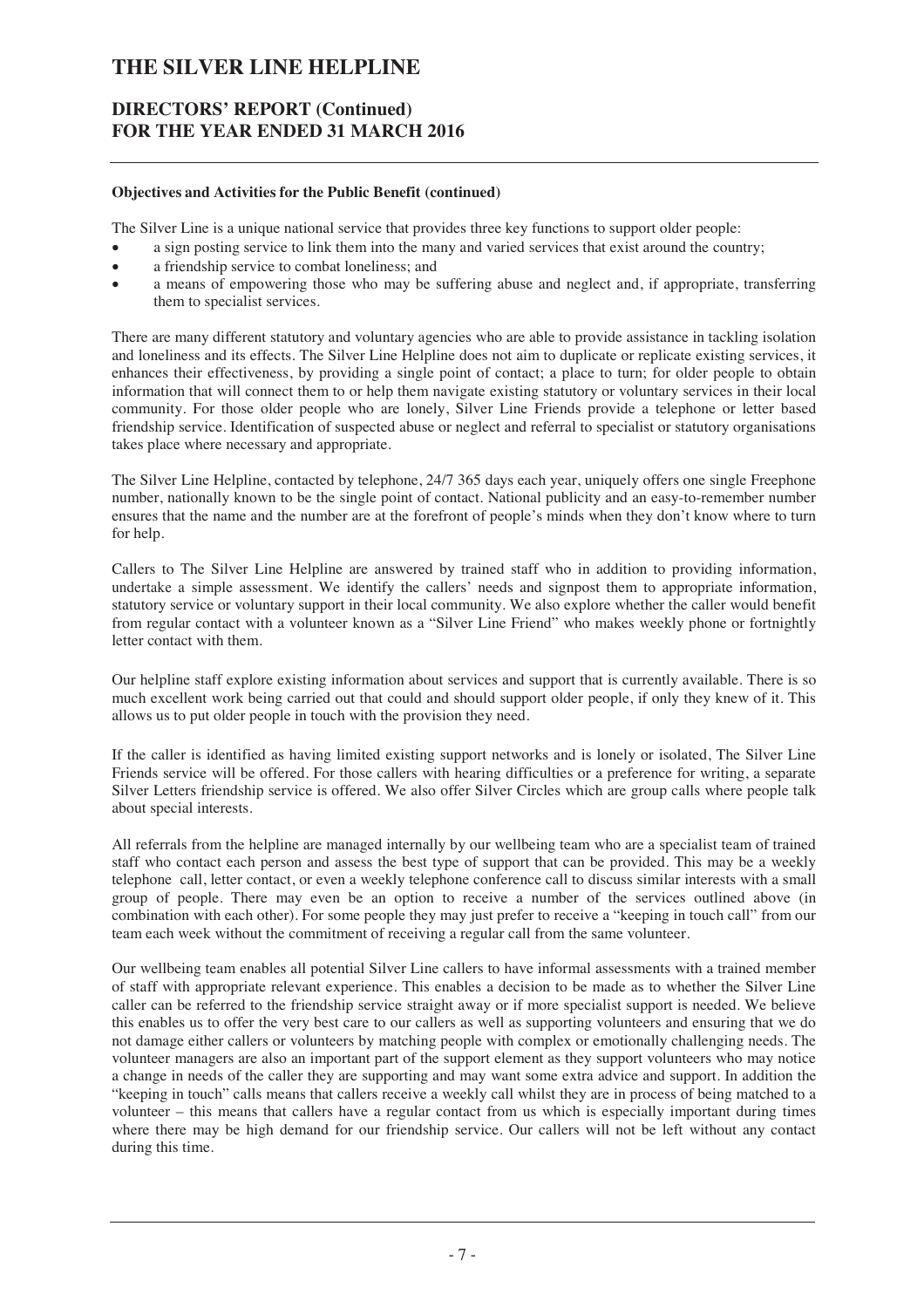### **DIRECTORS' REPORT (Continued) FOR THE YEAR ENDED 31 MARCH 2016**

#### **Objectives and Activities for the Public Benefit (continued)**

Once matched, The Silver Line friends (volunteers) provide a booked weekly telephone or fortnightly letter befriending contact. Volunteers are interviewed and trained and work from their own home through a VCC (Virtual call centre) which means that all calls are recorded and the volunteer and older person do not have each other's contact details. Letters are sent between older people and volunteers via the office and a freepost address, thus ensuring we protect the contact details of both parties. Volunteer managers support the callers and volunteers and ensure everyone is happy with the pairing. A review of the friendship takes place every 12 weeks (at a minimum).

We now have approximately 3,000 fully trained and supported volunteers who are making weekly friendship calls or sending letters to older people. We have developed volunteering policies and procedures and a volunteer agreement, which is signed after training and interview.

We have continued to enjoy considerable senior management pro–bono support in areas such as commercial management, information systems and media and communications. This has meant we have continued to keep salary costs to a minimum and have been able to ensure that a high percentage of all donations are directly used to run the helpline and befriending service. We have also had continued support from BT who provide specialist advice. We have now supported our key pro-bono staff with paid team members who are able learn from these individuals and ensure succession planning for the future. We would like to record our formal thanks to Sarah Caplin who was pro-bono Director of Communications up until November 2015 and was instrumental in us receiving such a lot of excellent publicity in our early days. Maureen Johnston continues to support us as full time pro-bono Director of IT and Dave Stewart continues to support us as pro-bono Commercial Manager. Our achievements would not have been as substantial without their expertise and time.

The trustees confirm that in accordance with Section 17 of the Charities Act 2011, they have referred to the Charity Commission's general guidance on public benefit when reviewing the Charity's aims and objectives and in planning their future activities. We have described some of the tangible public benefits provided by the Charity under Indirect Impacts on page 15.

#### **Achievements and Performance**

The company was registered as a charity on 18 May 2012. Following a year of successful pilots, the Charity fully launched nationally in November 2013.

#### Operational Performance

Since the national launch in November 2013 we have received over 900,000 calls to the helpline, with 428,223 being received within this financial year. Compared to this time last year our daily call volumes have increased by 25% and we are now receiving approximately 1,400 calls each day to the helpline. Whilst we are supporting a number of regular callers to our helpline, many of which have complex needs we are also able to demonstrate that 85% of callers to the helpline each month are new to us which means the targeted approach to reaching new people who may be isolated and in most need is working.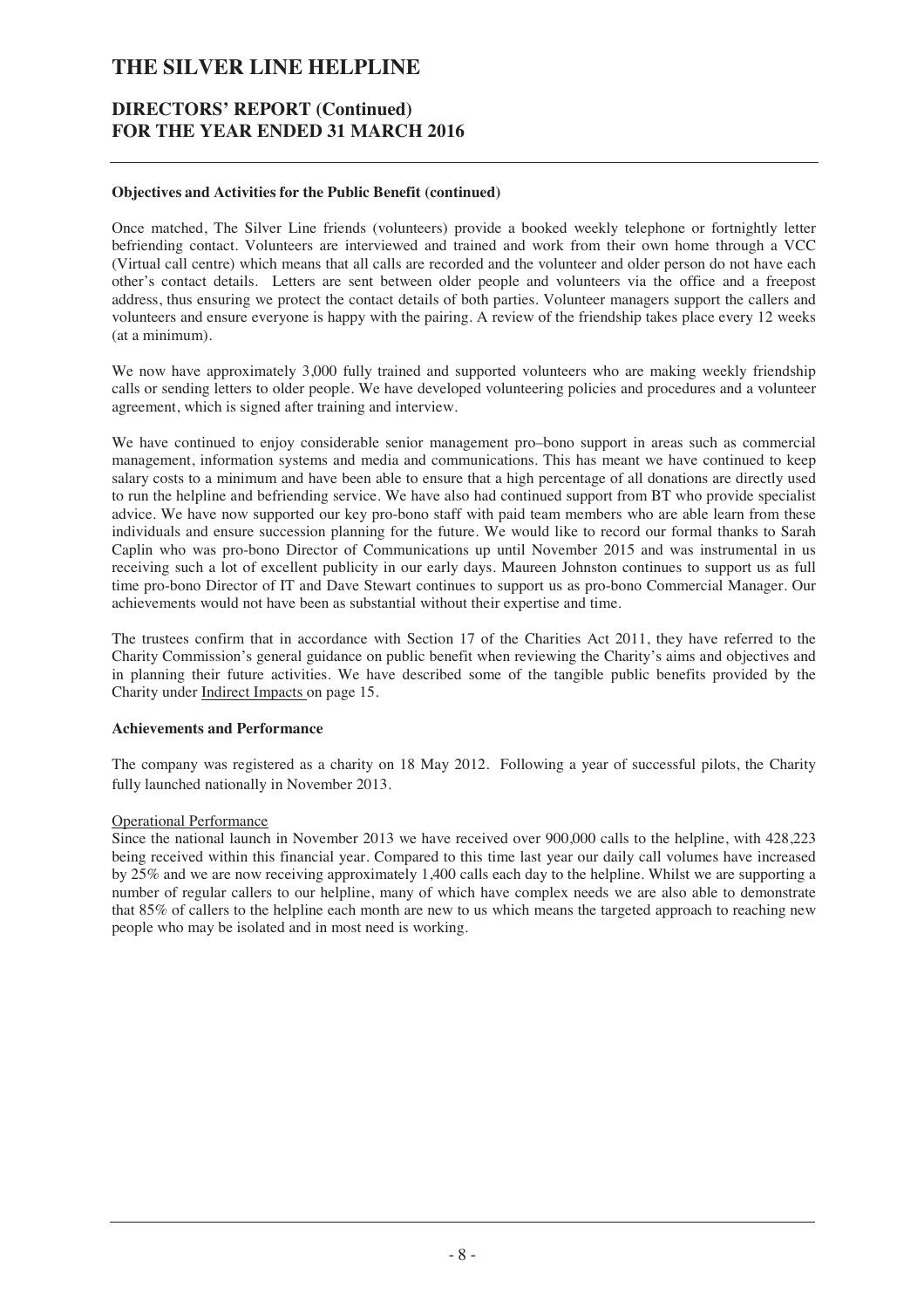### **DIRECTORS' REPORT (Continued) FOR THE YEAR ENDED 31 MARCH 2016**



#### **Achievements and Performance (continued)**

Figures at 31st May 2016

Whilst any media activity generates most of our calls the biggest area of referral now comes from other helplines where we have seen an 800% increase in monthly referrals (Between November 2013 and March 2016). We are quite simply becoming the service that are there when others are closed and our "out of hours" element is becoming a crucial element of our USP.



Our objective has always been to reach the "hard to reach" and we feel we are able to demonstrate this as 90% of our callers tell us that they live alone and independently (compared to 49% of those over 75 in the UK overall (ONS 2013) and 51% of callers say they have no one else to speak to at all, other than us. 36% of our callers are male who are known to be a hard to reach group and only 2% of our callers are under 55 which reflects our success in reaching our target demographic. Over 90 year olds are almost three times more likely to call us than any other age group. The graph overleaf shows the number of callers as a % of the numbers in their brackets.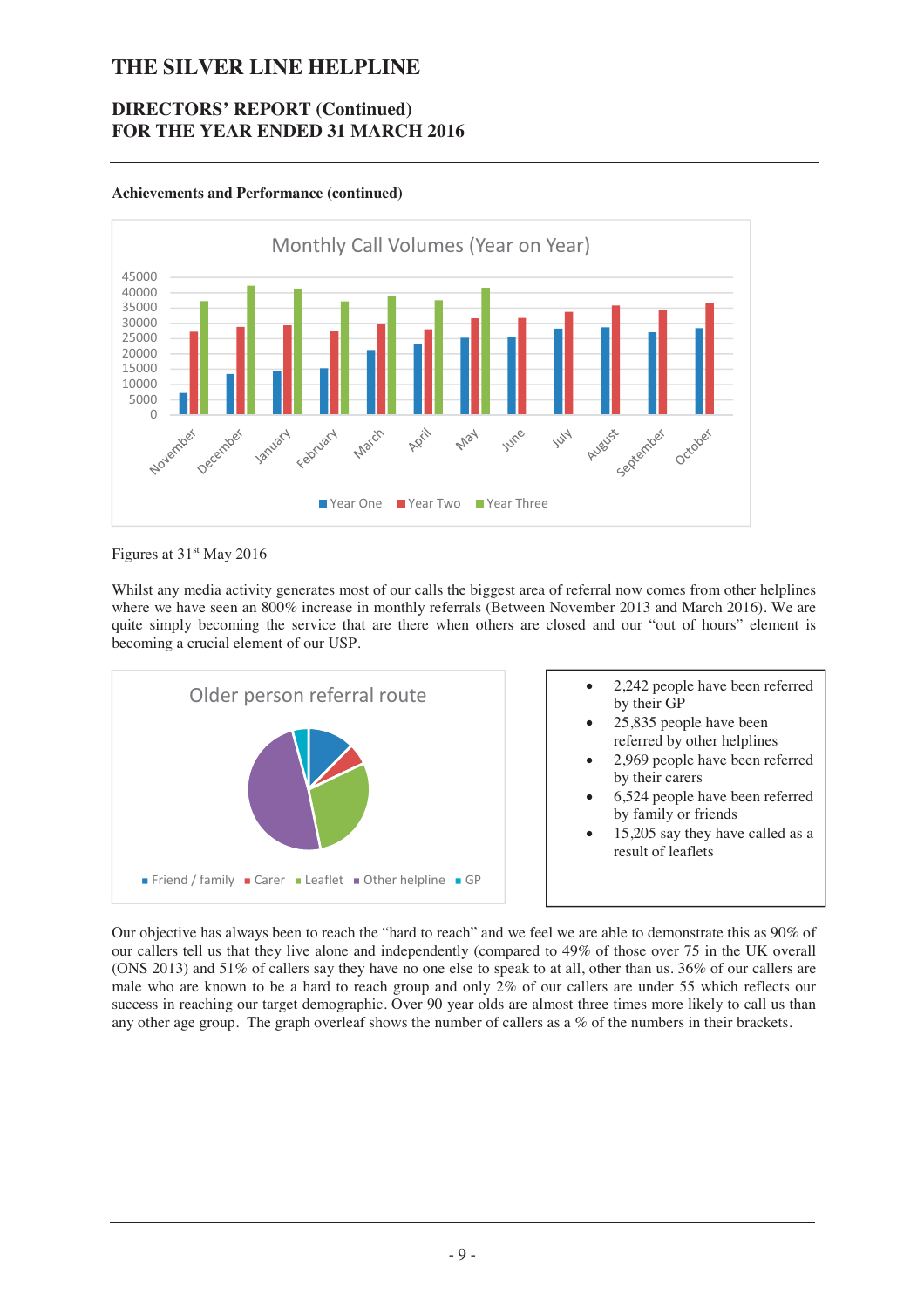### **DIRECTORS' REPORT (Continued) FOR THE YEAR ENDED 31 MARCH 2016**



#### **Achievements and Performance (continued)**

Increasingly we have found that our 24 hour service is becoming a unique selling point and we are able to demonstrate that we are needed when other services are closed. 68% of our calls are now received after 6pm or at weekends and we are finding that other services are now including our number on their answerphone messages "out of hours".

In terms of signposting we continue to refer callers to other organisations and community groups, supporting our objective to re-connect people to local services, in turn stimulating demand and assisting their sustainability. Our newly funded Silver Connects service also provides more intensive one to one support for those who may need more than simply being given a phone number.

In terms of empowering people who may experience abuse and neglect, 5% of callers have been able to share details of either historic or current abuse. We have partnerships with the CQC to reach vulnerable people receiving care in their own or residential homes and Action on Elder Abuse, both of whom have followed up on and taken appropriate action on all referrals.

We have recruited and trained 3,000 volunteer Silver Line Friends (SLFs) who make regular weekly calls or write letters each fortnight to older people, or "Silver Liners" as they have now asked to be called. This equates to 78,000 hours of listening which is valued at £561,600 (based on the minimum wage). The effect of SLFs is perhaps best summed up by the following feedback from some recent evaluation forms.

a) What support and / or help have The Silver Line provided for you?

"A lot of help as I have lost both my husband and only child (a son) and find it nice to talk, "You have been invaluable help to me," "Someone to talk to if awake in the night or I feel lonely in the daytime," "Someone to talk to at night when I could not sleep. Helped me to feel my life is worth living," "A listening ear when things get tough in my life as a carer: my husband is severely disabled with MS. It helps having an uninvolved listener, a sounding board," "I have found Silver Line to be a great help. It was so good to find there was someone who understands how isolation and loneliness makes you feel," "Phone support 24 hours a day (not just 9am-5pm), a befriender who will ring me weekly, phone calls from the office to check on me and a letter friend is in the pipeline," "The offer of support and the knowledge that I am not alone, or the 'woman of no importance' that I felt," "A Big big thank you to you all for finding me such a nice silver line friend – I wanted to end my own life until this wonderful community of people from silver line. You have helped me to to get through the pain and sadness and you help me to forget,"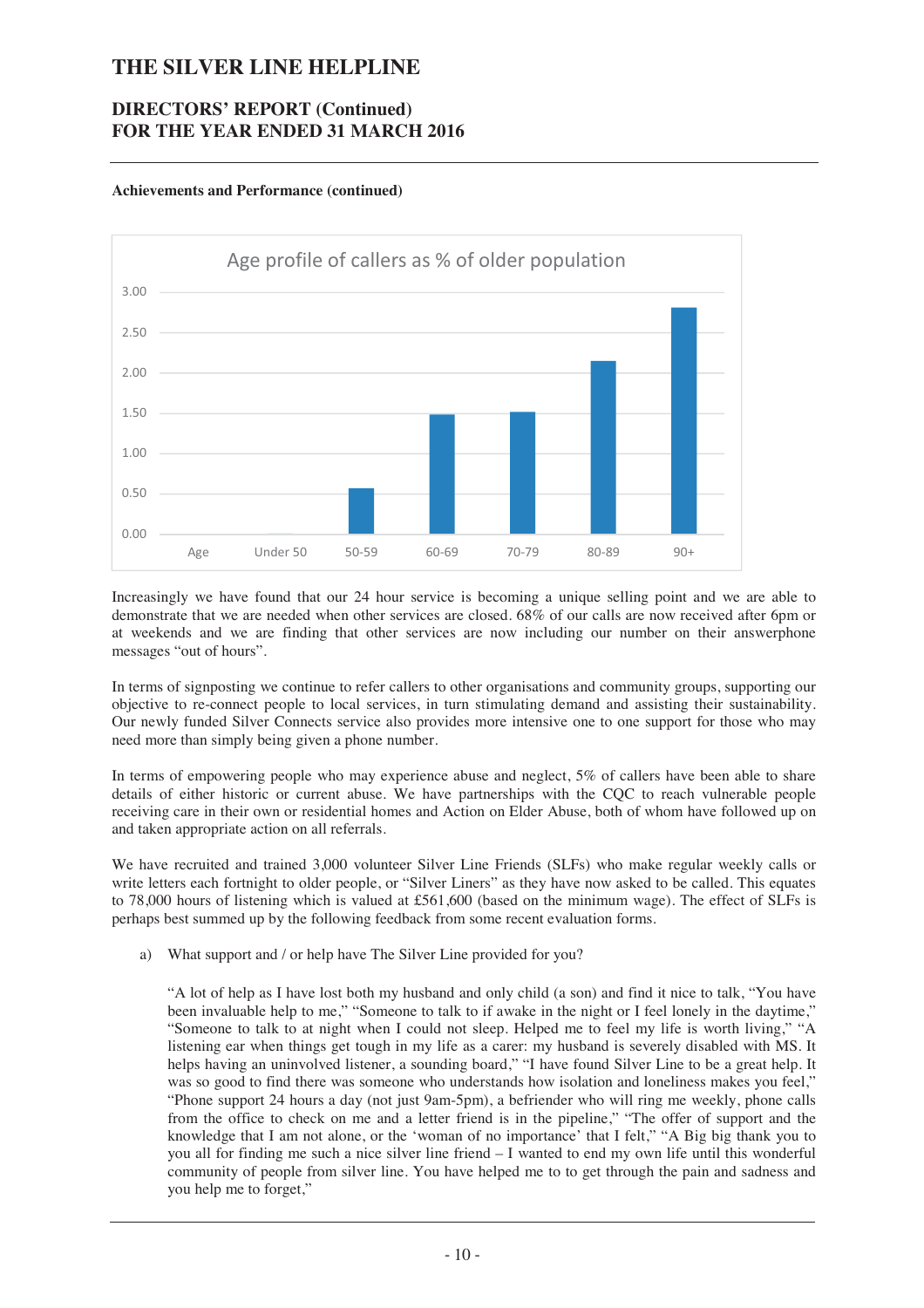### **DIRECTORS' REPORT (Continued) FOR THE YEAR ENDED 31 MARCH 2016**

#### **Achievements and Performance (continued)**

b) What difference has The Silver Line made to you?

"I have found Silver Line to be a great help – knowing you can ring in, literally anytime and there will always be someone to help you," "It's given me the opportunity to talk things over," "A great difference – I feel less isolated," "Knowing that I am entirely on my own day and night, I can now pick up the phone 24 hrs a day and speak to a friendly voice on the other end. Loneliness is an awful thing when you are old and you provide a helpful and understanding service for which I thank you," "It has made me feel less lonely and lonesome – I am almost completely alone with no family nearby," "I can offload and discuss problems without worrying my son, who does not worry enough about me, or my daughter who lives in Scotland," "I could not have continued without the life saving support of the silver line telephone staff," "I know I've always got a friend to turn to, anytime," "You have encouraged me to make my home feel almost happy again – it won't be the same without my husband but I have made a start,"

c) Anything else you would like to tell us about your Silver Line experiences?

"They are wonderful – they are there when I need them, they helped me through the bad days and nights when I lost my husband," "You are always there and I know when I feel low I can ring you anytime," " There's always someone at the end of the phone and there's no need to feel alone anymore – a friendship you can trust which is very hard to find," "I get many ups and downs and am quite unable to control my emotions. I cry myself to exhaustion but when I ring Silver Line I get comfort and compassion which helps me recover. Silver Line is a lifeline for me – please find enclosed a cheque for £50," "The service is essential for the millions of people including me who are alone and have no-one to help them. Loneliness is an awful thing when you are old and in bad health. I thank each one of you and am grateful to you all,"

We have established a wellbeing programme to assess people before matching and also to support those with more complex needs. Currently we make around 1000 calls per week. We have set up new services to further meet need; Silver Circles (group conference calls) and Silver Letters for people who prefer to communicate by post or are hearing impaired have been successfully rolled out, partnering with other charities to scale and target audience both to best effect.

We have transitioned several callers to becoming SLFs themselves with a 5% on going target. For example, Margaret was originally a member of a silver circles group and is now a trained facilitator.

#### Fundraising Performance

We are pleased to report that our fundraising and gift in-kind income has continued to strengthen in both breadth and depth. We have been fortunate to receive continued support from many of our Founding Partners but have also developed new partnerships, including a three year strategic collaboration with the ASDA Foundation to the value of £1.5m in support of Silver Letters and night-time helpline services. Corporate Partnerships and Trusts and Foundations remain the strongest areas of income for us but we are extremely grateful to have received our first legacy donations. We will continue our focus on further development of other types of income particularly in the areas of community fundraising and individual giving, with the aim of ensuring a diversified and sustainable income base. Clearly there is also opportunity in developing partnerships in which our 24 hour service can become an enhancement to those already provided by other helplines or statutory services – our evaluation has proved that a simple connection with another human being can impact on health outcomes for older people. Commissioners for services for older people are a key area of focus and statutory funding will form an element of our diverse portfolio of income streams. Our small fundraising team has performed well and we are particularly pleased with our success with Corporate partnerships and Trusts and Foundations. Our income excluding the grant from BIG Lottery and The Asda Foundation equated to £1.5m. We recognise that we need to invest in Fundraising with particular emphasis on community fundraising and individual giving. We are now at a critical point in our development and need to invest in the structure that will ensure we meet our fundraising targets. This is key to our objective to increase income by 50% in the next five years which is covered under our plans for future periods.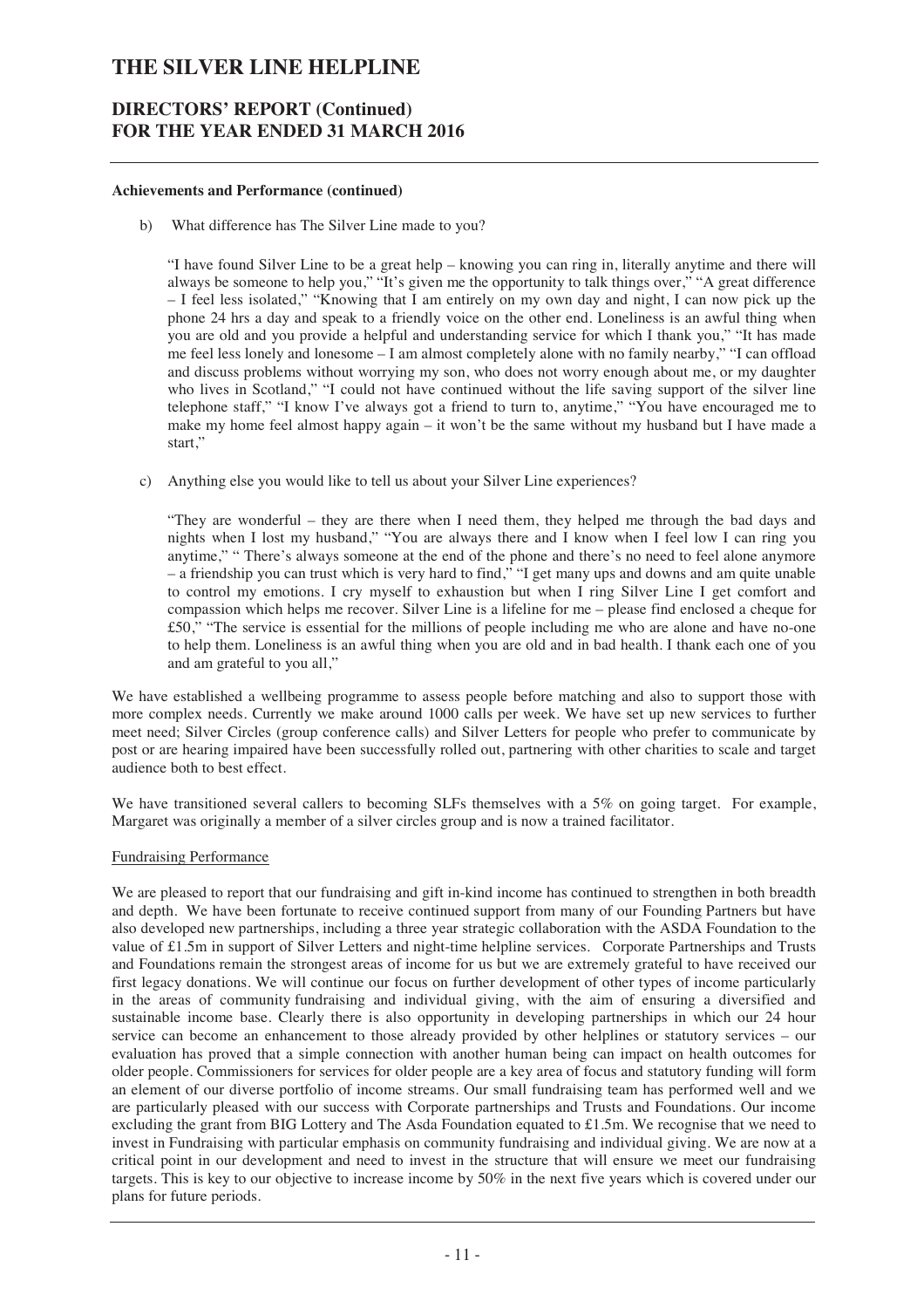### **DIRECTORS' REPORT (Continued) FOR THE YEAR ENDED 31 MARCH 2016**

#### **Achievements and Performance (continued)**

#### Direct Impacts

Evaluation and monitoring both independent and our own, have been and continue to be critical to our direction and growth. Our 2012 pilot helpline services were independently evaluated by the Centre for Social Justice and using both their recommendations and learning from service delivery, operational changes were made to our planned activity prior to national launch. In 2015 we commissioned Anglia Ruskin University to complete a second independent evaluation of our service.

#### The context: the health and social care of an ageing population

Loneliness has been demonstrated to be higher among older people than among the population in general. One of the key factors predisposing people to loneliness, which is also more common among older people, is living alone and approximately half of all people in the UK aged 75 or more live on their own.

For many older people, living alone is the result of widowhood and the practical challenges of living alone are exacerbated by grief, bereavement and the sudden loss of an intimate relationship. The prevalence of widowhood increases with age, and in the oldest age group (85 and over), nearly half of men and four out of five women are widowed.

In recent years, research has established causal links between social isolation, loneliness and physical and mental health. Challenging loneliness and social isolation may lead to less demand on health and social services.

#### Understanding loneliness and social isolation

The terms loneliness and social isolation are often used interchangeably however, they refer to very different situations. Social isolation is a lack of social contact caused by an absence of relationships with family or friends and disengagement from the wider community. Loneliness, on the other hand, is a *feeling* of isolation, arising from dissatisfaction with the quantity or quality of one's existing relationships.

It is important to realise that loneliness is a complex and multi-faceted phenomenon. When people say that they 'feel lonely', it can mean quite different things to them, varying in frequency, intensity and duration. For some, it occurs for a brief period while they recreate a social network; for others it may last many years. Furthermore, the causes of loneliness can vary, as can the context in which it is experienced. The variety in the experience of loneliness and the complexity of its causes makes tackling it difficult: one solution may work far better than another, depending on the nature of the loneliness in question.

#### The Evaluation

In order to maximise the rigour of the evaluation within the time and resources available, the evaluation focused on the following set of questions:

- a) Who is The Silver Line reaching?
- b) Why do people use The Silver Line and does it suit their needs?
- c) Is there a measurable change in loneliness associated with sustained use of The Silver Line?
- d) The Silver Line volunteers: demographic profile, motivations and feelings about their role?
- e) The Silver Line staff: demographic and career profile and feelings about their work?

The Silver Line evaluation by researchers at Anglia Ruskin University is the most extensive academic study undertaken in Britain on the use of phone lines to combat loneliness. The evaluation does not however directly compare The Silver Line with other organisations offering similar services.

It used a mixed-methods research approach, combining large-scale surveys with in-depth interviews and focus groups. The combination of qualitative and quantitative approaches provides more comprehensive evidence than using either approach alone. The data from the large-scale telephone survey was subjected to rigorous statistical analysis and the results are statistically significant. The recommendations from the evaluation are detailed under Plans for future periods.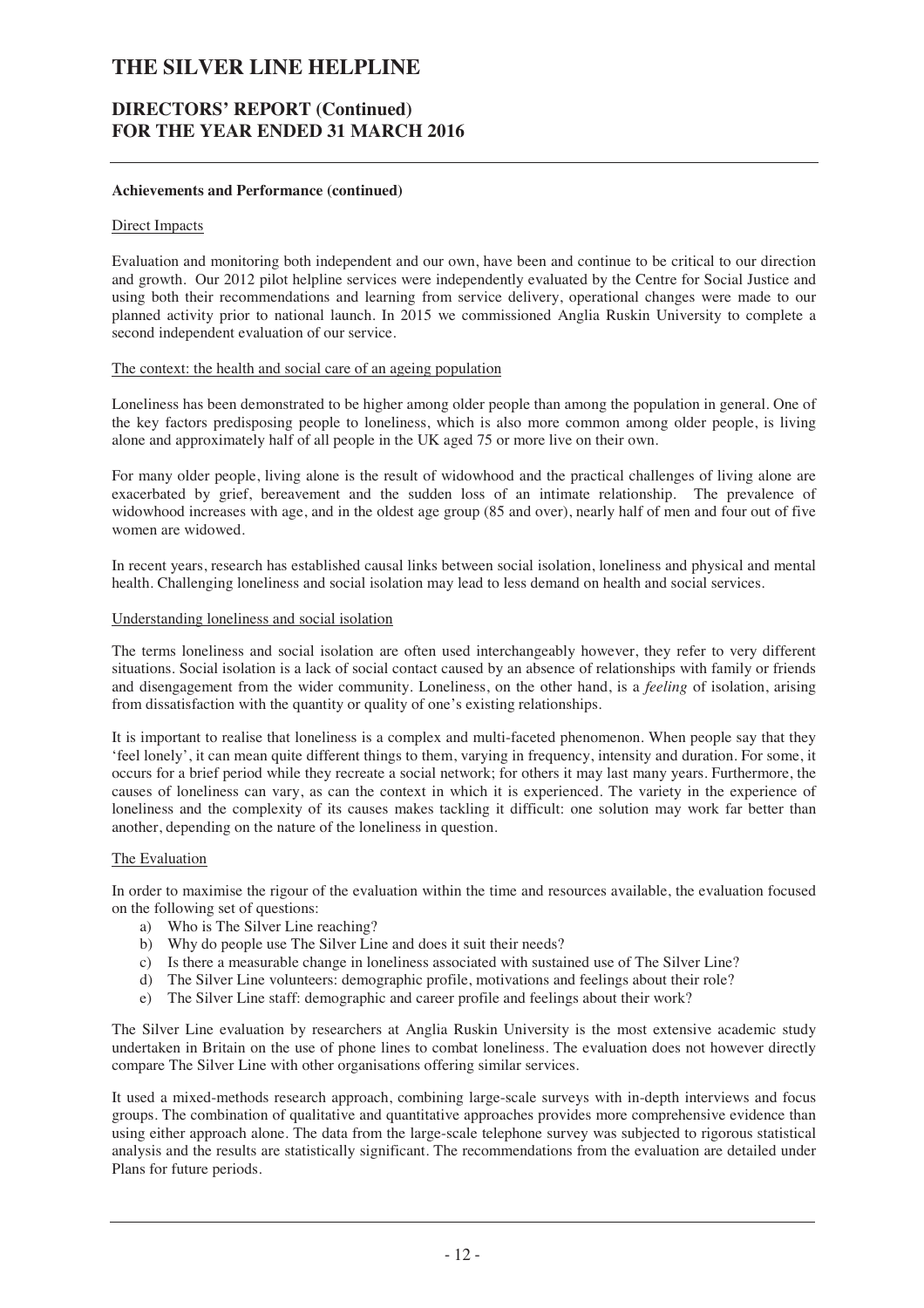### **DIRECTORS' REPORT (Continued) FOR THE YEAR ENDED 31 MARCH 2016**

#### **Achievements and Performance (continued)**

#### Who is The Silver Line reaching?

A higher number of women than men use The Silver Line. Around seven in ten callers to The Silver Line are women. The largest single age group among callers who are matched or receiving wellbeing calls is 80-89 year olds and, compared to the general population, the proportion of 70-79 year olds calling The Silver Line is notably large. People who contact The Silver Line are more than twice as likely to live alone as those of similar age and gender in the general population. Nine out of ten callers who are matched or receiving well-being calls report living alone, compared to less than half of people of the same age and gender in the wider population. 90% of helpline callers who participated in the survey live alone. Most Silver Line callers have little contact or no contact with friends and family each week. Among the helpline callers surveyed, one fifth had no contact with friends or family in the week preceding the survey. People who are supported by volunteers or wellbeing services are markedly lonelier than their contemporaries. On a scale of 3 to 9, respondents to the survey scored 7.26 on average, compared to a score of 4.34 among the wider population of the same age and gender. They are also about six times more likely to report feeling lonely 'often' than among the wider population of the same age and gender.

Silver Line callers tend to be affected by a complex of mutually reinforcing problems: loneliness, socially isolation, disability, poor physical and mental health and low enjoyment of life. Not surprisingly, The Silver Line callers are therefore more likely to have low enjoyment of life than the comparable population.

The research concluded that The Silver Line is successful in accessing the loneliest and most socially isolated people. The fact that The Silver Line is reaching people who face these problems puts it in a position to help people address them. Also, since the problems are inter-linked, impact on any one has the potential to have knock-on effects on the others.

#### Why do people use the Silver Line services and does it suit their needs?

The reasons people gave for using The Silver Line include being housebound, or having a disability; losing friends and family due to death; the closing of services which provided an opportunity for companionship and a sense of dislocation from the local community as it has changed over time. Callers want a very wide variety of interactions with staff and volunteers, ranging from 'everyday' companionship, where the caller simply wants little more than a chat or even to flirt, through to support for mild to severe mental health problems.

The evaluation found that The Silver Line staff are adept at recognising the diverse circumstances and needs of callers and responding in an appropriate manner. Where the situation is particularly challenging and complex and/or callers' needs go beyond loneliness, or consist of particularly entrenched loneliness, The Silver Line is best suited as a supplement or guide to other services rather than being a substitute for them.

#### Changes in loneliness associated with sustained use of The Silver Line service

The evaluation measured the change in loneliness of callers over time, comparing the loneliness scores of 244 people who are matched or receive wellbeing calls on two occasions six months apart.

The statistical analysis shows that overall, the severity of loneliness fell from when we asked them in the first call and spoke to them again six months later and that, after six months, more people were in the category of the least lonely and fewer in the highest category of the most lonely. Specifically the proportion of callers recording the lowest score (the least lonely) rose threefold, while the proportion of those recording the highest score (the most lonely) fell by four percentage points.

However, to complicate matters, although overall callers' scores fell, some individuals actually experienced a rise in loneliness, some stayed the same and some felt less lonely. Indeed, rather than there being a simple reduction in callers' loneliness, the research showed a flow of people between high, medium and low levels of loneliness. This may be, in part, because The Silver Line's suitability to answering loneliness varies according to the nature and context of that loneliness.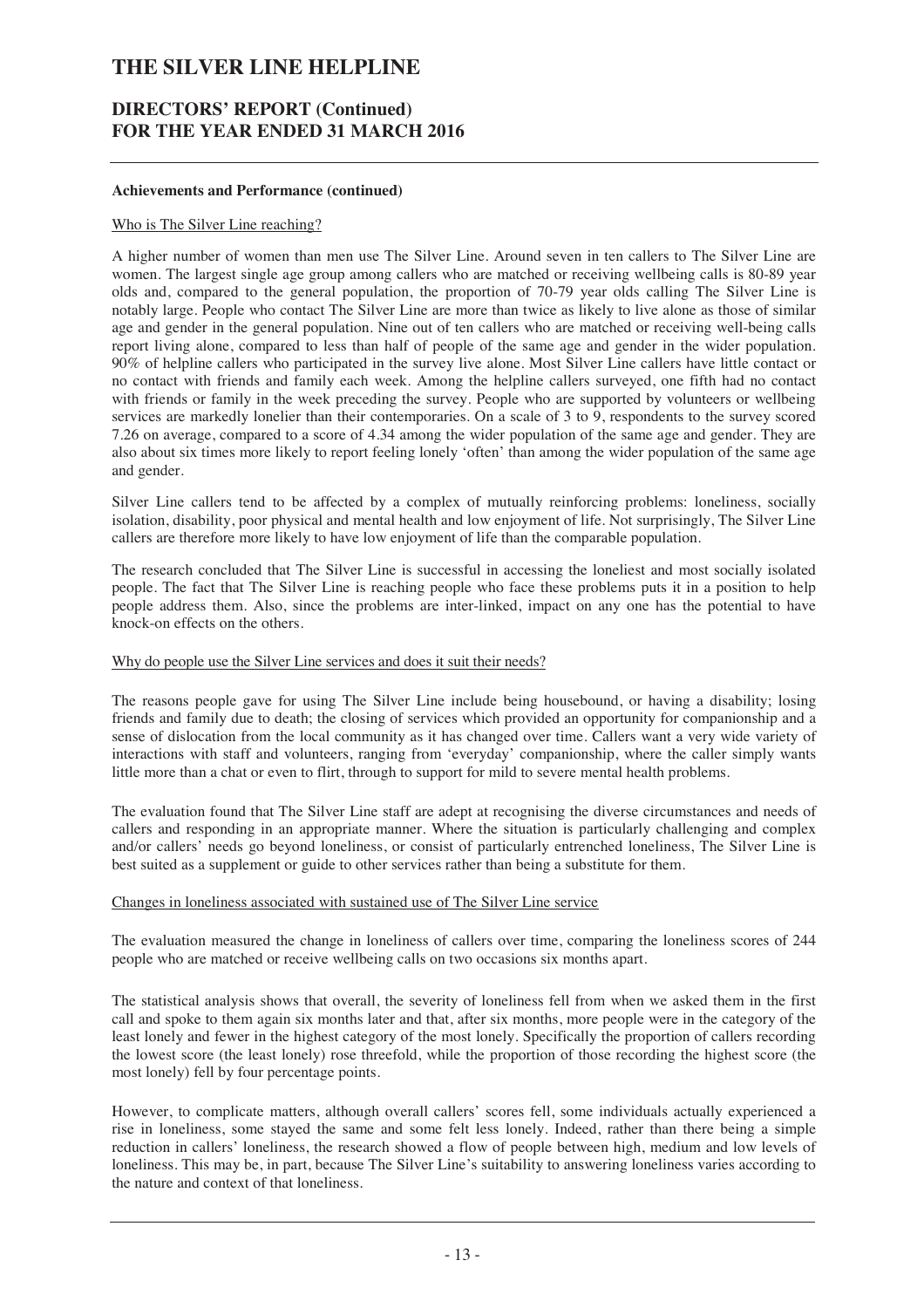### **DIRECTORS' REPORT (Continued) FOR THE YEAR ENDED 31 MARCH 2016**

#### **Achievements and Performance (continued)**

Callers were compared to a 'control group' of people in the general population. The researchers found a very small, but statistically significant fall in callers' loneliness compared to this group. The researchers stressed that measuring loneliness is a complex activity which, despite employing the most widely used international measure, is still open to interpretation.

#### The Silver Line Volunteers

The people who volunteer as Silver Line Friends are likely to be women, to be of above average education and aged between 50 and 74 years old. Over 75 percent have volunteered before in some capacity. The volunteers are extremely positive about their volunteering and have a clear idea of what is required of them by The Silver Line in providing a friend to callers. This attitude can bridge the gap between the backgrounds of the volunteers and callers.

The Silver Line addresses the issue of differences in the profiles of volunteers and callers very seriously and engages in a careful matching process to ensure compatibility but this is time consuming and, in the meantime, paid staff make weekly calls to those waiting to be matched.

#### The Silver Line Staff

The employment experience of both the helpline and head office staff is highly relevant to the emotional and caring demands of the work, with around one third of staff having previously worked in the care sector and one fifth having worked in nursing or other clinical employment. In addition, 80 percent of staff also say they have other previous relevant experience which they bring to their work at The Silver Line.

Staff are highly committed to their work with almost all employees reporting being satisfied or highly satisfied with their work. Staff commonly spoke of their pride in their work in interviews and discussions. Staff are almost unanimous in seeing their task as being friendly to callers and helping them feel less lonely.

Although staff gain considerable satisfaction from their work, they can also find it challenging, with two thirds of staff agreeing that some calls upset them, particularly because they recognise the limits of what they can achieve over the phone.

This links with the fact that staff sometimes feel frustrated in the limitations of what they can achieve when dealing with more challenging calls, often when there appears to be an element of mental health issues involved.

Finally, staff feel that the lack of adequate provision of services for older people contributes to callers needs and limits what The Silver Line can do to meet them. Specifically, it sometimes hinders the ability of helpline staff to provide callers with useful referrals to other services.

The researchers concluded that staff working for The Silver Line are outstanding in their commitment to the service and provide a caring and sympathetic service, which is appreciated by callers.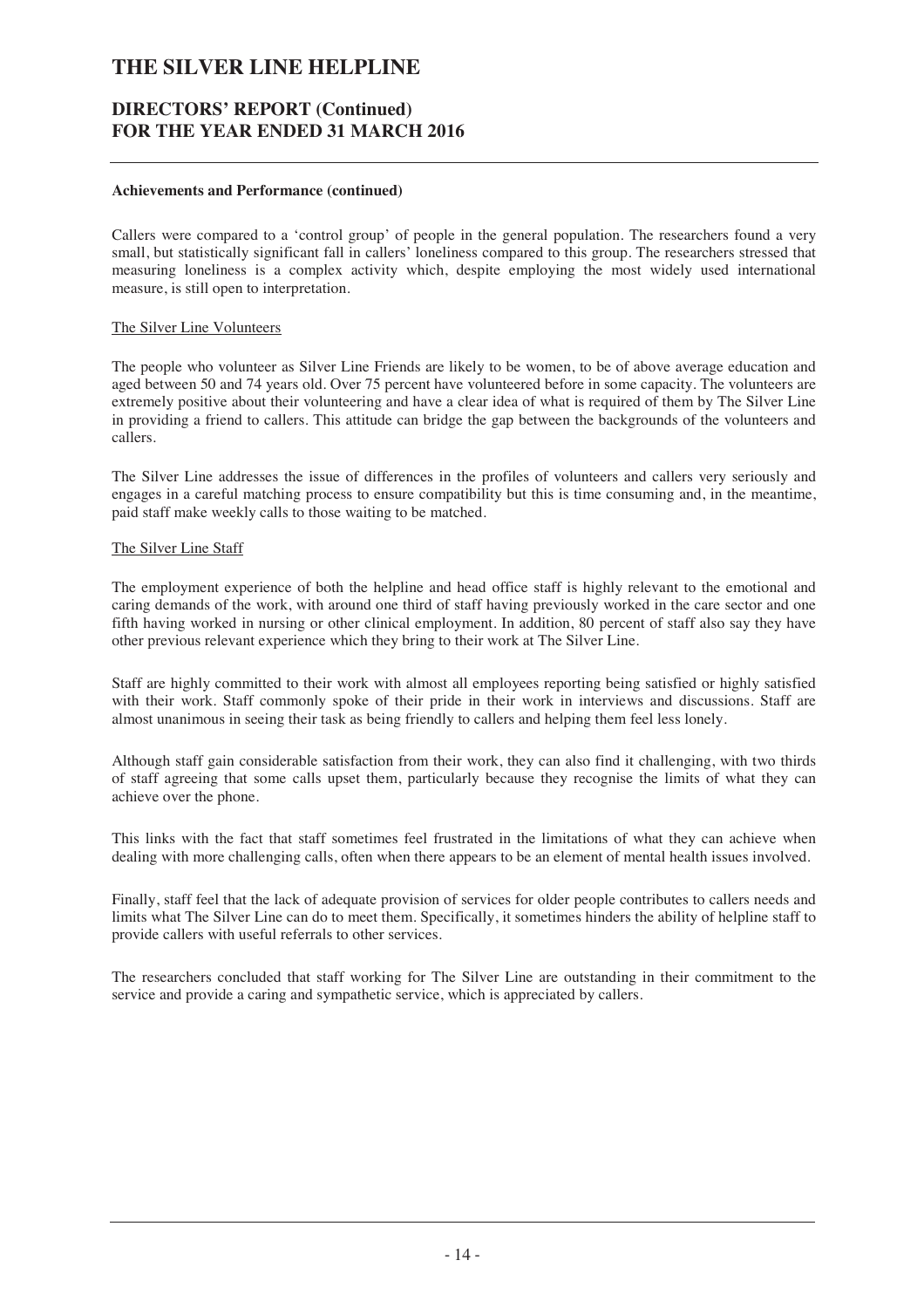### **DIRECTORS' REPORT (Continued) FOR THE YEAR ENDED 31 MARCH 2016**

#### **Achievements and Performance (continued)**

#### Indirect Impacts

There are many potential indirect impacts of our service and analysis of our data will become invaluable to a wide range of stakeholders including local authorities, government, social services and the care sector. Anticipated indirect impacts include:

- Healthcare savings due to happier, healthier older people spending less time in hospital or doctors' surgeries;
- Less stress for families and carers of older people;
- $\bullet$  Benefits to volunteers including personal and professional development;
- Improvement in the care provided to older people (i.e. poor levels of care will not go unnoticed so in theory care provision should be improved);
- Better understanding of the needs of older people amongst the general public and therefore a general increase in intergenerational interaction; and
- Supporting other agencies (through signposting) by effectively providing outreach help for other age related organisations.

There is increasing policy recognition that the alleviation of social isolation and loneliness in older people should be prioritised. Recently, technology, such as telephone networks and the Internet, has received attention in supporting isolated and lonely older people. Telephone befriending has been considered an effective low-level method to decrease loneliness among older people. Several studies have evaluated the impact of befriending schemes for isolated and/or lonely older people and assessing impact on older people's health and wellbeing.

Findings have demonstrated that such interventions have helped older people to gain confidence, re-engage with the community and become socially active again. Increased understanding has been provided regarding why older people value the service, what impact it had made on their health and well-being and what they wanted from the service. In addition older people have reported: life is worth living, a sense of belonging, felt positive knowing they had a friend, a healthy mind is a healthy body, the alleviation of loneliness and anxiety, increased self-confidence, ordinary conversation, a trusted and reliable service, helped with future plans – giving something back.

In a poll conducted to mark our national launch on 25 November 2013, 9 out of 10 older people told researchers that "a chat on the phone" is the most helpful solution when they feel lonely but 1 in 4 older people say they never or seldom have someone to chat to on the phone. Befriending schemes provide low-cost means for socially isolated older people to become more confident and independent and develop a sense of self-respect potentially leading to increased participation and meaningful relationships. (The use of telephone befriending in low level support for socially isolated older people – an evaluation, Cattan, M; Bagnall, A; Kime, N (2010)).

#### **Financial Review**

The Charity's activities resulted in net unrestricted expenditure of £514,977 and net restricted income of £10,198 for the year. At the year end, the Charity held £567,144 in cash at bank, out of which £433,393 was payable to creditors.

The Charity prepares a rolling one year income and expenditure forecast, which is regularly reviewed and compared against management accounts which are prepared monthly. They are also presented at each meeting of the Finance and Governance Committee and Board of Trustees. We have also developed a sustainability plan which covers the period of 2015-2020.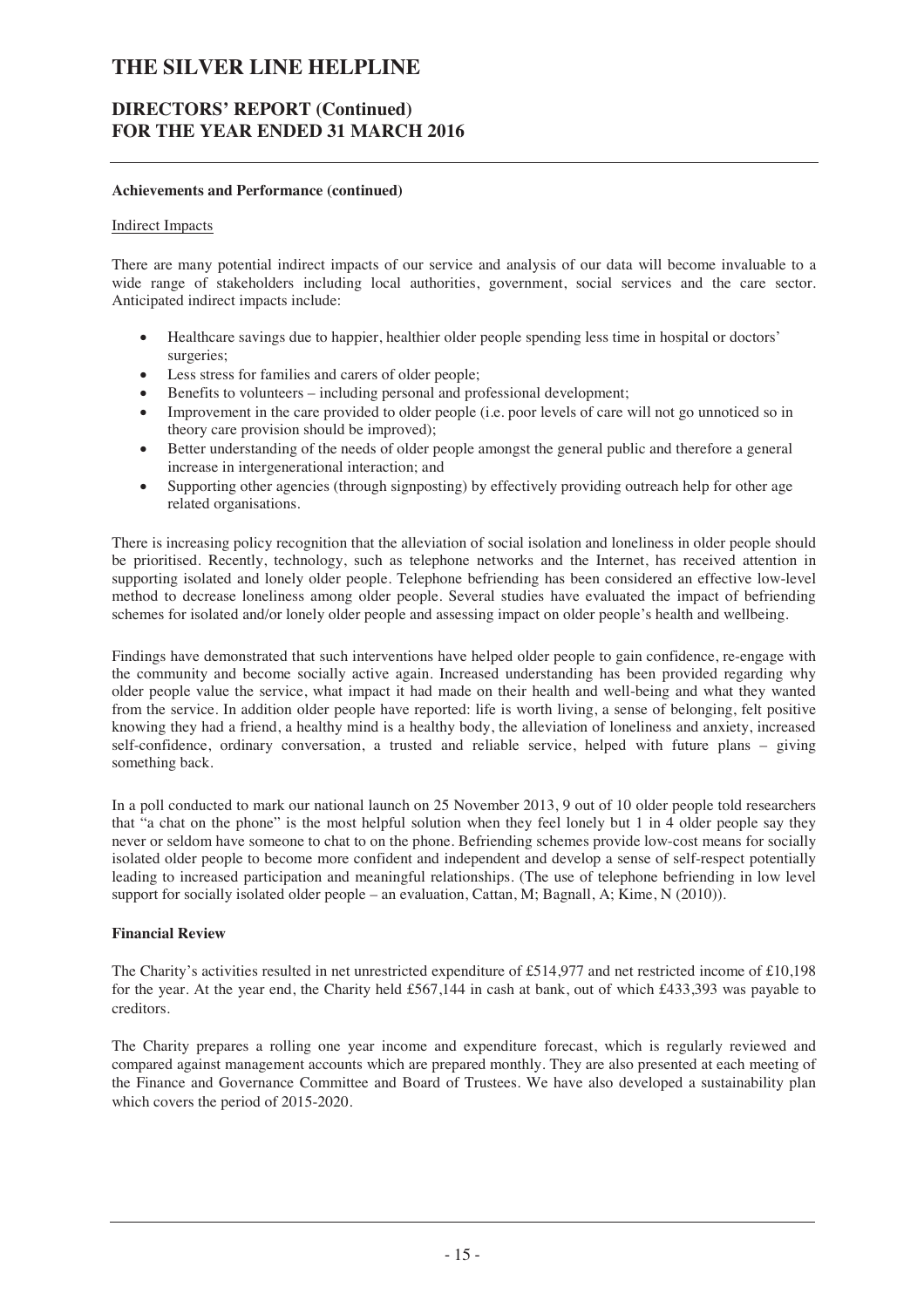### **DIRECTORS' REPORT (Continued) FOR THE YEAR ENDED 31 MARCH 2016**

#### **Financial Review (continued)**

The Finance and Governance Committee and Board of Trustees review the operational, strategic and project risks (associated with bringing the helpline in-house) on a regular basis. The main risks at present relate to:

- Sustainability and ensuring that the charity has raised sufficient funds to be independent of BIG Lottery funding when the grant ends in November 2017
- Managing the transition of bringing the helpline in-house and the associated risks related to the transfer of a large number of staff
- Ensuring that the appropriate management structure is in place so that there is reduced reliance on a small number of key individuals

Aside from the £5m BIG Lottery grant and the £1.5m Asda Foundation grant, we have received £1,547,268 from both individuals and organisations (including donations in kind). The proportion of the BIG Lottery and Asda Foundation grants relating to this financial year has been recognised in the Statement of Financial Activities.

The Charity has a lease over an office in London for the use of its staff, which it is permitted to use with a rolling three-month notice period. The Charity benefited from a reduced rental charge at its previous offices (Minerva House) and the reduction has been recognised as a donation in kind in the Statement of Financial Activities.

The Charity's financial position at the balance sheet date is sufficient to meet on-going expenditure and commitments. However the Charity is reliant on future grants, donations or other new sustainable income streams in order to be able to operate in the future.

Charitable expenditure over the last financial year equates to 94.5p in each £ spent. We are a small team and have low overheads in terms of governance and support costs. We recognise that investment in fundraising is an important priority in the new financial year.



The Charity's reserves consist of its Unrestricted Fund, which had a balance of £49,864 and Restricted Funds, which had a balance of £188,927 at 31 March 2016. The nature and purpose of the restricted funds are described in note 12 to the financial statements. It is a medium term aim of the trustees to increase the level of reserves to be able to keep a balance of between four to six months' expenditure. The trustees will continue to review the level of reserves of the Charity.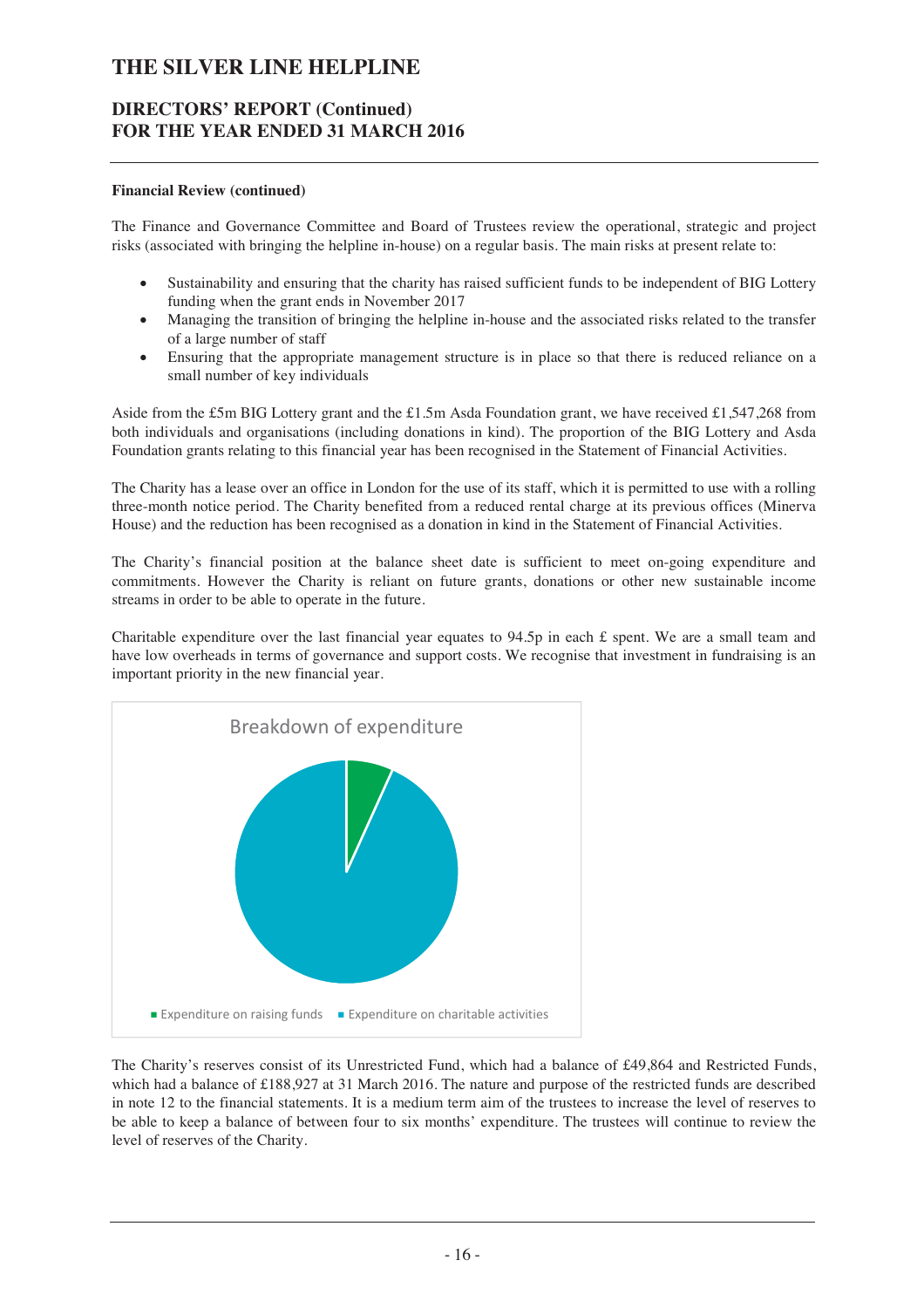### **DIRECTORS' REPORT (Continued) FOR THE YEAR ENDED 31 MARCH 2016**

#### **Financial Review (continued)**

No material investments are held at this time but the trustees will consider an appropriate investment policy in the future as further funds are raised.

The trustees did not hold any funds as Custodian Trustee during the year.

#### **Plans for future periods**

Our greatest challenge continues to be funding. The volume of calls and huge demand for friendship services has grown exponentially, the trajectory path showing no signs of abating. We have faced challenges in terms of scaling up at the speed necessary; Helpline costs have increased due to demand and the large volume of volunteers responding to the opportunity has had an impact on administrative resources. However we have created robust foundations to manage all such emerging service requirements but need large scale funding to deploy them at the speed and scale appropriate to level of demand now whilst we secure further funding support from more diverse sources.

The scale of the problem will increase going forward:

- It is forecast that there will be 5½ million more elderly people in 20 years' time and the number will have nearly doubled to around 19 million by 2050.
- The number of very old people grows even faster. There are currently three million people aged more than 80 years and this is projected to almost double by 2030 and reach eight million by 2050.
- By 2050 one-in-four people in the UK will be 80 or over.

#### *Source – House of Commons Library Research – Key Issues for New Parliament 2010 – The Ageing Population, R Cracknell*

We have been successful in securing £10m of funds from BIG Lottery over four years together with a range of other awards and, with a lot of work on our part, our income continues to grow. We were awarded Best New Charity in the Charity Times Awards in 2015.

Our focus in 2016 is to:

- Bring our outsourced helpline in-house;
- Develop a volunteer hub model:
- Provide paid for out of hours enhancements for other third sector services;
- Develop an outbound wellbeing and connect service on a paid-for basis; and
- x Review how we deliver across all constituent parts of the UK and our head office function.

Through our research and evaluations, we have clearly demonstrated the unmet need and demand for our core services, establishing a financially sustainable organization with a significantly broader, diverse and sustainable funding base which is critical for our continuation and growth. Our funding base needs to comprise income derived from statutory, partnership, voluntary and trading and enterprise sources. We have learnt from the Anglia Ruskin evaluation and have taken the following actions as a result of their recommendations: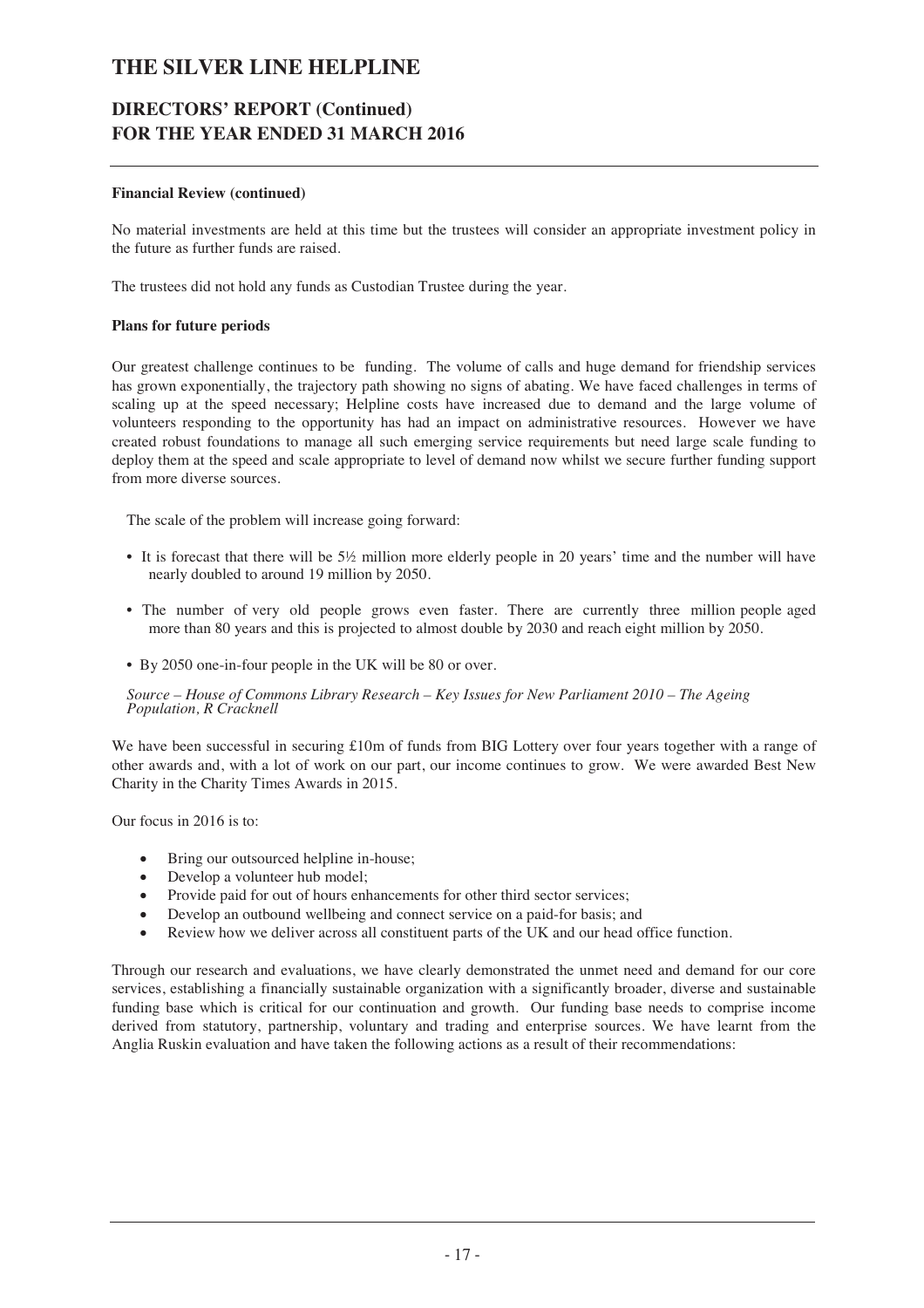### **DIRECTORS' REPORT (Continued) FOR THE YEAR ENDED 31 MARCH 2016**

#### **Plans for future periods (continued)**

#### **1. Categorising callers and providing a differentiated service**

*...categorising callers in terms of their needs, giving callers with more entrenched loneliness the option of receiving an increased frequency of phone calls.*

Every caller to The Silver Line is treated as a unique individual with their own issues and concerns. This is how it should be and is a large part of what makes The Silver Line such a valuable and valued service. Any concerns that helpline staff have on initial contact with a caller will be appropriately referred on to senior staff and/or directly to the most relevant service.

The Silver Line Caller Care Service was developed because of the need to provide more personalised support. Callers who have more complex needs which may make matching in the traditional way more difficult has resulted in the development of the Caller Care part of the service. This is reviewed on a regular basis but is providing those people who may be in need of more intense support, with that support.

Due to the kind of telephone relationship that Silver Line Friends and their older person have, if there is a need for more intense support this would be picked up and reported back by their Silver Line Friend and a plan would, if necessary, be put in place.

Calls are monitored on an on-going basis and any extra support that becomes apparent is always picked up on. Should there come a time when our callers need more regular calls in volume this would be discussed as part of the ongoing assessment.

We have developed Silver Connect which is our enhanced support service which gives tailored and personal support to those individuals that need more than the traditional signposting through the helpline. Two people are working on this team and receive referrals from the helpline, the caller care team or the volunteer silver line friends. This is an example of providing a differentiated service to those callers who need extra help. This may include finding transport to access the lunch club, finding funds to help someone get a broadband connection that they would otherwise not have, or completing much more detailed investigation at a local level to find the right service for the person, plus of course keeping in contact and making sure the older person knows they can come back to us if their needs change or if they need something different. This is a new service that we provide which has now been funded by our corporate partner HC One.

#### **2. Defining the parameters of what The Silver Line services can offer**

#### *…The Silver Line should take particular care to ensure staff and callers are aware of the parameters of the service that it is able to offer.*

A great deal of time and effort has been put in place to ensure that both staff and callers are aware of what can and cannot be offered and what can and cannot be expected. As part of the assessment process callers are talked through what they can expect to receive and the code of conduct that we operate within.

Once a person has been matched with a Silver Line Friend a comprehensive pack of information is sent out to the caller which includes details of what the parameters of the service are. The volunteer friend receives a 'volunteer pack' which provides that information from a volunteering perspective. Both Helpline and Head Office staff are aware of the extent and the limits of The Silver Line service. As with any organisation there is an on-going need to both revisit and refresh the guidance on service delivery and the senior management team and trustees need to ensure that this is reviewed on an annual basis.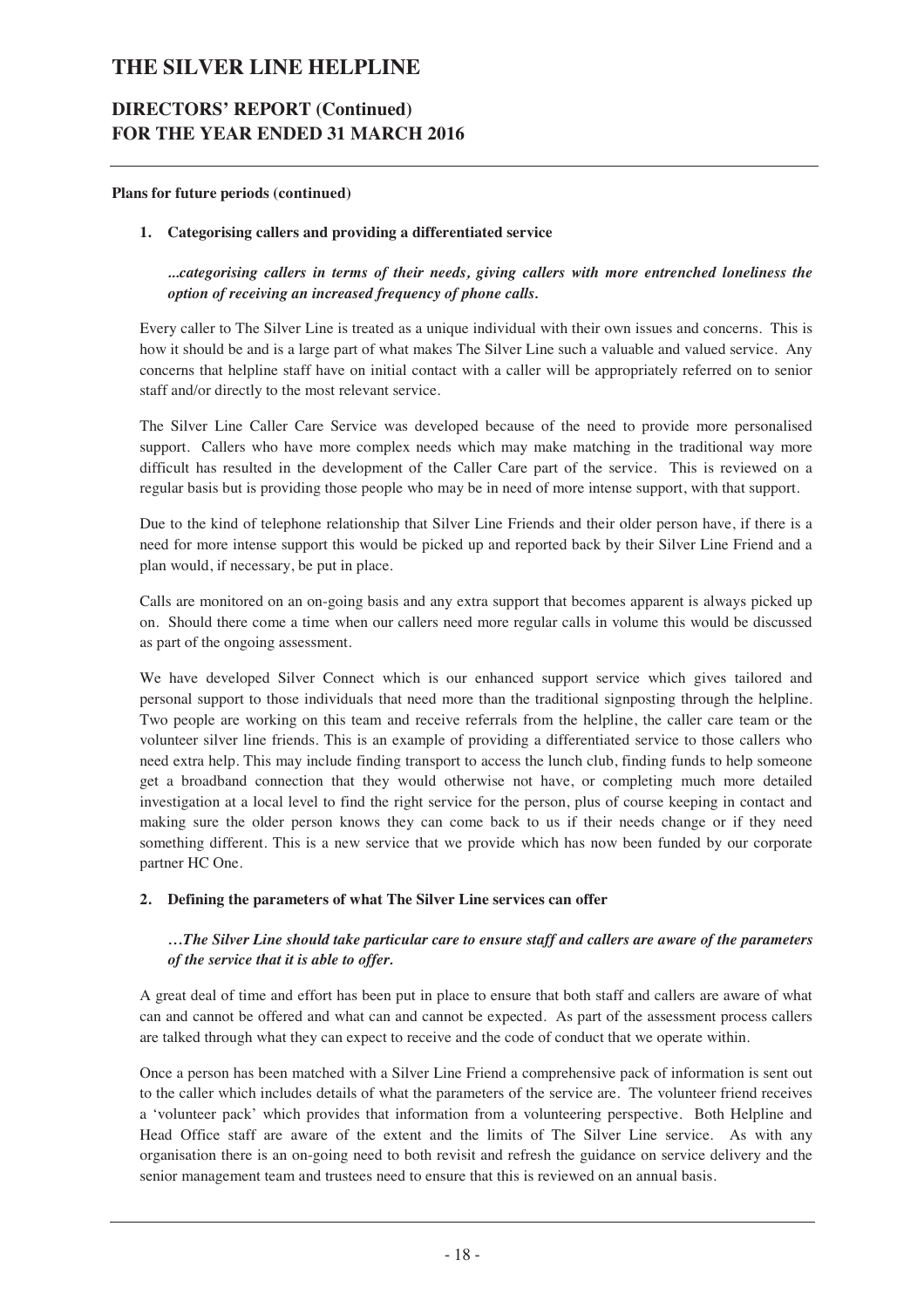### **DIRECTORS' REPORT (Continued) FOR THE YEAR ENDED 31 MARCH 2016**

#### **Plans for future periods (continued)**

As we develop new partnerships we may proactively offer support to older people with more complex needs. Where we work with CCG's and emergency services (as an example) we will need to ensure that the calls are routed to helpline staff who have received the adequate training and support and also ensure when matching to volunteers that the volunteer has the appropriate skills. The parameters of the service that we offer within these partnerships may therefore be adapted but it is important we acknowledge this from the outset and are transparent and honest about what service we can realistically provide.

#### **3. Striking the balance between time and quality in matching callers**

#### *…Further streamlining of the matching process will minimise the negative impacts of taking time, while retaining quality.*

This recommendation was no surprise for us and the issue is something which we've been working on. The need to spend time matching people is essential to strong and lasting 'friendships' and one that The Silver Line mustn't speed up at the expense of 'good' matches. The evaluation actually highlights this, later in the report and commends the fact that the careful matching process has been very effective. With that said we have continued to streamline the process and recognise the need for a larger, more diverse pool of volunteers with different life experiences. All of our current communications include 'calls to action' re volunteer recruitment – our aim being to recruit 1,000 new volunteers – which we hope will help with speeding up the matching process whilst not losing (and hopefully enhancing) the quality of those matches from a larger pool of more diverse volunteers. The recruitment of more members of staff in summer 2015 helped with streamlining the administrative processes around matching. As the number of callers increases this will continue to be a challenge with which we are faced but lessons learned in the early stages of operation should help to overcome these.

#### **4. Widening volunteer recruitment**

#### **…***recruit male volunteers and those with backgrounds and life experience that match callers more closely.*

We need to attract a far more diverse cohort of people to The Silver Line - both callers and volunteers and this is something with which we're engaged. A proposal for a BAME project across London is being developed as it is key to working with these communities and building their trust. Part of the project proposal will be volunteer recruitment from these communities. Work with the London Ambulance Service which will be happening in 2016 will mean that we're likely to be engaging with a very different demographic which may require staff and volunteers to undergo some retraining and will also require us to be recruiting different types of volunteer. Delivering services to differing socio economic groups will require us to be able to tailor the service accordingly. We will need to ensure that volunteer recruitment as well as staff training and development are factored in to pilots.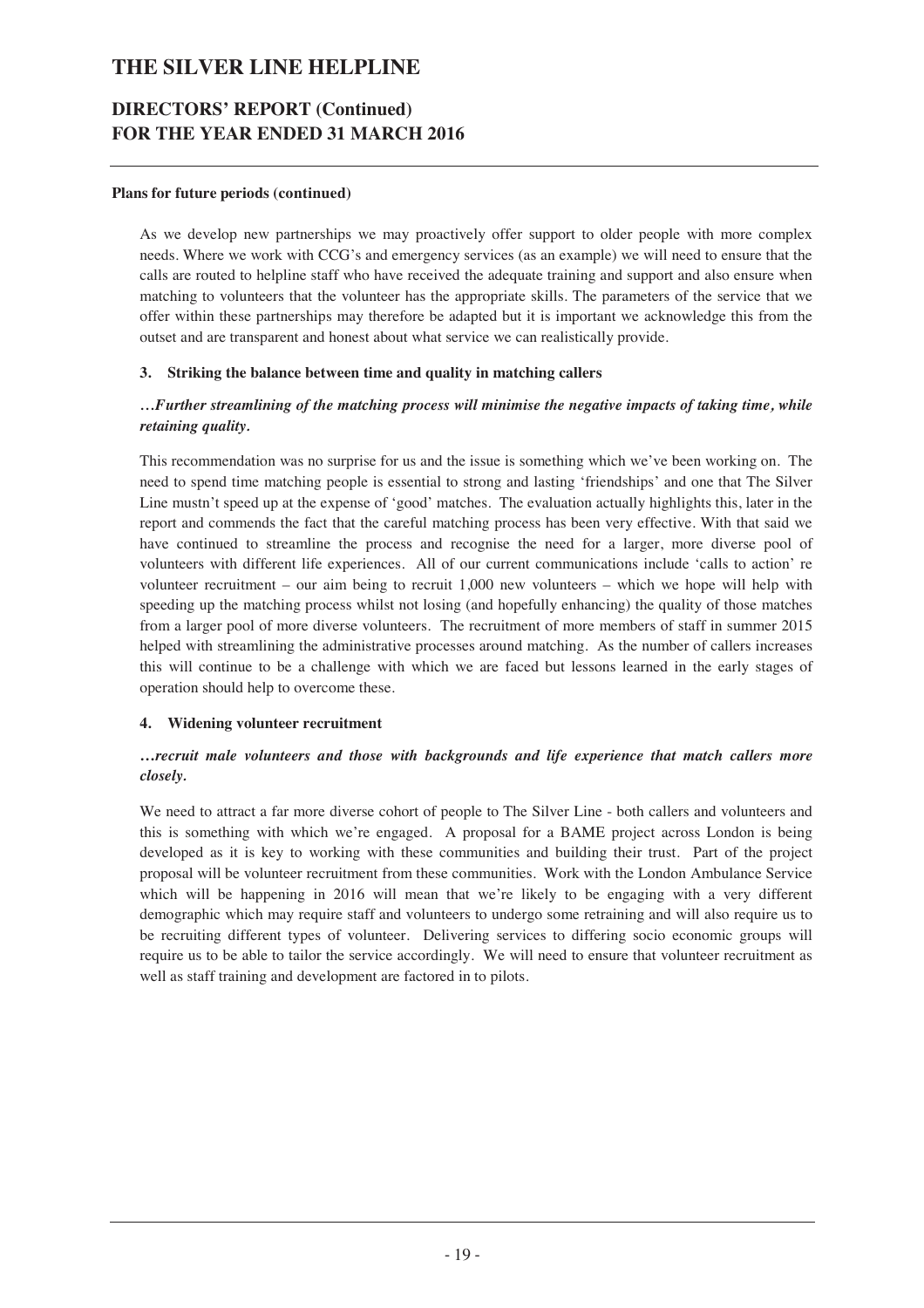### **DIRECTORS' REPORT (Continued) FOR THE YEAR ENDED 31 MARCH 2016**

#### **Plans for future periods (continued)**

#### **5. Attracting greater numbers of male callers**

*...We recommend focusing on strategies which target men in particular, when recruiting Helpline callers to the Silver Line Friends service. This may require a nuanced approach that takes full account of any reluctance to admitting the lack of close companionship.*

A start has been made in discussing different promotional / publicity /communications approaches which have been used to engage men. An obvious one is via pubs and working men's clubs, the Working Men's Club and Institute Union. We will need to have a think about the look of the material and perhaps do some 'market testing'. The evaluation concentrated on the "conversion" from helpline caller to people who are matched as our helpline call percentages are much more representative (35% male). We know that less males accept the offer of a Silver Line friend and we have debated this with the Anglia Ruskin team as we feel for many male callers they gain their "friendship" from repeat calls to the helpline. Anglia Ruskin have said that the deeper friendships are gained in the one to one volunteer matches and that this is an area we should concentrate on.

#### **6. Retaining high levels of staff and volunteer satisfaction as the service expands**

Our first concern is with the satisfaction of our callers. Our staff and volunteers are key to maintaining the high level of service delivery and quality and we invest a lot in ensuring that both are satisfied with us as an employer. This again is something that is reviewed by the senior management team and needs to be managed during times of change. The evaluation commended us on the high levels of commitment and motivation from both staff and volunteers. We have very low attrition across both groups and a strong commitment to providing the best service to the older people who use our service.

#### **7. Enacting further independent evaluation**

This will be dependent on cost and the availability of funds but is something that needs to be factored in to on-going business development. Our USP is our overnight and weekend service and we recommend that we should focus on this area in our next piece of research. We will be a unique voice in this area as the only national charity supporting older people on a 24/7 basis.

We support current NHS priorities to address the financial pressure on budgets through the repeated use of services which may not be appropriate to the needs of older people. Potential income is derived from a mix of statutory funding opportunities and partnerships brokered with local authorities, Clinical Commissioning Groups and emergency services. The frequency and increase in referral numbers from other voluntary sector organisations as an out of hours option gives significant scope for formalizing arrangements. We have demonstrated since we launched the initial pilot that we continually strive to learn from experience and adapt and change our ideas and services as required, being led by the older people who benefit from our service. We strive to always be a third sector organisation that responds and is led by the needs and views of its service users.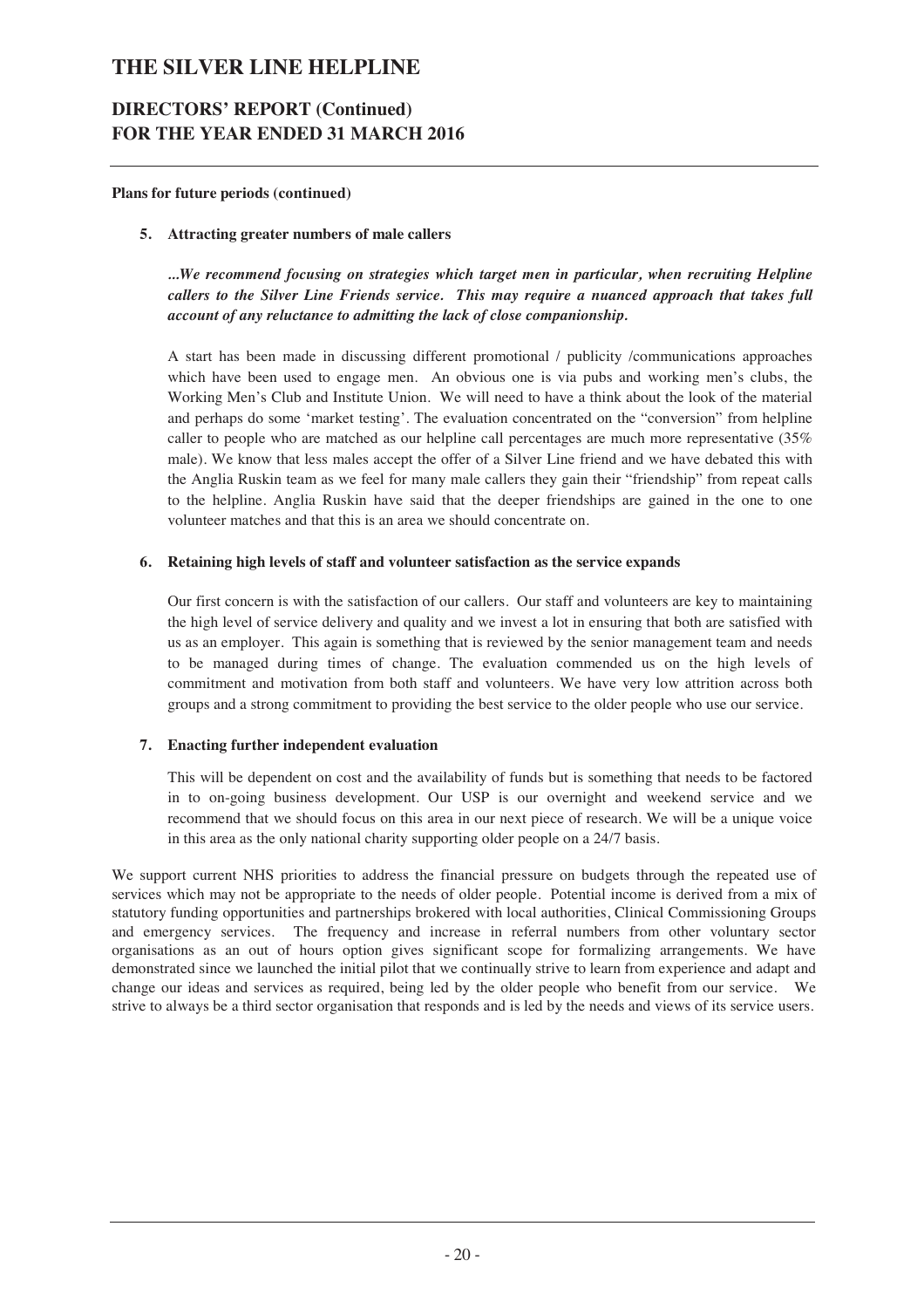# **DIRECTORS' REPORT (Continued) FOR THE YEAR ENDED 31 MARCH 2016**

#### **Plans for future periods (continued)**

#### **Strategic Priorities 2016 -2018**

- a) Ensure the charity is sustainable
	- Reduce costs by bringing the helpline in-house from FCMS
	- Review how we deliver service across all constituent parts of the UK, to include a review of the Age Scotland model
	- Develop a volunteer hub model to reduce ongoing helpline costs and ensure we have the ability to grow to our anticipated call volumes
	- Provide services for others through our in-house helpline function (out of hours service for other helplines) as a source of income
	- Develop outbound wellbeing service (on a paid for basis)
	- $\bullet$  Review head office function
- b) Agree priorities around consolidation now we are in year three of national operation
	- Improving our ability to learn about what works
	- Review the senior staff structure and agree a 2 year plan (and budget)
	- $\bullet$  Increasing public profile
	- Complete further independent evaluation
- c) Develop fundraising strategy and sustainability plan that will ensure we achieve a 50% increase in income over the next five years
	- $\bullet$  Enterprise trading strategy
	- International development and membership organization model
	- Funding model for provision of enhanced services
	- Further develop our five year fundraising and sustainability plan

#### **Leadership**

The Senior Leadership team is drawn from diverse backgrounds within the private and public sectors. Collectively they share extensive experience of developing services and social care for older people, managing helplines, IT and media relationships and generating and sustaining fundraising income from multiple sources both traditional and innovative, as well as improving cost efficiencies. Our business plans have all been informed and developed using the rich experience that we have on this senior team and our trustee board – drawing particularly on our CEO's experience as former National Chair of Samaritans, along with the ChildLine experience of our Founder and President.

#### **Governance**

The governance of the charity is vital to its sustainability and as with the senior team the Board of Trustees share a vast breadth of knowledge and experience which is a huge asset to the organisation. The track record and profile of the Founder and President Dame Esther Rantzen DBE gives the charity a critical advantage in door-opening, although with it often comes the erroneous assumption that funding is therefore easily secured.

To ensure our continued high engagement and development of our strategic vision, a review of our current board is taking place. This also encompasses a cultivation plan for new membership and thus the further expansion of breadth of skill sets and diversity to meet our future growth plans.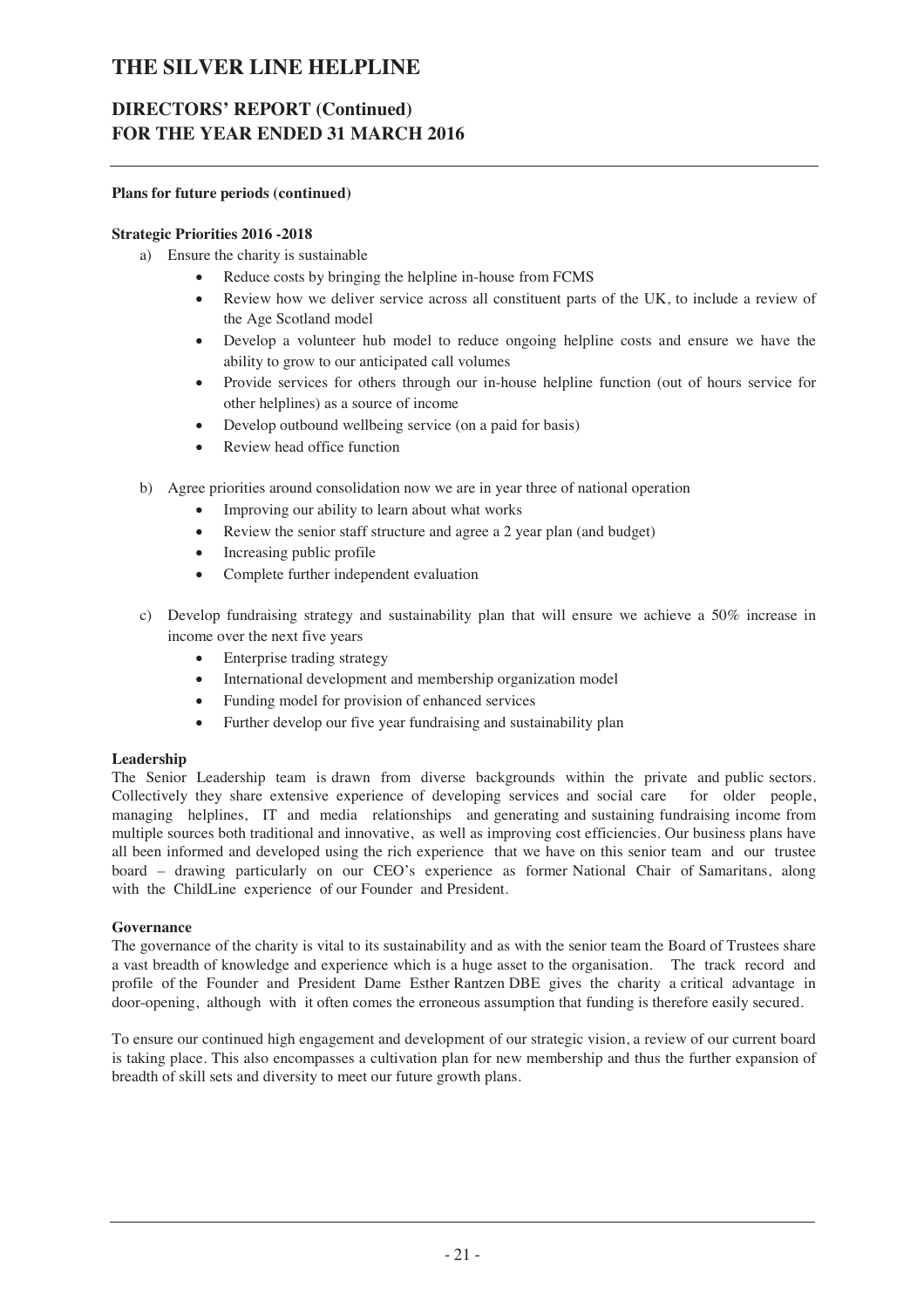### **DIRECTORS' REPORT (Continued) FOR THE YEAR ENDED 31 MARCH 2016**

#### **Plans for future periods (continued)**

Organisation sustainability clearly will be contingent upon an appropriate resource infrastructure to underpin strategic plans and to support the trajectory of service demand. In only the third year of national operation, this requires careful balancing between investment for growth and available funds. The introduction of all new resources over the next three years has therefore been controlled in accordance with realistic timing expectations for securing and sustaining funding.

A Director of Fundraising was appointed in 2014 and we are poised to move into a new phase of strategic voluntary fundraising. A Director of Business Development was then appointed in 2015 with a focus on statutory opportunities and partnerships with other charities. Attention will focus on the development of a mix of priority revenue streams through clear short, medium and long-term goals which target the most easily achieved funding through to multi-year and ideally lifetime relationships drawn from all available areas of voluntary and statutory fundraising.

Successful resourcing of the organisation to date has been largely built on flexibility to respond quickly to service need and support infrastructure. Development of personnel and organisation culture are essential to successfully transitioning to long-term sustainability. The charity has enjoyed excellent retention and a laudable level of commitment from staff to date, but formalising opportunities for learning, development and support at all levels is essential for the planned growth. Ensuring that The Silver Line is a good place to work will allow us to develop good staff and volunteer motivation and retention, provide robust foundations and attract the best available personnel in future, all of which will contribute to the avoidance of time spent on repetitious recruitment.

Having successfully recruited and developed a national volunteer base of over 3,000 people to participate in The Silver Line Friends service, we will further expand use of volunteers through their integration into other services and volunteer hubs. This will form a critical part of future service growth and sustainability and will allow us to grow in size as we meet an increasing demand for our service, at the same time as reducing costs.

#### **Statement of Trustees' Responsibilities**

The Trustees, who are also Directors of The Silver Line Helpline for the purposes of company law, are responsible for preparing the Directors' Report and the financial statements in accordance with applicable law and United Kingdom Accounting Standards (United Kingdom Generally Accepted Accounting Practice) including FRS 102 "The Financial Reporting Standard applicable in the UK and Republic of Ireland".

Company law requires the Trustees to prepare financial statements for each financial year which give a true and fair view of the state of affairs of the charitable company and of the incoming resources and application of resources, including the income and expenditure, of the charitable company for that period.

In preparing these financial statements, the Trustees are required to:

- select suitable accounting policies and then apply them consistently;
- observe the methods and principles in the Charities SORP;
- make judgments and accounting estimates that are reasonable and prudent;
- x state whether applicable United Kingdom accounting standards have been followed, subject to any material departures disclosed and explained in the financial statements; and
- prepare the financial statements on the going concern basis unless it is inappropriate to presume that the charitable company will continue to operate.

The Trustees are responsible for keeping adequate accounting records that disclose with reasonable accuracy at any time the financial position of the charitable company and enable them to ensure that the financial statements comply with the Companies Act 2006. They are also responsible for safeguarding the assets of the charitable company and hence for taking reasonable steps for the prevention and detection of fraud and other irregularities.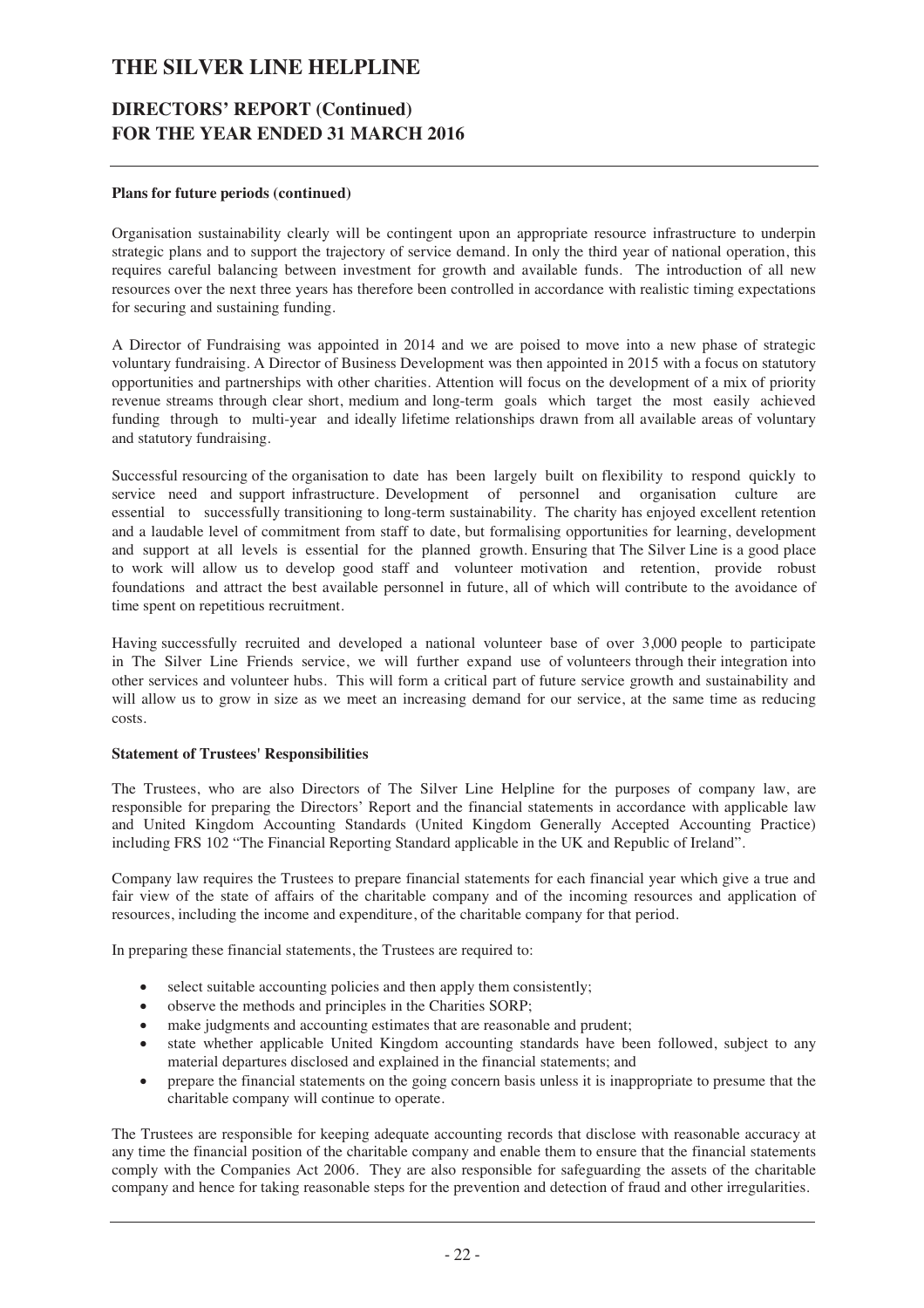# **DIRECTORS' REPORT (Continued) FOR THE YEAR ENDED 31 MARCH 2016**

In so far as the Trustees are aware:

- there is no relevant audit information of which the charitable company's auditor is unaware; and
- the Trustees have taken all steps that they ought to have taken to make themselves aware of any relevant audit information and to establish that the auditor is aware of that information.

In preparing this report, the trustees have taken advantage of the small companies exemptions provided by section 415A of the Companies Act 2006.

By order of the Trustees

Piers R

**Piers Ricketts Trustee (Treasurer)**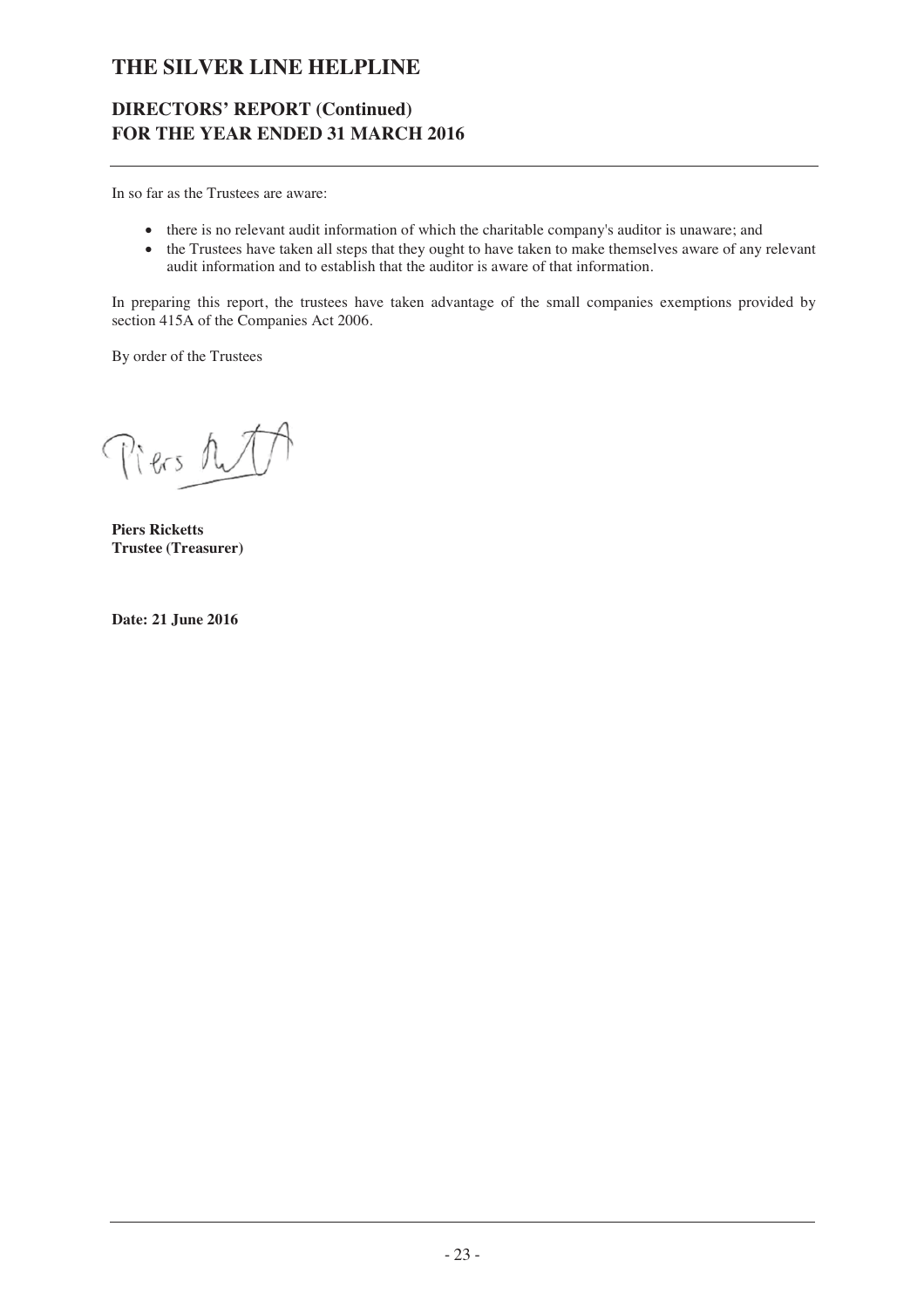### **INDEPENDENT AUDITOR'S REPORT TO THE TRUSTEES OF THE SILVER LINE HELPLINE**

We have audited the financial statements of The Silver Line Helpline for the year ended 31 March 2016 comprising the Statement of Financial Activities, the Balance Sheet, the Statement of Cash Flows and related notes to the financial statements 1-20. The financial reporting framework that has been applied in their preparation is applicable law and United Kingdom Accounting Standards (United Kingdom Generally Accepted Accounting Practice) including FRS 102 "The Financial Reporting Standard applicable in the UK and Republic of Ireland".

This report is made solely to the charity's members, as a body, in accordance with Chapter 3 of Part 16 of the Companies Act 2006. Our audit work has been undertaken so that we might state to the charity's members those matters we are required to state to them in an auditor's report and for no other purpose. To the fullest extent permitted by law, we do not accept or assume responsibility to anyone other than the charity and the charity's members as a body, for our audit work, for this report, or for the opinions we have formed.

#### **Respective responsibilities of trustees and auditors**

As explained more fully in the Statement of Trustees' Responsibilities set out on page 22, the trustees (who are also the directors of the charitable company for the purposes of company law) are responsible for the preparation of the financial statements and for being satisfied that they give a true and fair view.

We have been appointed as auditor under section 44(1)(c) of the Charities and Trustee Investment (Scotland) Act 2005 and under the Companies Act 2006 and report in accordance with regulations made under those Acts.

Our responsibility is to audit and express an opinion on the financial statements in accordance with applicable law and International Standards on Auditing (UK and Ireland). Those standards require us to comply with the Auditing Practices Board's (APB's) Ethical Standards for Auditors.

#### **Scope of the audit of the financial statements**

An audit involves obtaining evidence about the amounts and disclosures in the financial statements sufficient to give reasonable assurance that the financial statements are free from material misstatement, whether caused by fraud or error. This includes an assessment of: whether the accounting policies are appropriate to the charitable company's circumstances and have been consistently applied and adequately disclosed; the reasonableness of significant accounting estimates made by the Trustees; and the overall presentation of the financial statements. In addition, we read all the financial and non-financial information in the Annual Report and financial statements to identify material inconsistencies with the audited financial statements and to identify any information that is apparently materially incorrect based on, or materially insistent with, the knowledge acquired by us in the course of performing the audit. If we become aware of any apparent material misstatements or inconsistencies we consider the implications for our report.

#### **Opinion on financial statements**

In our opinion the financial statements:

- give a true and fair view of the state of the charitable company's affairs as at 31 March 2016 and of its incoming resources and application of resources, including its income and expenditure, for the year then ended;
- have been properly prepared in accordance with United Kingdom Generally Accepted Accounting Practice; and
- have been prepared in accordance with the requirements of the Companies Act 2006, the Charities and Trustee Investment (Scotland) Act 2005 and regulation 8 of the Charities Accounts (Scotland) Regulations 2006 (as amended).

#### **Opinion on other matter prescribed by the Companies Act 2006**

In our opinion the information given in the Annual Report for the financial year ended 31 March 2016 for which the financial statements are prepared is consistent with the financial statements.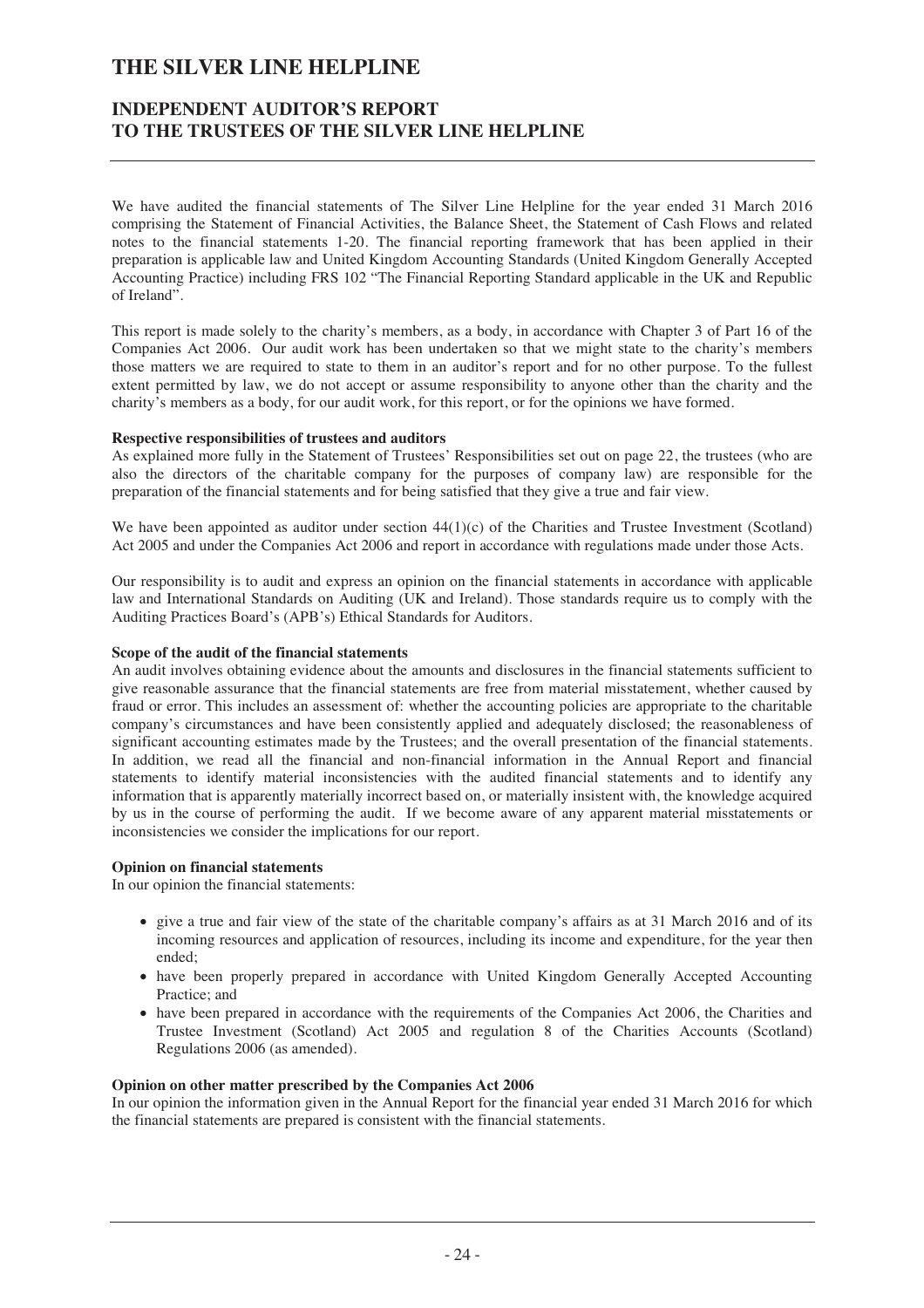### **INDEPENDENT AUDITOR'S REPORT (continued)** TO THE TRUSTEES OF THE SILVER LINE HELPLINE

#### Matters on which we are required to report by exception

We have nothing to report in respect of the following matters where the Companies Act 2006 and the Charities Accounts (Scotland) Regulations 2006 (as amended) requires us to report to you if, in our opinion:

- · adequate accounting records have not been kept or returns adequate for our audit have not been received from branches not visited by us; or
- the financial statements are not in agreement with the accounting records and returns; or
- certain disclosures of Trustees' remuneration specified by law are not made; or
- we have not received all the information and explanations we require for our audit; or
- the trustees were not entitled to prepare the financial statements in accordance with the small companies' regime and take advantage of the small companies exemption to prepare a Strategic Report or in preparing the Directors' Report.

**Andrew Moss FCA (Senior Statutory Auditor)** For and on behalf of Lewis Golden LLP **Chartered Accountants and Statutory Auditors** 40 Oueen Anne Street London W1G 9EL

Date: 7 July 2016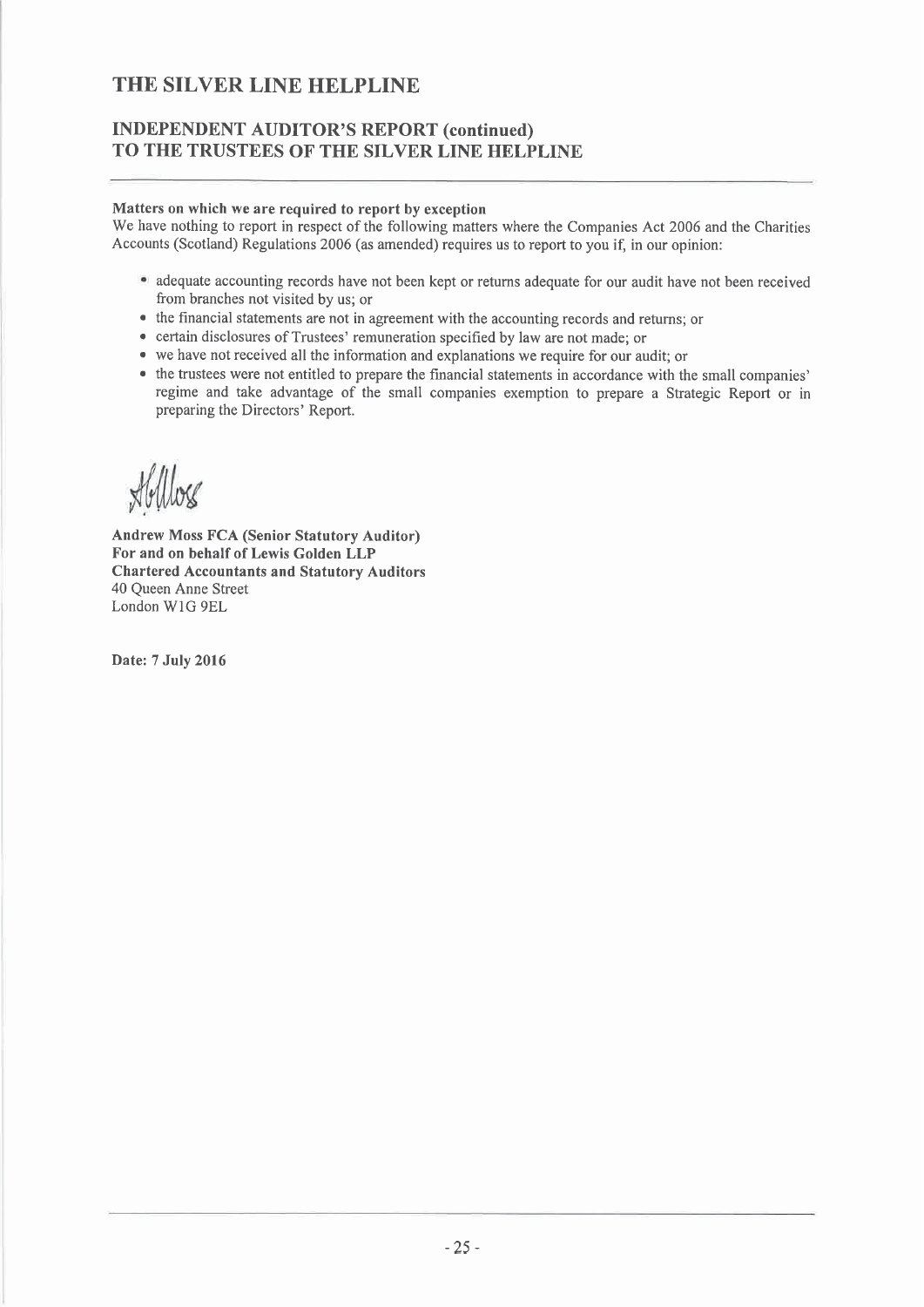### **STATEMENT OF FINANCIAL ACTIVITIES (INCLUDING THE INCOME AND EXPENDITURE ACCOUNT) FOR THE YEAR ENDED 31 MARCH 2016**

|                                                       | <b>Notes</b>   | <b>Restricted</b><br><b>Funds</b><br>31.03.16<br>$\pmb{\mathfrak{L}}$ | <b>Unrestricted</b><br><b>Funds</b><br>31.03.16<br>£ | <b>Total</b><br><b>Funds</b><br>31.03.16<br>£ | <b>Total</b><br><b>Funds</b><br>31.03.15<br>As restated<br>£ |
|-------------------------------------------------------|----------------|-----------------------------------------------------------------------|------------------------------------------------------|-----------------------------------------------|--------------------------------------------------------------|
| <b>INCOME</b>                                         |                |                                                                       |                                                      |                                               |                                                              |
| Income from donations and                             | $\overline{2}$ |                                                                       |                                                      |                                               |                                                              |
| legacies<br>Investment income                         |                | 3,108,604                                                             | 1,236,264<br>23                                      | 4,344,868<br>23                               | 3,662,710<br>14                                              |
|                                                       |                |                                                                       |                                                      |                                               |                                                              |
| <b>Total Income</b>                                   |                | 3,108,604                                                             | 1,236,287                                            | 4,344,891                                     | 3,662,724                                                    |
| <b>EXPENDITURE</b>                                    |                |                                                                       |                                                      |                                               |                                                              |
| Expenditure on raising funds                          | 4              | 32,149                                                                | 295,874                                              | 328,023                                       | 178,085                                                      |
| Expenditure on charitable activities                  | 5              | 3,066,257                                                             | 1,455,390                                            | 4,521,647                                     | 3,407,924                                                    |
| <b>Total Expenditure</b>                              |                | 3,098,406                                                             | 1,751,264                                            | 4,849,670                                     | 3,586,009                                                    |
|                                                       |                |                                                                       |                                                      |                                               |                                                              |
| Net income/(expenditure) and net<br>movement in funds |                | 10,198                                                                | (514, 977)                                           | (504,779)                                     | 76,715                                                       |
| Fund balances brought forward                         |                | 178,729                                                               | 564,841                                              | 743,570                                       | 666,855                                                      |
| <b>Fund Balances Carried Forward</b>                  |                | 188,927                                                               | 49,864                                               | 238,791                                       | 743,570                                                      |

All activities relate to continuing operations.

The Statement of Financial Activities includes all gains and losses recognised in the year.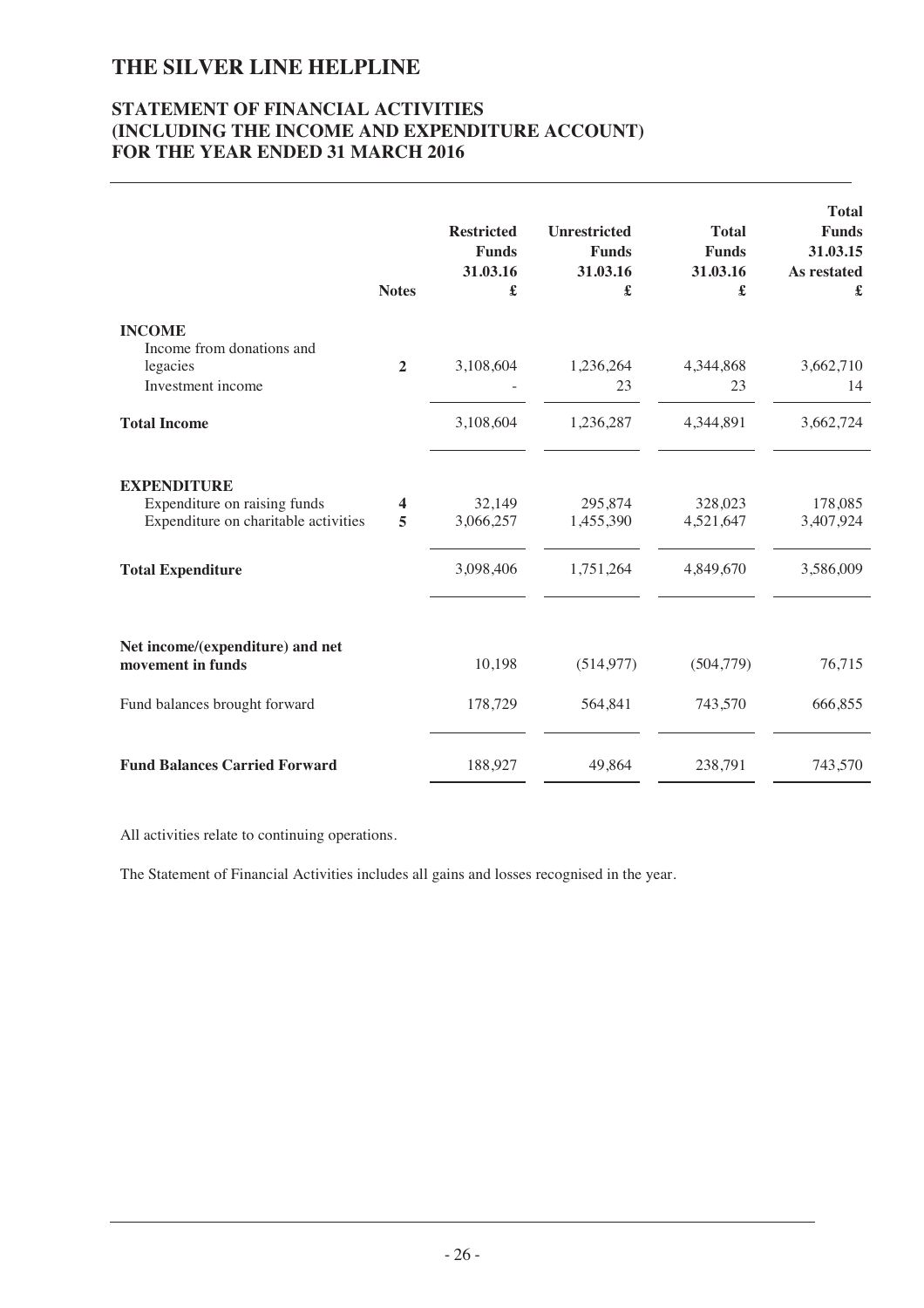### **BALANCE SHEET AS AT 31 MARCH 2016**

|                                                          | <b>Notes</b> | 2016<br>£ | 2016    | 2015<br>£ | 2015<br>£ |
|----------------------------------------------------------|--------------|-----------|---------|-----------|-----------|
| <b>FIXED ASSETS</b>                                      |              |           |         |           |           |
| Tangible assets                                          | 7            |           | 2,157   |           | 6,972     |
| Investments                                              | 8            |           | 1       |           | 1         |
|                                                          |              |           | 2,158   |           | 6,973     |
| <b>CURRENT ASSETS</b>                                    |              |           |         |           |           |
| <b>Debtors</b>                                           | 9            | 102,882   |         | 104,079   |           |
| Cash at bank and in hand                                 |              | 567,144   |         | 1,039,851 |           |
|                                                          |              | 670,026   |         | 1,143,930 |           |
| <b>CREDITORS: AMOUNTS FALLING</b><br>DUE WITHIN ONE YEAR |              |           |         |           |           |
| Accruals and deferred income                             | 10           | (433,393) |         | (407,333) |           |
| <b>NET CURRENT ASSETS</b>                                |              |           | 236,633 |           | 736,597   |
| TOTAL ASSETS LESS CURRENT LIABILITIES                    |              |           | 238,791 |           | 743,570   |
| <b>REPRESENTED BY:</b>                                   |              |           |         |           |           |
| <b>Unrestricted Funds</b>                                | 11           |           | 49,864  |           | 564,841   |
| <b>Restricted Funds</b>                                  | 12           |           | 188,927 |           | 178,729   |
| <b>TOTAL FUNDS</b>                                       |              |           | 238,791 |           | 743,570   |

These financial statements have been prepared in accordance with the special provisions of part 15 of the Companies Act 2006 relating to small companies.

The financial statements were approved by the Board on 21 June 2016.and signed on their behalf by:

 $25$ 

**Piers Ricketts Trustee (Treasurer)**

ech

**Professor Patrick Geoghegan OBE Trustee (Chair)**

**The Silver Line Helpline (Company Number 08000807) (Charity Number 1147330 – England and Wales) (Charity Number SC044467 – Scotland)**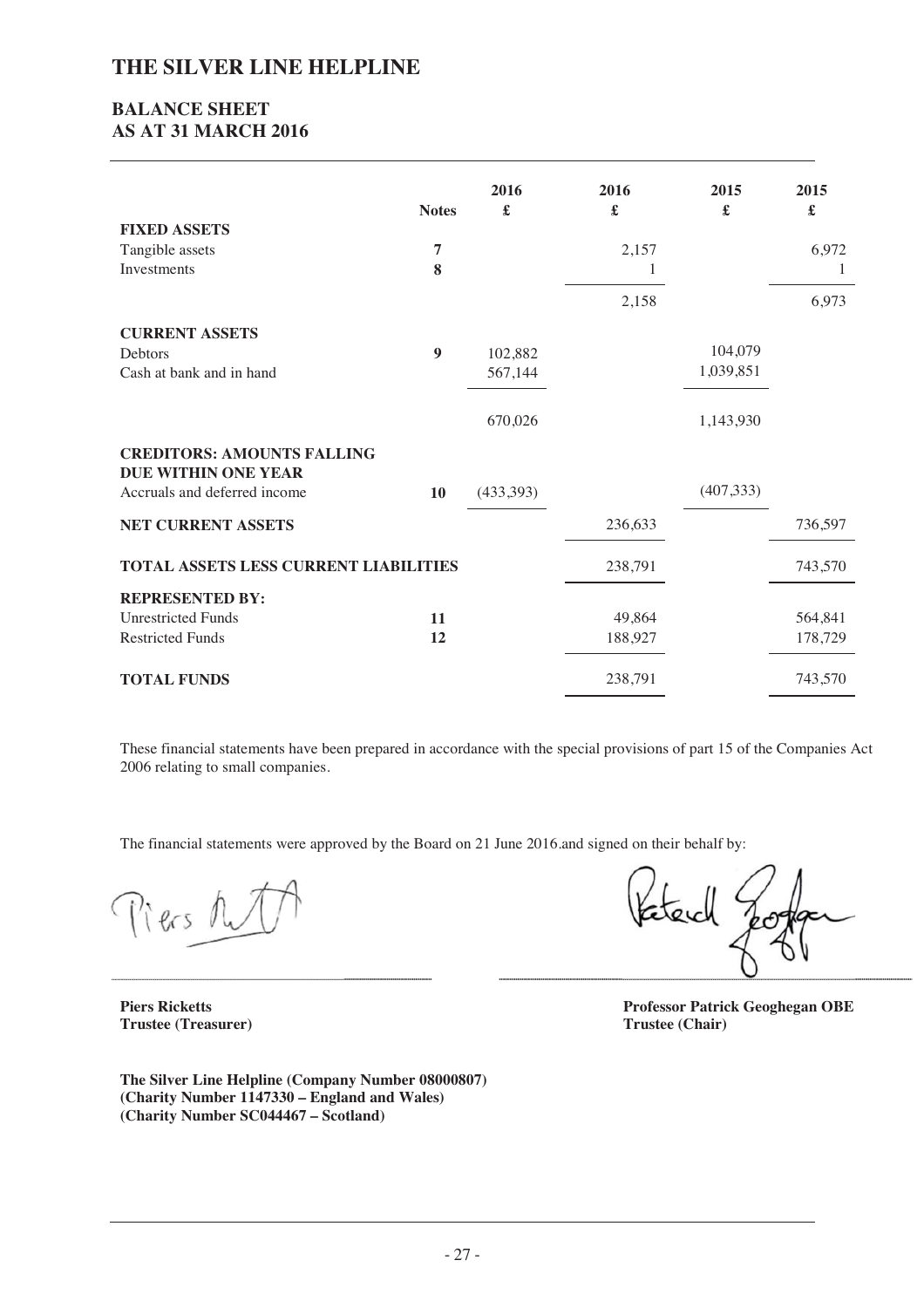# **STATEMENT OF CASH FLOWS FOR THE YEAR ENDED 31 MARCH 2016**

|                                                               | 2016<br>£  | 2015<br>£ |
|---------------------------------------------------------------|------------|-----------|
| <b>Cash flows from operating activities:</b>                  |            |           |
| Net (expenditure)/income for the year as per SOFA             | (504,779)  | 76,715    |
| Depreciation charges                                          | 4.815      | 4,815     |
| Interest from investments                                     | (23)       | (14)      |
| Decrease/(increase) in debtors                                | 1,197      | (97, 794) |
| Increase in creditors                                         | 26,060     | 187,215   |
| Net cash (used in)/provided by operating activities           | (472, 730) | 170,937   |
| <b>Cash flows from investing activities:</b>                  |            |           |
| Interest from investments                                     | 23         | 14        |
| (Decrease)/increase in cash and cash equivalents for the year | (472,707)  | 170,951   |
| Cash and cash equivalents at the beginning of the year        | 1,039,851  | 868,900   |
| Cash and cash equivalents at the end of the year              | 567,144    | 1,039,851 |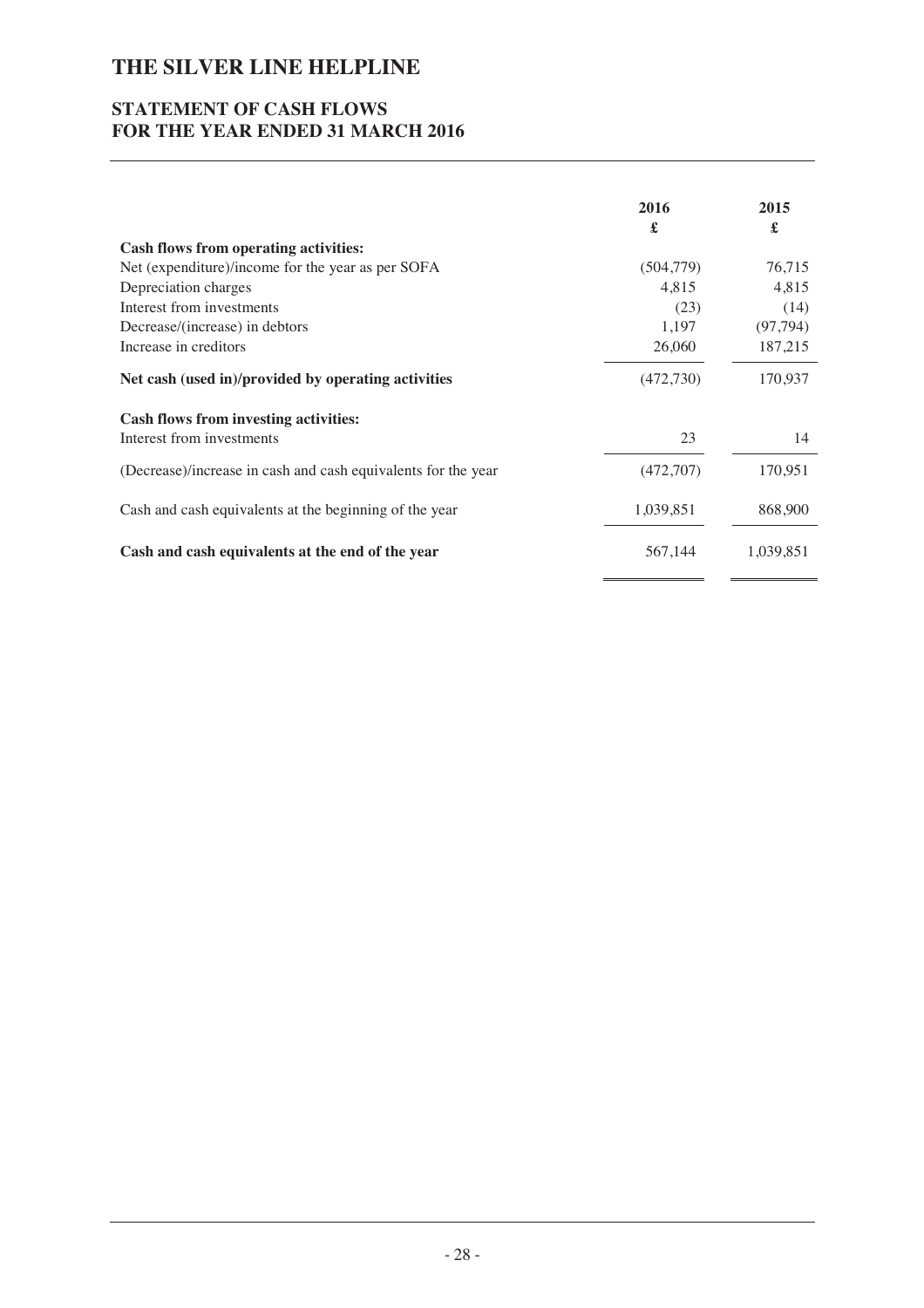### **NOTES TO THE FINANCIAL STATEMENTS FOR THE YEAR ENDED 31 MARCH 2016**

#### **1 Accounting Policies**

The principal accounting policies adopted, judgements and key sources of estimation uncertainty in the preparation of the financial statements are as follows:

#### **1.1 Basis of Preparation**

The financial statements have been prepared in accordance with Accounting and Reporting by Charities: Statement of Recommended Practice applicable to charities preparing their financial statements in accordance with the Financial Reporting Standard applicable in the UK (FRS 102) (effective 1 January 2015) (Charities SORP (FRS 102)), the Financial Reporting Standard applicable in the UK and Republic of Ireland (FRS 102) and the Companies Act 2006. The Charity meets the definition of a public benefit entity under FRS 102.

Assets and liabilities are recognised at historical cost in line with accounting guidance.

The financial statements are presented in sterling  $(E)$ .

#### **1.2 Exemption from Preparing Consolidated Financial Statements**

The financial statements present information about the Charity as an individual undertaking and not about its group. The subsidiary undertaking is immaterial and therefore the Charity has taken advantage of the exemption provided by section 405 of the Companies Act 2006 not to prepare consolidated financial statements.

#### **1.3 Reconciliation with Previous Generally Accepted Accounting Practice**

In preparing the financial statements, the Trustees have considered whether in applying the accounting policies required by FRS 102 and the Charities SORP (FRS 102), the restatement of comparative items was required. The policies under the Charity's previous accounting framework are not materially different to FRS 102 and have not impacted on the fund balances, the allocation of funds between restricted and unrestricted or the net movement in funds.

Preparation of the financial statements in accordance with the Charities SORP (FRS 102) has resulted in the following changes in presentation:

- 1. Support costs and governance costs for the year ended 31 March 2015 have been reallocated to expenditure on raising funds and expenditure on charitable activities, which has resulted in an increase in expenditure on raising funds of £34,865 and an increase in expenditure on charitable activities of £253,546.
- 2. Under previous Generally Accepted Accounting Practice, the Charity took advantage of the small companies' exemption from preparing a cash flow statement. Under the Charities SORP (FRS 102), the Charity has prepared a Statement of Cash Flows for the year ended 31 March 2015 and for the year ended 31 March 2016.

The date of transition to the Charities SORP (FRS 102) was 1 April 2014.

#### **1.4 Preparation of Financial Statements on a Going Concern Basis**

The Trustees are of the view that the immediate future of the Charity for twelve months from the date of approval of these financial statements is secure on the basis of confirmation of continuing income streams and fundraising activity to generate additional income streams. Accordingly, the financial statements have been prepared on the going concern basis.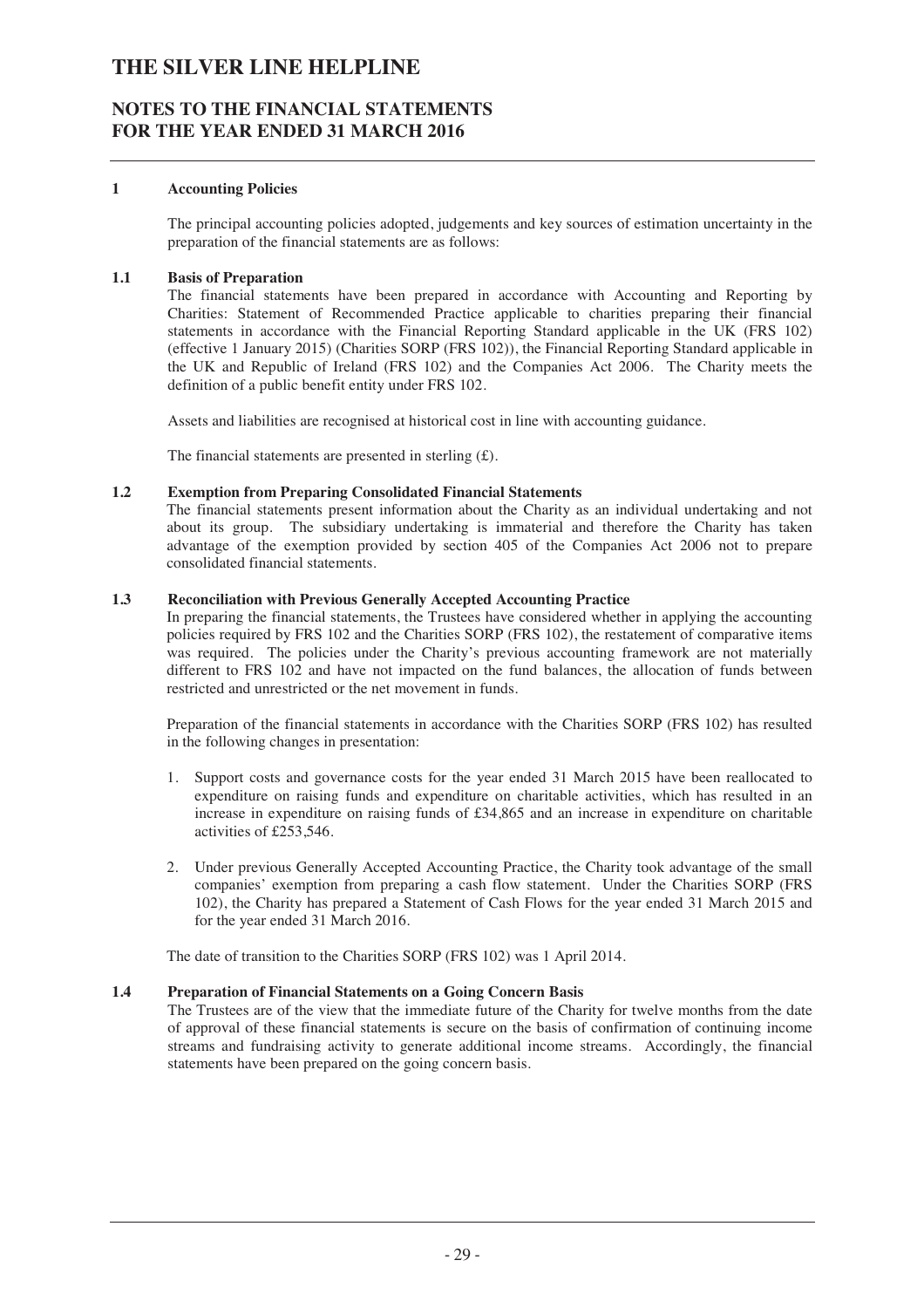### **NOTES TO THE FINANCIAL STATEMENTS (Continued) FOR THE YEAR ENDED 31 MARCH 2016**

#### **1 Accounting Policies (continued)**

#### **1.5 Incoming Resources Policy**

#### *(i) Donations*

Donations and grants are recognised when the Charity has entitlement to the funds, any performance conditions attached to the item(s) of income have been met, it is probable that the income will be received and the amount can be measured reliably.

#### *(ii) Donated Services and Facilities*

Donated professional services and donated facilities are recognised as income when the Charity has control over the item, any conditions associated with the donated item have been met, the receipt of economic benefit from the use by the Charity of the item is probable and that economic benefit can be measured reliably. In accordance with the Charities SORP (FRS 102), the general volunteer time of The Silver Line Friends is not recognised. Please refer to the Directors' report for more information about the contribution from The Silver Line Friends.

On receipt, donated professional services and donated facilities are recognised on the basis of the value of the gift to the Charity which is the amount the Charity would have been willing to pay to obtain services or facilities of equivalent economic benefit on the open market; a corresponding amount is then recognised in expenditure in the period of receipt.

*(iii) Legacies*

For legacies, entitlement is taken as the earlier of the date on which either: the Charity is aware that probate has been granted, the estate has been finalised and notification has been made by the executor(s) to the Charity that a distribution will be made, or when a distribution is received from the estate. Receipt of a legacy, in whole or in part, is only considered probable when the amount can be measured reliably and the Charity has been notified of the executor's intention to make a distribution. Where legacies have been notified to the Charity, or the Charity is aware of the granting of probate, and the criteria for income recognition have not been met, then the legacy is treated as a contingent asset and disclosed if material.

*(iv) Deferred Income*

Income received in advance of a specified service is deferred until the criteria for income recognition are met.

- *(v) Income Tax Credits Recoverable on Donations* Tax credits are recognised when receivable.
- *(vi) Interest Receivable*

Interest on funds held on deposit is included when receivable and the amount can be measured reliably by the Charity; this is normally upon notification of the interest paid or payable by the Bank.

#### **1.6 Expenditure and VAT**

Expenditure is recognised once there is a legal or constructive obligation to make a payment to a third party, it is probable that settlement will be required and the amount of the obligation can be measured reliably. Expenditure is classified under the following activity headings:

*(i) Expenditure on Raising Funds*

This comprises all costs incurred by the Charity relating to the raising of funds to finance its charitable objectives and their associated support costs. An allocation of wages and salaries is included based on an estimate of staff time spent on these activities.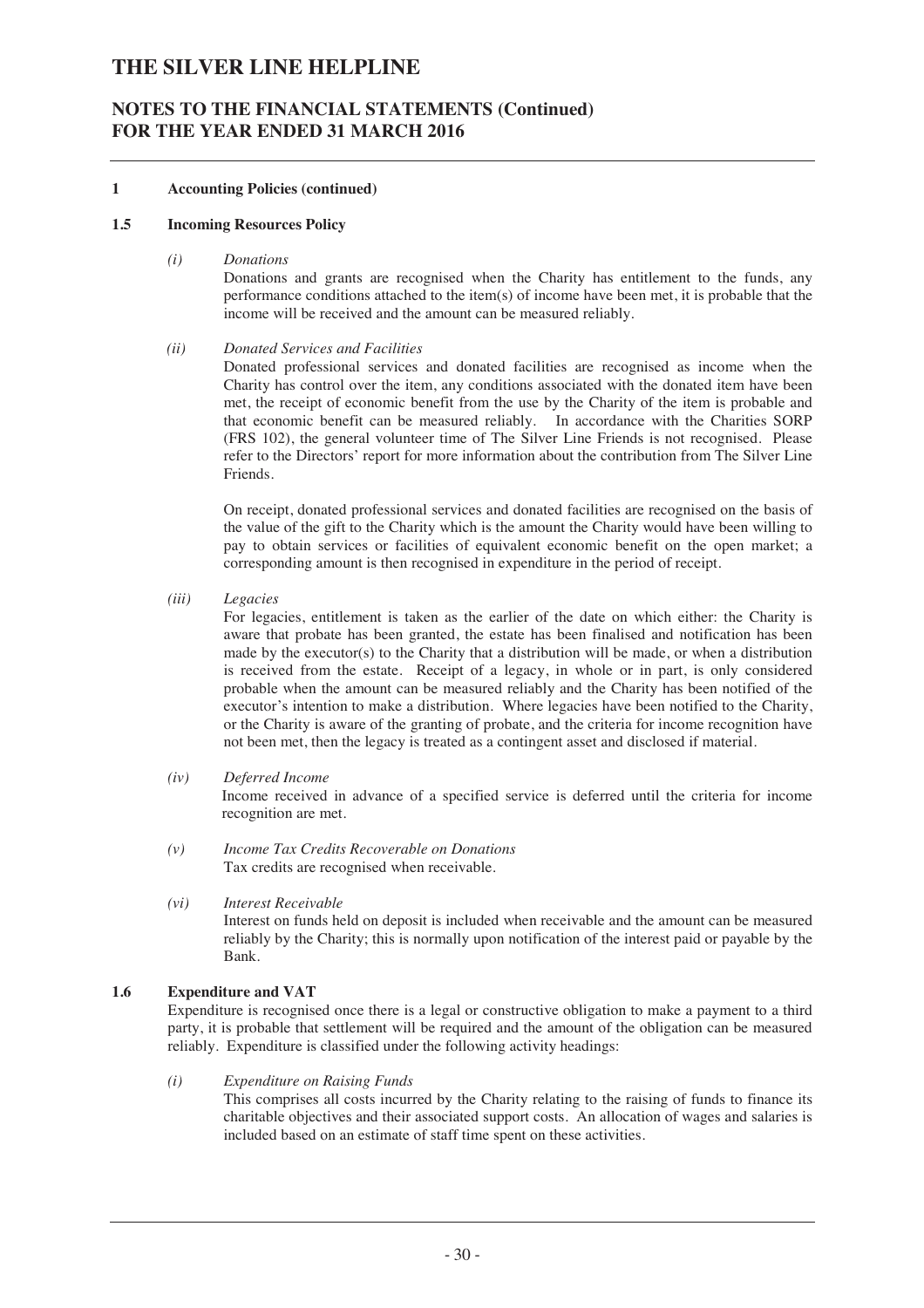### **NOTES TO THE FINANCIAL STATEMENTS (Continued) FOR THE YEAR ENDED 31 MARCH 2016**

#### **1 Accounting Policies (continued)**

#### *(i) Expenditure on Charitable Activities*

This comprises all costs associated with providing and marketing the Charity's main charitable activities: the helpline, The Silver Line Friends, caller care and wellbeing, outreach programmes and their associated support costs. An allocation of wages and salaries is included based on an estimate of staff time spent.

The Charity is a registered Charity and is generally exempt from income tax and capital gains tax but is not able to recover VAT. Irrecoverable VAT is charged as a cost against the activity for which the expenditure was incurred.

#### **1.7 Allocation of Support Costs**

Support costs are those functions that assist the work of the Charity but do not directly undertake charitable activities. Support costs include back office costs, finance, personnel, payroll and governance costs which support the delivery of the charitable activities. These costs have been allocated between expenditure on raising funds and expenditure on charitable activities, and the bases of these allocations are set out in note 6.

#### **1.8 Fund Accounting**

Unrestricted funds are funds which are available for use at the discretion of the Trustees in furtherance of the general objectives of the Charity and which have not been designed for any other purpose.

Restricted funds are subject to specific conditions by donors as to how they may be used and are, therefore, restricted funds. The purpose and uses of the restricted funds are set out in note 12 to the financial statements.

All transfers between funds are authorised by the Trustees.

#### **1.9 Tangible Fixed Assets and Depreciation**

Tangible fixed assets are stated at cost less depreciation. Depreciation is provided on all tangible fixed assets at rates calculated to write off the cost less estimated residual value of each asset over its expected useful life as follows:

Fixtures, fittings and equipment – 33% straight line

All expenses of a capital nature below £500 are not capitalised and are included as an expense in the Statement of Financial Activities. Tangible fixed assets are subject to an annual impairment review.

#### **1.10 Investments**

Fixed asset investments are stated at historical cost less accumulated impairment.

#### **1.11 Debtors**

Trade and other debtors are recognised at the settlement amount due.

#### **1.12 Cash**

Cash is represented by cash in hand and deposits with financial institutions repayable without penalty on notice of not more than 24 hours.

#### **1.13 Creditors and Provisions**

Creditors and provisions are recognised where the Charity has a present obligation resulting from a past event that will probably result in the transfer of funds to a third party and the amount due to settle the obligation can be measured or estimated reliably. Creditors and provisions are normally recognised at their settlement amount after allowing for any trade discounts due.

#### **1.14 Financial Instruments**

The Charity only has financial assets and financial liabilities of a kind that qualify as basic financial instruments and are initially recognised at transaction value and subsequently measured at their settlement value.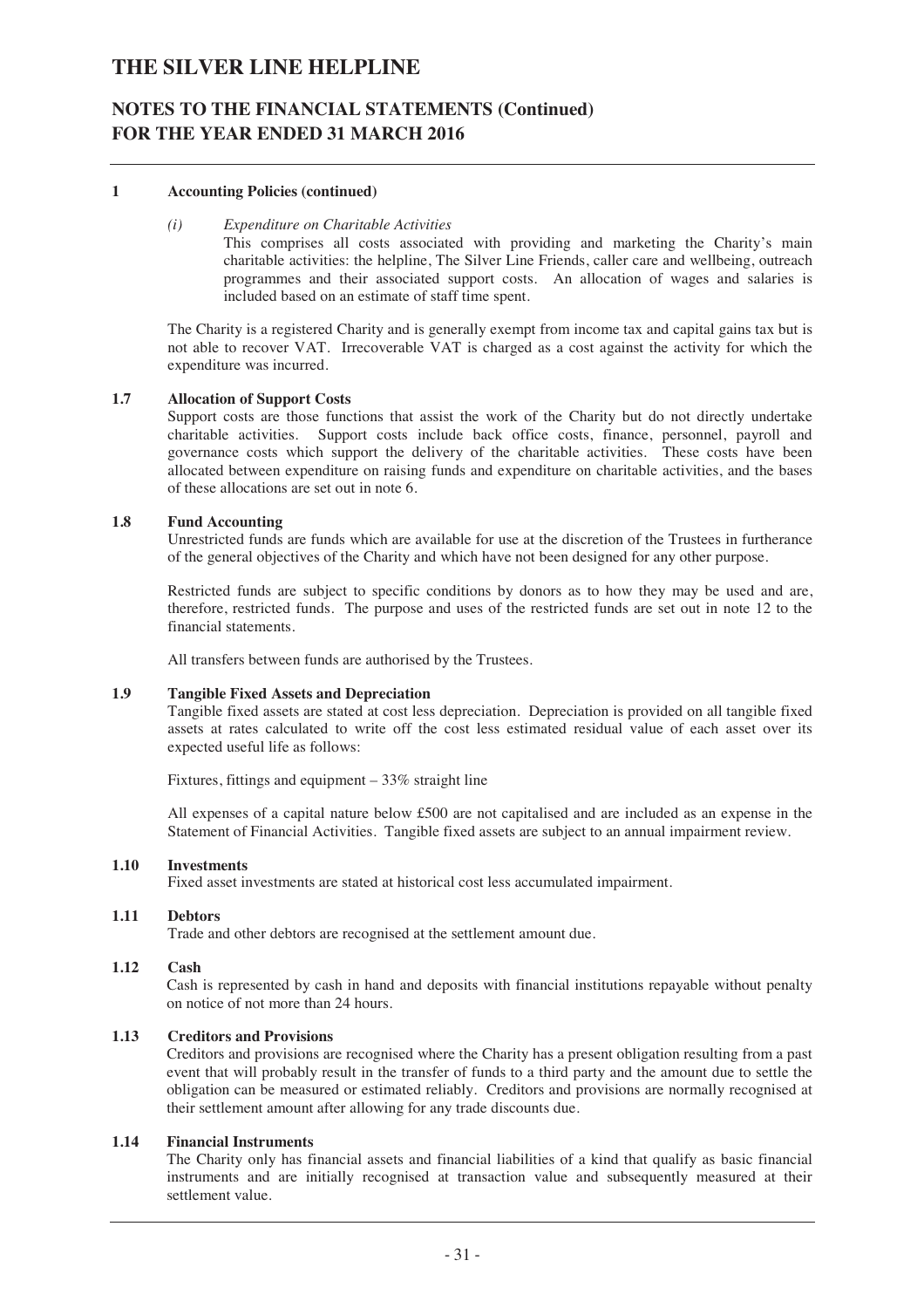### **NOTES TO THE FINANCIAL STATEMENTS (Continued) FOR THE YEAR ENDED 31 MARCH 2016**

#### **1 Accounting Policies (continued)**

#### **1.15 Pensions**

The Charity pays contributions to privately administered pension plans for certain employees. Once the contributions have been paid, the Charity, as the employer, has no further payment obligations. The Charity's contributions are charged to the Statement of Financial Activities in the year to which they relate and are included in staff costs.

#### **2 Income from donations and legacies**

#### **Restricted funds**

|                            | 31.03.16  | 31.03.15  |
|----------------------------|-----------|-----------|
|                            | £         | £         |
| Donations                  | 175,981   | 28,735    |
| Grants                     | 2,932,623 | 2,565,000 |
| Donations in kind (note 3) |           |           |
|                            | 3,108,604 | 2,593,735 |
| <b>Unrestricted funds</b>  | £         | £         |
| Donations                  | 668,217   | 740,845   |
| Grants                     |           |           |
| Donations in kind (note 3) | 568,047   | 328,130   |
|                            | 1,236,264 | 1,068,975 |
| <b>Total funds</b>         | £         | £         |
| Donations                  | 844,198   | 769,580   |
| Grants                     | 2,932,623 | 2,565,000 |
| Donations in kind (note 3) | 568,047   | 328,130   |
|                            | 4,344,868 | 3,662,710 |

The Charity benefits greatly from the involvement and enthusiastic support of its many volunteers, details of which are given in the Directors' Report. In accordance with FRS 102 and the Charities SORP (FRS 102), the economic contribution of general volunteers is not recognised in the financial statements.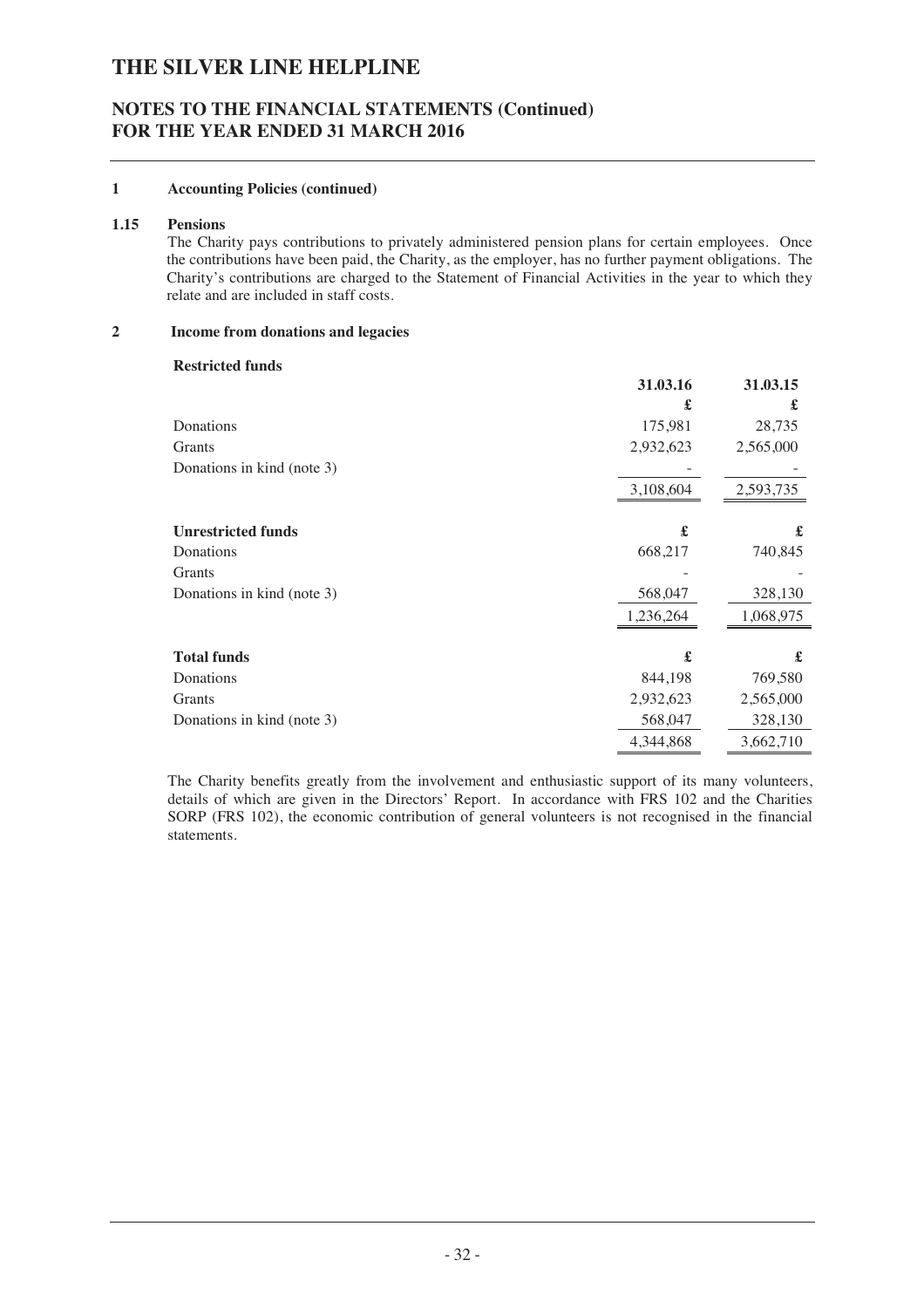# **NOTES TO THE FINANCIAL STATEMENTS (Continued) FOR THE YEAR ENDED 31 MARCH 2016**

#### **3 Donations in kind**

|                                        | <b>Unrestricted</b><br><b>Funds</b> | <b>Unrestricted</b><br><b>Funds</b> |
|----------------------------------------|-------------------------------------|-------------------------------------|
|                                        | 31.03.16                            | 31.03.15                            |
|                                        | £                                   | £                                   |
| Audit, accountancy and governance      | 7,236                               | 7,461                               |
| Office Space                           | 5,000                               | 12,000                              |
| HR Advice and Support                  |                                     | 2,500                               |
| Contract Management Advice and Support | 12,365                              | 1,040                               |
| Legal Advice                           |                                     | 1,500                               |
| <b>BT Call Costs</b>                   | 75,000                              | 134,340                             |
| Advertising & Marketing                |                                     | 16,400                              |
| Evaluations                            |                                     | 42,889                              |
| Director of Policy and Communications  | 37,000                              | 55,000                              |
| Director of Information Strategy       | 55,000                              | 55,000                              |
| Fundraising                            | 16,761                              |                                     |
| Promotional costs                      | 179,685                             |                                     |
| Communication                          | 180,000                             |                                     |
|                                        | 568,047                             | 328,130                             |

#### **4 Expenditure on raising funds**

|                                       |          | 31.03.15    |
|---------------------------------------|----------|-------------|
| <b>Restricted funds</b>               | 31.03.16 | As restated |
|                                       | £        | £           |
| Fundraising                           | 31,120   | 984         |
| Support and governance costs (note 6) | 1,029    | 260         |
|                                       | 32,149   | 1,244       |
|                                       |          |             |
| <b>Unrestricted funds</b>             |          |             |
|                                       | £        | £           |
| Fundraising                           | 250,960  | 142,236     |
| Support and governance costs (note 6) | 44,914   | 34,605      |
|                                       | 295,874  | 176,841     |
|                                       |          |             |
| <b>Total funds</b>                    |          |             |
|                                       | £        | £           |
| Fundraising                           | 282,080  | 143,220     |
| Support and governance costs (note 6) | 45,943   | 34,865      |
|                                       | 328,023  | 178,085     |

Of the £250,960 (2015: £142,236) unrestricted expenses in respect of fundraising expenditure, £16,761 (2015: £Nil) has been donated and accounted for as a donation in kind (note 3). Total staff costs of £203,997 (2015: £83,581) have been allocated to fundraising expenditure based on an agreed apportionment of staff time.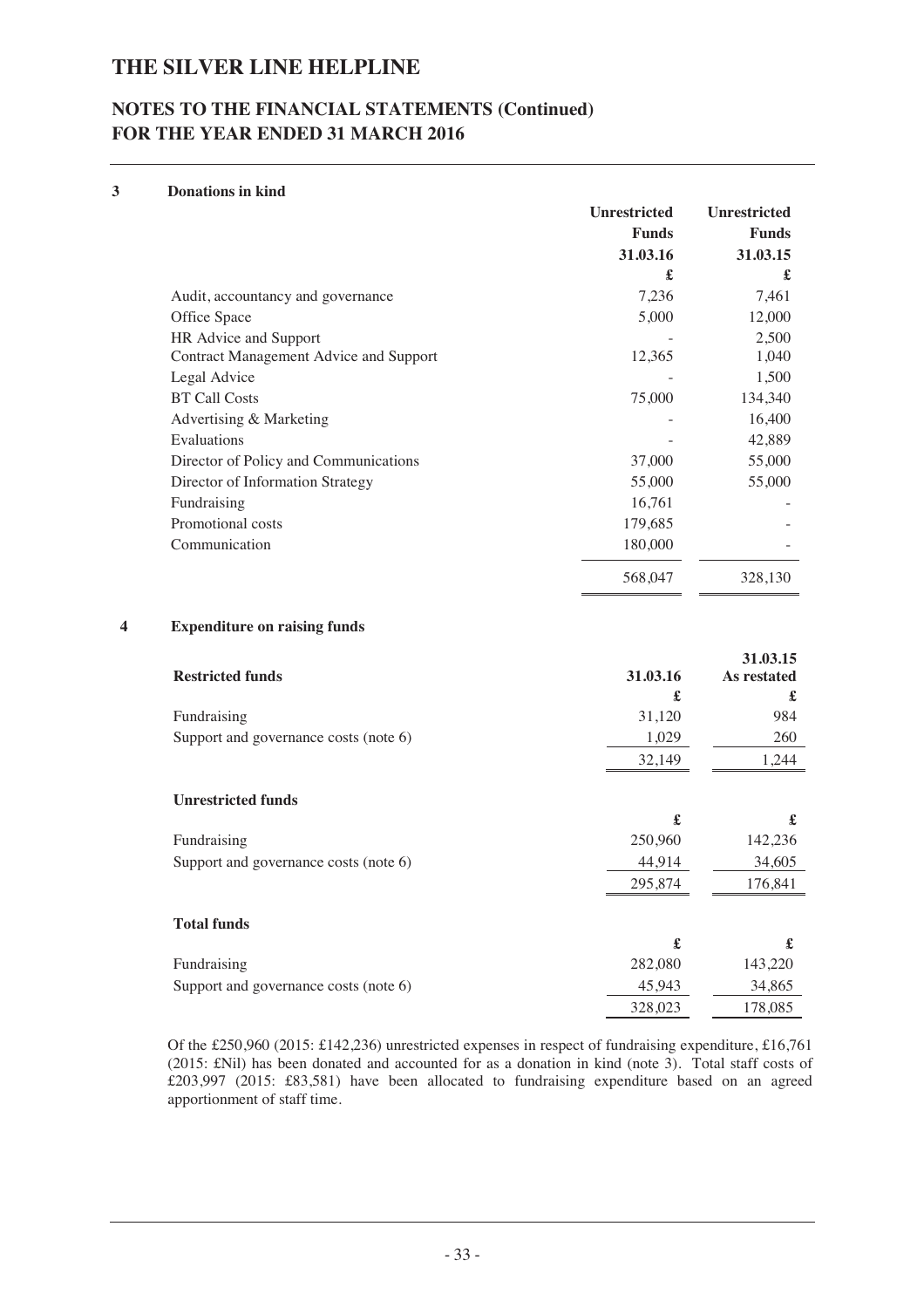### **NOTES TO THE FINANCIAL STATEMENTS (Continued) FOR THE YEAR ENDED 31 MARCH 2016**

#### **5 Expenditure on charitable activities**

| <b>Restricted funds</b>               |           | 31.03.15    |
|---------------------------------------|-----------|-------------|
|                                       | 31.03.16  | As restated |
|                                       | £         | £           |
| Helpline costs                        | 2,439,055 | 2,214,056   |
| Caller Care and Wellbeing             | 73,195    | 153,161     |
| <b>Silver Line Circles/Friends</b>    | 467,933   | 292,361     |
| Marketing and communications          | 61,098    | 34,591      |
| Other charitable activities           | 18,596    | 20,005      |
| Support and governance costs (note 6) | 6,380     | 1,890       |
|                                       | 3,066,257 | 2,716,064   |
| <b>Unrestricted funds</b>             | £         | £           |
| Helpline costs                        | 376,393   | 161,912     |
| Caller Care and Wellbeing             | 70,377    | 83,473      |
| <b>Silver Line Circles/Friends</b>    | 261,001   | 76,635      |
| Marketing and communications          | 440,362   | 93,075      |
| Other charitable activities           | 40.952    | 25,109      |
| Support and governance costs (note 6) | 266,305   | 251,656     |
|                                       | 1,455,390 | 691,860     |
| <b>Total funds</b>                    | £         | £           |
| Helpline costs                        | 2,815,448 | 2,375,968   |
| Caller Care and Wellbeing             | 143,572   | 236,634     |
| <b>Silver Line Circles/Friends</b>    | 728,934   | 368,996     |
| Marketing and communications          | 501,460   | 127,666     |
| Other charitable activities           | 59,548    | 45,114      |
| Support and governance costs (note 6) | 272,685   | 253,546     |
|                                       | 4,521,647 | 3,407,924   |

Of the £1,189,085 (2015: £440,204) unrestricted expenses in respect of charitable activities (excluding support and governance costs), £512,435 (2015: £230,590) has been donated and accounted for as a donation in kind (note 3). Total staff costs of £737,214 (2015: £353,014) have been allocated to charitable activities (excluding support and governance costs) based on an agreed apportionment of staff time.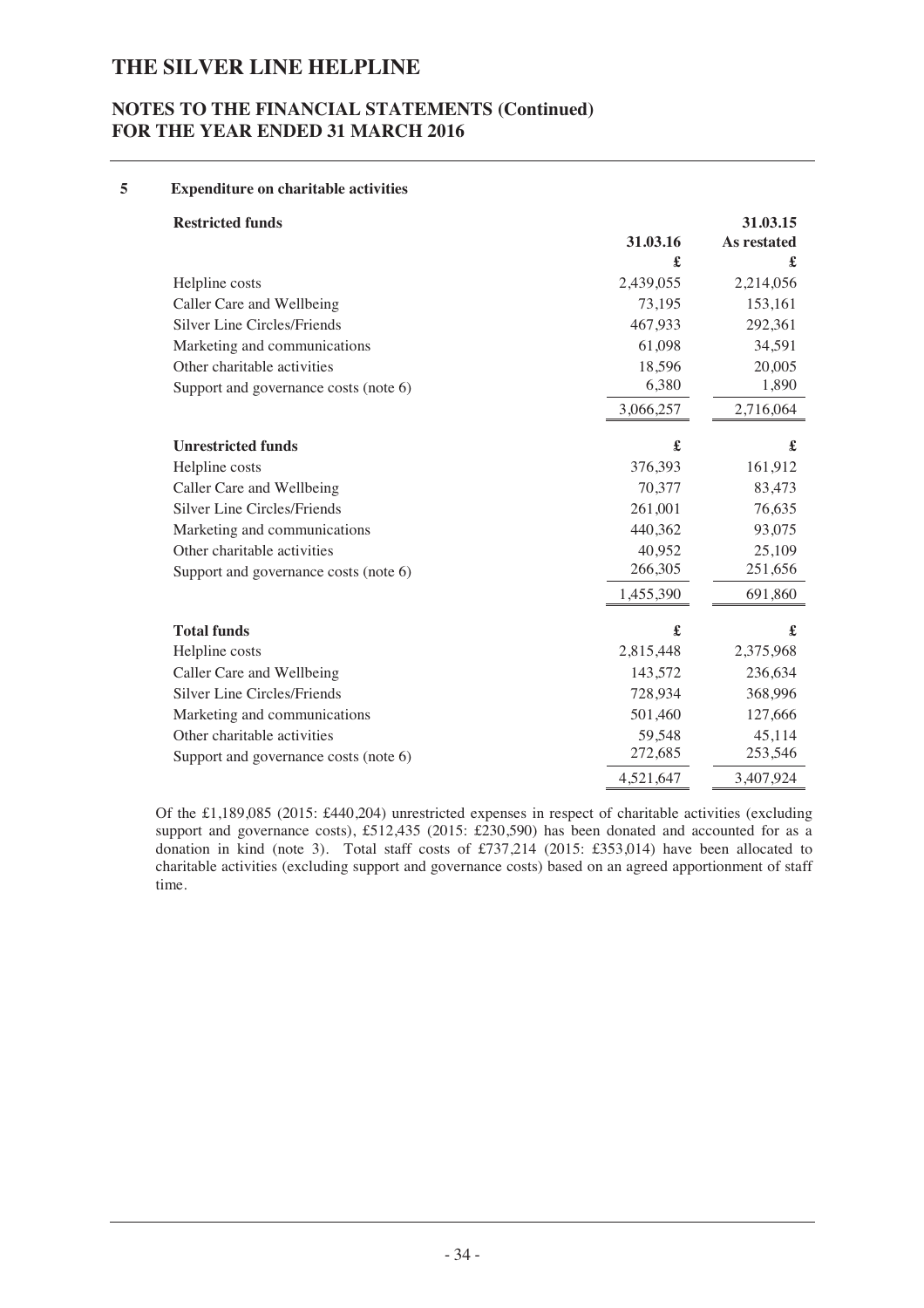### **NOTES TO THE FINANCIAL STATEMENTS (Continued) FOR THE YEAR ENDED 31 MARCH 2016**

| эиррогт ани governance costs                | <b>Restricted</b><br><b>Funds</b> | <b>Unrestricted</b><br><b>Funds</b> | <b>Total</b><br><b>Funds</b> |
|---------------------------------------------|-----------------------------------|-------------------------------------|------------------------------|
|                                             | 31.03.16                          | 31.03.16                            | 31.03.16                     |
|                                             | £                                 | £                                   | £                            |
| IT and $Web1$                               | 2,085                             | 15,535                              | 17,620                       |
| Legal and Professional Charges <sup>2</sup> |                                   | 46,724                              | 46,724                       |
| Volunteer Expenses <sup>3</sup>             | 1,985                             | 18,277                              | 20,262                       |
| Office Costs <sup>4</sup>                   | 396                               | 86,815                              | 87,211                       |
| Finance Costs <sup>3</sup>                  |                                   | 25,608                              | 25,608                       |
| Other Support Costs <sup>4</sup>            |                                   | 1,813                               | 1,813                        |
| <b>Total Support Costs</b>                  | 4,466                             | 194,772                             | 199,238                      |
| Governance Staff Costs <sup>4</sup>         | 2,943                             | 56,932                              | 59,875                       |
| Trustee Costs <sup>2</sup>                  |                                   | 1,336                               | 1,336                        |
| Audit <sup>2</sup>                          |                                   | 28,584                              | 28,584                       |
| Statutory Accounts <sup>2</sup>             |                                   | 12,936                              | 12,936                       |
| Professional Fees <sup>2</sup>              |                                   | 16,659                              | 16,659                       |
| <b>Total Governance Costs</b>               | 2,943                             | 116,447                             | 119,390                      |
| <b>Total Support and Governance Costs</b>   | 7,409                             | 311,219                             | 318,628                      |
| Expenditure on raising funds                | 1,029                             | 44,914                              | 45,943                       |
| Expenditure on charitable funds             | 6,380                             | 266,305                             | 272,685                      |
| <b>Total Support and Governance Costs</b>   | 7,409                             | 311,219                             | 318,628                      |

#### **6 Support and governance costs**

Support and governance costs have been apportioned on the following basis:

- 1 Charitable activities
- 2 Expenditure
- 3 Staff numbers
- Staff salaries

Of the £311,219 of unrestricted expenses in respect of support and governance costs, £38,851 was donated and accounted for as a donation in kind (note 3). This consists of £5,000 (2015: £12,000) for rent, £4,764 (2015: 4,425) for audit fees, £28,587 (2015: £8,076) for professional fees. The unrestricted expenses also include a charge for rent amounting to £22,500 (2015: £nil).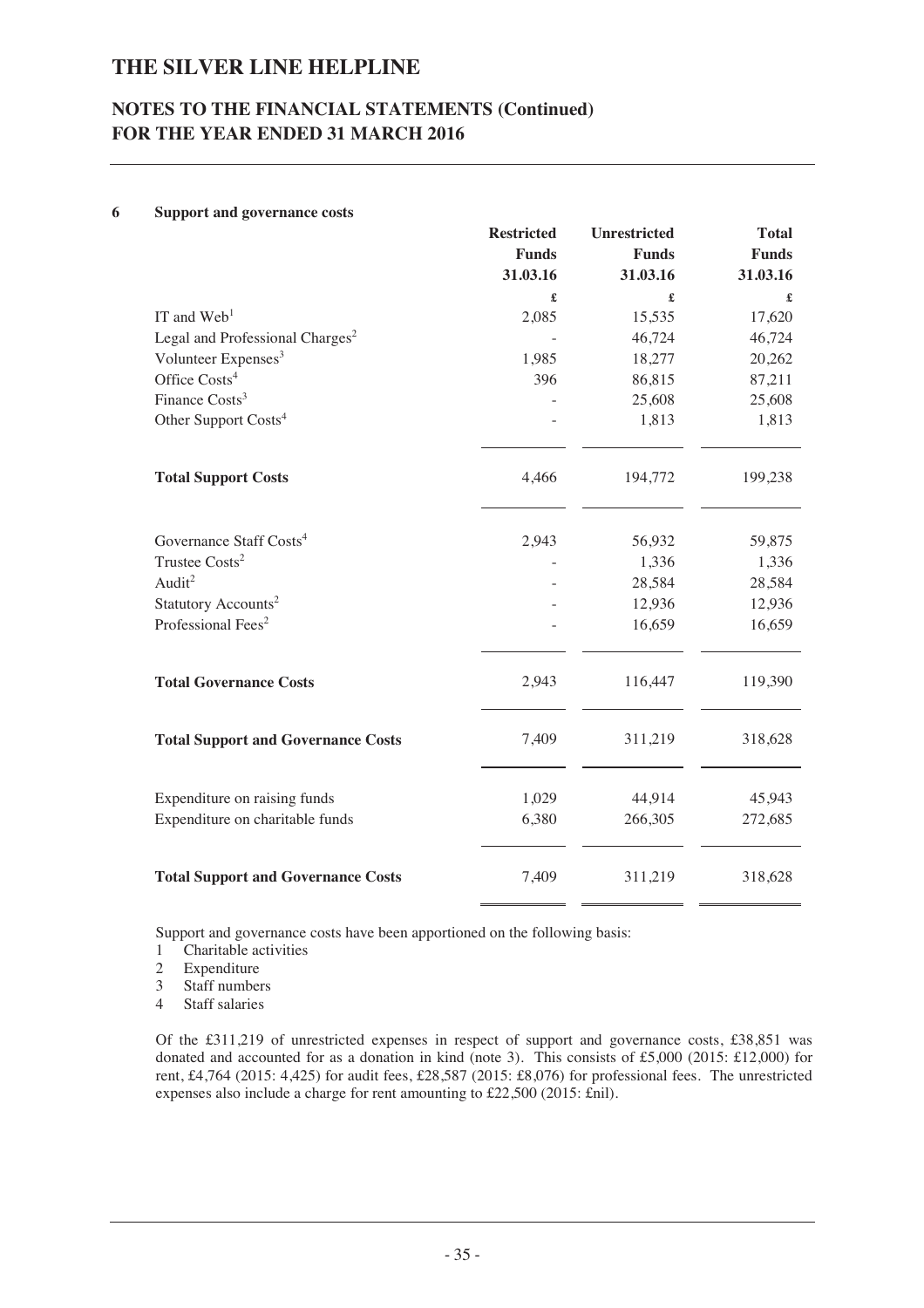### **NOTES TO THE FINANCIAL STATEMENTS (Continued) FOR THE YEAR ENDED 31 MARCH 2016**

| 7 | <b>Tangible Fixed Assets</b>                                                             | <b>Fixtures, Fittings</b><br>& Equipment<br>£         |
|---|------------------------------------------------------------------------------------------|-------------------------------------------------------|
|   | Cost                                                                                     |                                                       |
|   | As at 1 April 2015                                                                       | 14,444                                                |
|   | Additions                                                                                |                                                       |
|   | As at 31 March 2016                                                                      | 14,444                                                |
|   | Depreciation                                                                             |                                                       |
|   | As at 1 April 2015                                                                       | 7,472                                                 |
|   | Charge for the year                                                                      | 4,815                                                 |
|   | As at 31 March 2016                                                                      | 12,287                                                |
|   | <b>Net Book Value</b>                                                                    |                                                       |
|   | As at 31 March 2016                                                                      | 2,157                                                 |
|   | As at 31 March 2015                                                                      | 6,972                                                 |
| 8 | <b>Investments</b>                                                                       | <b>Shares</b> in<br>Group<br><b>Undertakings</b><br>£ |
|   | <b>Cost and Net Book Value</b><br>As at 1 April 2015<br>Additions<br>As at 31 March 2016 | 1<br>1                                                |

The charitable company holds 100% of the ordinary share capital in The Silver Line Helpline Enterprises Limited, a company registered in England and Wales.

At 31 March 2016, The Silver Line Helpline Enterprises Limited had aggregate share capital and reserves amounting to £1 and a profit for the year then ended amounting to £nil.

#### **9 Debtors**

|                                | <b>Total</b> | <b>Total</b> |
|--------------------------------|--------------|--------------|
|                                | 31.03.16     | 31.03.15     |
|                                |              |              |
| Other debtors                  | 21.491       |              |
| Prepayments and accrued income | 81.391       | 104,079      |
|                                | 102,882      | 104,079      |

Financial assets that are debt instruments measured at amortised cost comprise other debtors and accrued income and amounted to £20,030 (2015: £20,000).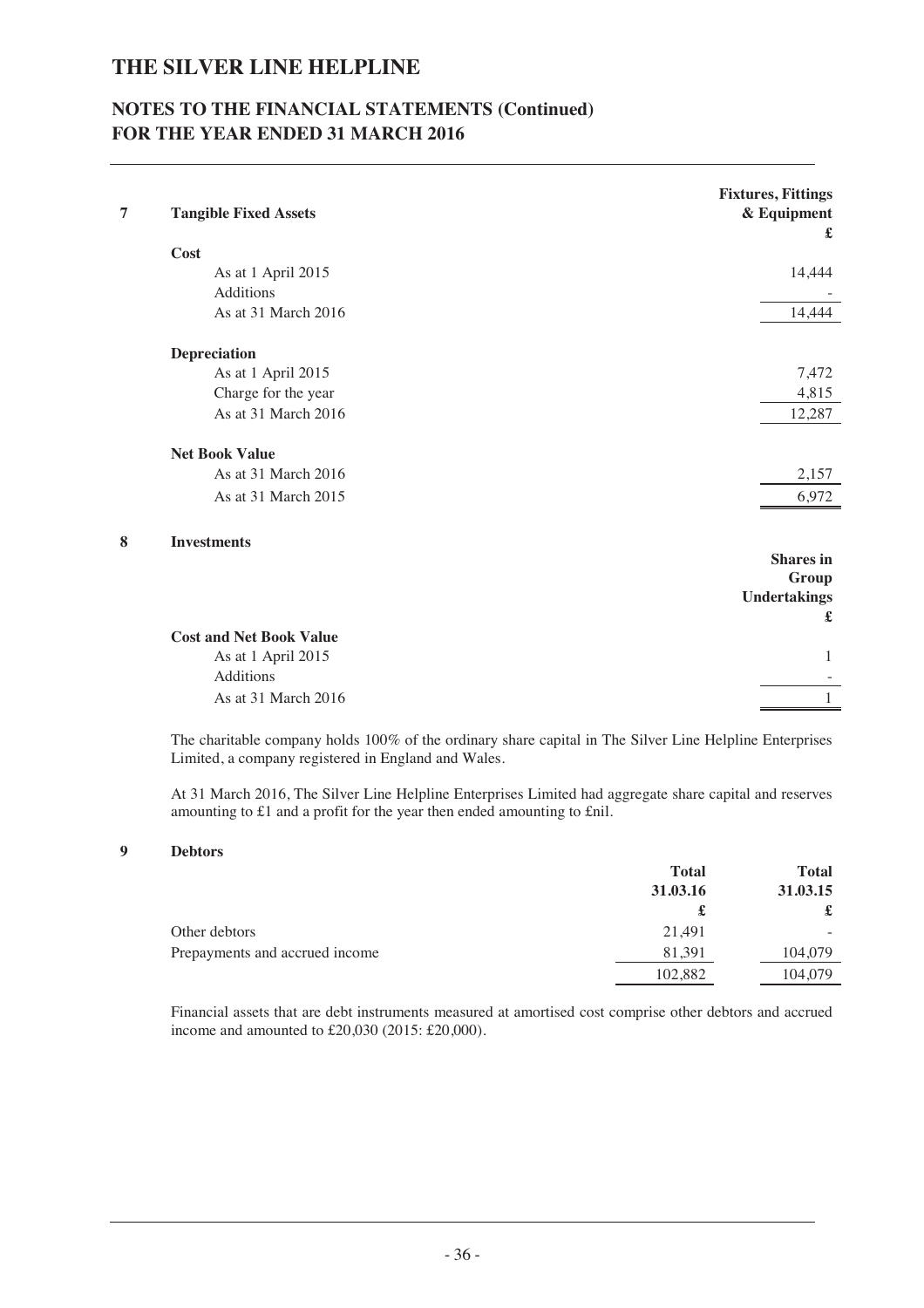### **NOTES TO THE FINANCIAL STATEMENTS (Continued) FOR THE YEAR ENDED 31 MARCH 2016**

#### **10 Creditors**

|                                        | <b>Total</b> | <b>Total</b> |  |
|----------------------------------------|--------------|--------------|--|
|                                        | 31.03.16     | 31.03.15     |  |
|                                        | £            | £            |  |
| Trade creditors                        | 243,750      | 224,229      |  |
| Amounts owed to subsidiary undertaking | 1,501        |              |  |
| Payroll taxes                          | 31,248       | 15,714       |  |
| Other creditors                        | 2,536        |              |  |
| Accruals and deferred income           | 154,358      | 167,389      |  |
|                                        | 433,393      | 407,333      |  |

Financial liabilities measured at amortised cost comprise trade creditors, other creditors and accruals and amounted to £335,646 (2015: £307,949).

| Movement in deferred income                      |          |
|--------------------------------------------------|----------|
|                                                  |          |
| Balance as at 31 March 2015                      | 83,667   |
| Amount released to income from donations in kind | (82,000) |
| Amount released to income from grants            | (1.667)  |
|                                                  |          |

Deferred income comprised a gift in kind for providing posters and leaflets for a campaign over a number of months and a proportion of a grant that related to the year ended 31 March 2016.

#### **11 Unrestricted Funds**

| As at $31$ March $2015$ | 564.841     |
|-------------------------|-------------|
| Incoming resources      | 1.236.287   |
| Outgoing resources      | (1,751,264) |
| As at 31 March $2016$   | 49.864      |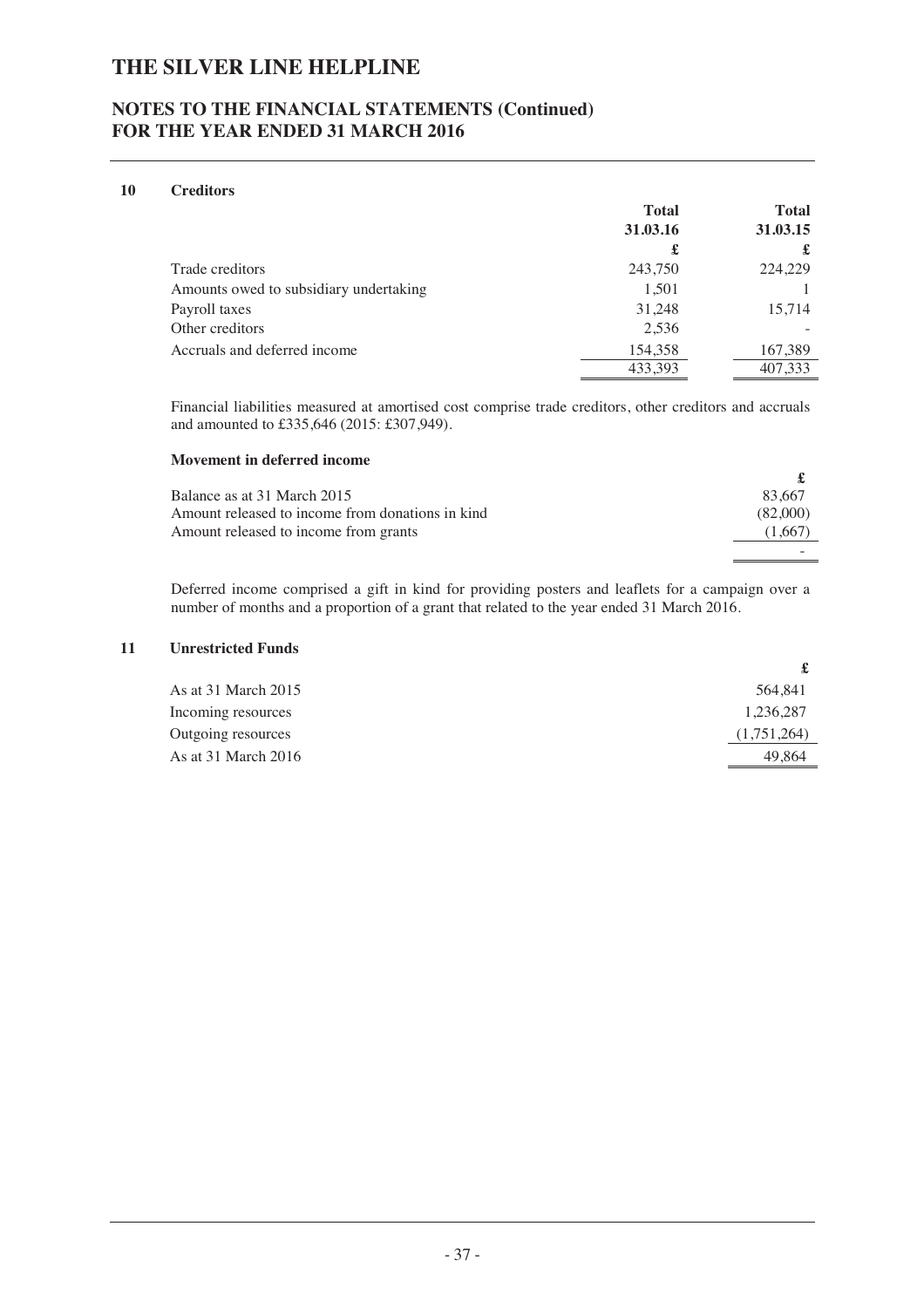### **NOTES TO THE FINANCIAL STATEMENTS (Continued) FOR THE YEAR ENDED 31 MARCH 2016**

#### **12 Restricted Funds**

|                                        | As at<br>31.03.15 | <b>Incoming</b><br><b>Resources</b> | Outgoing<br><b>Resources</b> | As at<br>31.03.16 |
|----------------------------------------|-------------------|-------------------------------------|------------------------------|-------------------|
|                                        | £                 | £                                   | £                            | £                 |
| <b>BT</b>                              | 5,811             |                                     | (5,811)                      |                   |
| <b>Comic Relief Grant</b>              | 18,333            | 1,667                               | (20,000)                     |                   |
| Swiss Re                               |                   | 10,000                              | (10,000)                     |                   |
| <b>BIG</b> Lottery                     | 70,402            | 2,547,623                           | (2,573,985)                  | 44,040            |
| <b>NESTA</b>                           | 7,436             |                                     | (7, 436)                     |                   |
| Rayne Foundation                       | 21,627            |                                     | (21,627)                     |                   |
| Castansa Fund (formerly Scottish Fund) | 711               | 30                                  | (741)                        |                   |
| <b>Dulverton Trust</b>                 | 20,000            | 25,000                              | (45,000)                     |                   |
| John Laing Charitable Trust            | 25,000            | 25,000                              | (50,000)                     |                   |
| <b>Alfred Caplin Charity</b>           |                   | 50,000                              | (50,000)                     |                   |
| Shaikh Jaffer & Newmatullah E F Fdn    |                   |                                     |                              |                   |
| Ltd (SJNE)                             | 9,409             | 10,108                              | (19,517)                     |                   |
| Maureen Boal                           |                   | 10,000                              | (365)                        | 9,635             |
| Stannah                                |                   | 40,000                              | (15,769)                     | 24,231            |
| The February Foundation                |                   | 5,000                               | (5,000)                      |                   |
| <b>Headley Trust</b>                   |                   | 40,000                              |                              | 40,000            |
| Ad Melioria CT                         |                   | 5,000                               | (5,000)                      |                   |
| Asda Foundation                        |                   | 250,000                             | (230, 479)                   | 19,521            |
| Tunstall                               |                   | 19,968                              | (19,968)                     |                   |
| HC-One                                 |                   | 45,000                              | (5,796)                      | 39,204            |
| Lord Provost Office                    |                   | 12,558                              | (262)                        | 12,296            |
| The Normanby CT                        |                   | 1,000                               | (1,000)                      |                   |
| Other restricted 15-16                 |                   | 6,000                               | (6,000)                      |                   |
| <b>Business Development</b>            |                   | 4,650                               | (4,650)                      |                   |
|                                        | 178,729           | 3,108,604                           | (3,098,406)                  | 188,927           |

- The BT grant funds BT Helpline call costs. The fund is fully utilised.
- Comic Relief fund is restricted to helpline running costs. The fund is fully utilised.
- The Swiss Re funding was restricted to marketing, and the North East launch event, and associated costs. The fund is fully utilised.
- The BIG Lottery funding was awarded to cover core Helpline costs.
- The NESTA funding was for the technology associated with the Virtual Call Centre, and support and management of volunteers. The fund is fully utilised.
- The Rayne Foundation funding is for core helpline costs. The fund is fully utilised.
- Castansa Fund (formerly Scottish Fund) is restricted to core costs of marketing and running the service in Scotland. The fund is fully utilised.
- The Dulverton Trust funds are to pay for the caller care function. The fund is fully utilised.
- The John Laing Charitable Trust funds are to provide Silver Circles and volunteer training. The fund is fully utilised.
- The Alfred Caplin Charity funds are to pay for the National Conference and Communications and Marketing. The fund is fully utilised.
- x Shaikh Jaffer and Newmatullah E F Fdn Ltd (SJNE) funds the Gujarati project outreach and supports volunteering in London. The fund is fully utilised.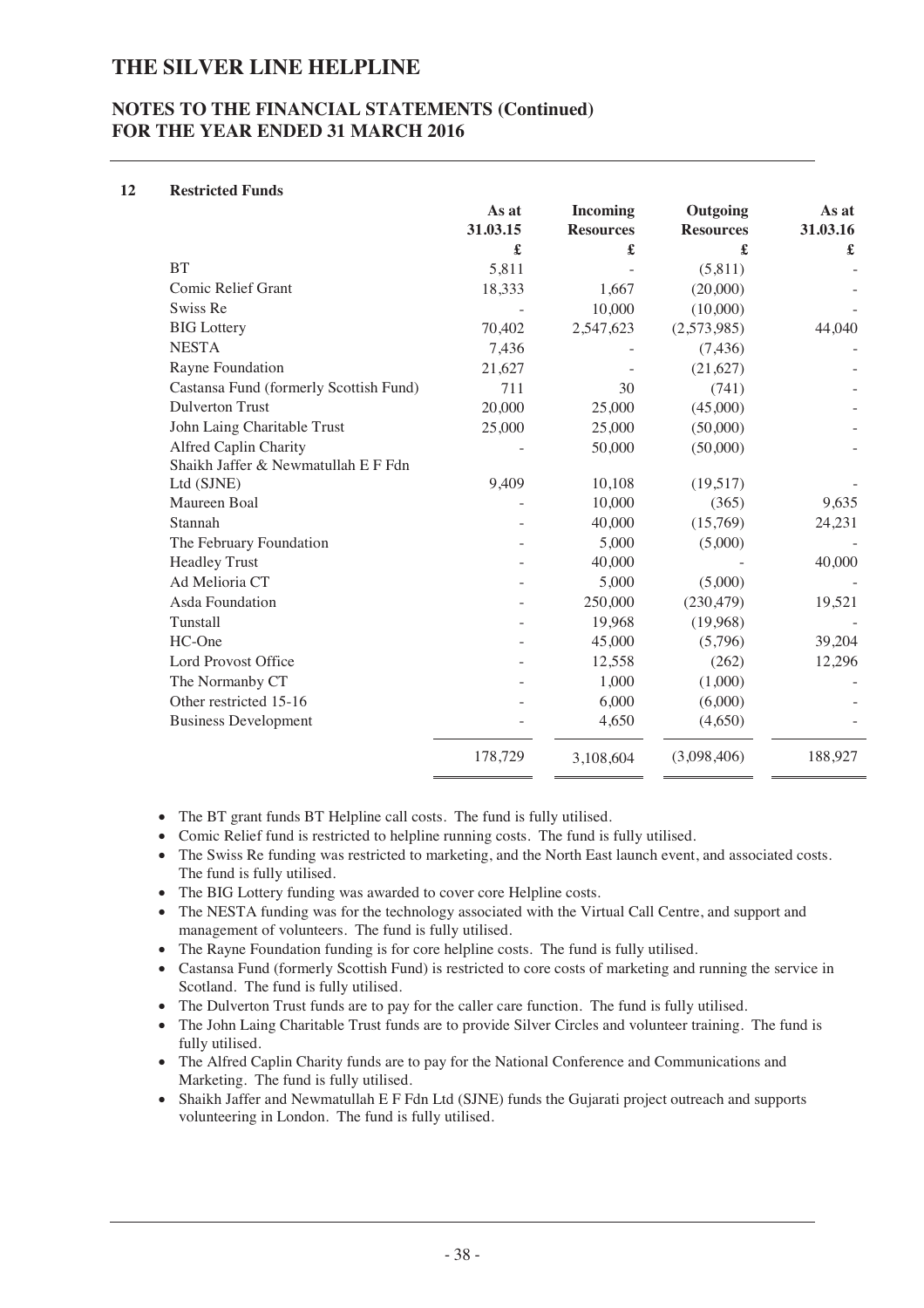### **NOTES TO THE FINANCIAL STATEMENTS (Continued) FOR THE YEAR ENDED 31 MARCH 2016**

#### **12 Restricted Funds (continued)**

- The Maureen Boal fund is to pay for initial launch and running costs of service in Northern Ireland. The launch was delayed until 2016.
- The Stannah fund is to pay for Silver Circles.
- The February Foundation funds are to pay for the helpline running costs. The fund is fully utilised.
- The Headley Trust funds the development of a new intranet site. This will facilitate improved communication and support for Silver Line Friend volunteers.
- $\bullet$  Ad Melioria CT funds the Christmas 2015 period helpline calls. The fund is fully utilised.
- Asda Foundation funds night time helpline, Silver Letters and a project manager.
- Tunstall funds the Birmingham City Council project. The fund is fully utilised.
- HC-One funds Silver Connects staff costs which launched at the end of October 2015.
- Lord Provost Office funds Glasgow event activity.
- The Normanby CT funds Christmas calls 2015. This fund is fully utilised.

#### **13 Trustee Remuneration, Trustees' Benefits and Staff Costs**

The Trustees were not paid and received no other benefits from employment with the charity during the year (2015: £nil). During the year, travel expenses amounting to £153 (2015: £1,436) were reimbursed to two (2015: two) Trustees. No Trustees received payment for professional or other services supplied to the Charity (2015: £nil).

The key management personnel of the Charity comprise the Chief Executive Officer, the Director of Operations, the Director of Fundraising, the Director of Business Development and the Director of Information Strategy. The total employee benefits of key management personnel total £301,077 (2015: £210,378).

#### **14 Staff costs**

|                                                | <b>Total</b>  | <b>Total</b>  |
|------------------------------------------------|---------------|---------------|
|                                                | 31.03.16      | 31.03.15      |
|                                                | £             | £             |
| Wages and salaries                             | 905,310       | 440,177       |
| Social Security costs                          | 86,803        | 42,550        |
| Pension contributions                          | 4,100         | 3,075         |
|                                                | 996,213       | 485,802       |
| Average number of employees during the period: |               |               |
|                                                | 2016          | 2015          |
|                                                | <b>Number</b> | <b>Number</b> |
| Costs of generating voluntary income.          | 4             | 2             |
| Charitable activities                          | 22            | 14            |
| Administration                                 | 2             |               |
|                                                | 28            | 17            |

During the current year, one employee received emoluments of between £80,000 and £90,000 (2015: one employee between £70,000 and £80,000). Staff costs have been allocated to the appropriate expense category in accordance with an appropriate allocation of staff time spent in relation to activities undertaken.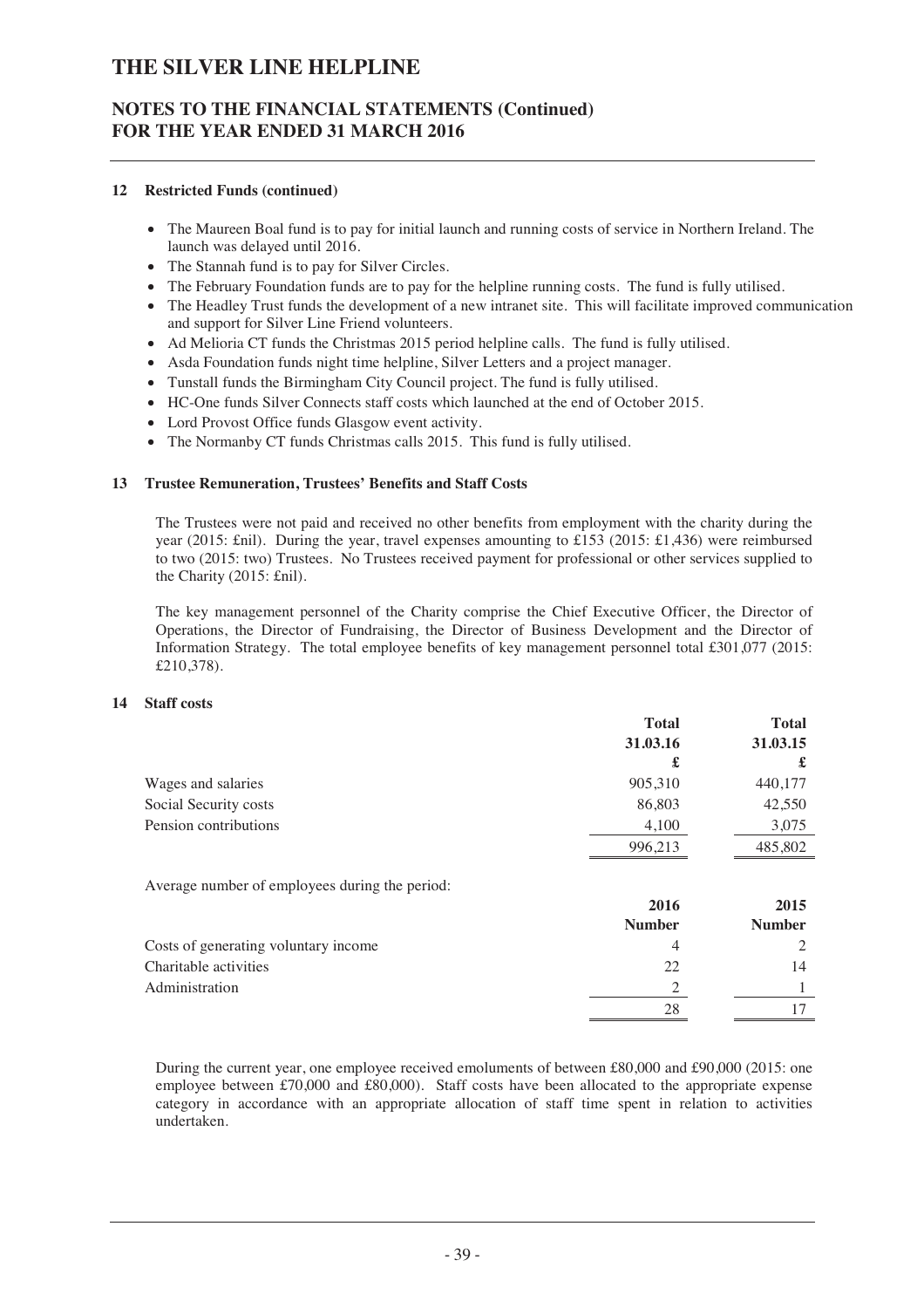### **NOTES TO THE FINANCIAL STATEMENTS (Continued) FOR THE YEAR ENDED 31 MARCH 2016**

| 15 | <b>Auditor's Fees</b>                        | <b>Total</b><br>31.03.16<br>£ | <b>Total</b><br>31.03.15<br>£ |
|----|----------------------------------------------|-------------------------------|-------------------------------|
|    | Audit Fee                                    | 28,584                        | 22,125                        |
|    | Other fees included within professional fees | 32,082                        | 52,124                        |
|    |                                              | 60,666                        | 74.249                        |

Of the total fees charged, £6,396 (2015: £12,501) has been donated and accounted for as a donation in kind (see note 3).

#### **16 Liability of Members**

The Charity does not have share capital and is limited by guarantee. In the event of the Charity being wound up the maximum each member is liable to contribute is £10.

As at 31 March 2016, there were 10 members (2015: 9 members).

#### **17 Related Party Transactions**

Professor Patrick Geoghegan OBE, a Trustee, was also the Chair of the Post Graduate Medical School at Anglia Ruskin University until August 2015. During the year, the charity received donations from the Anglia Ruskin University amounting to £1,000 (2015: £42,889).

During the year the Charity received donations from the Trustees amounting to £1,000 (2015: £5,000).

During the year the Charity received income on behalf of The Silver Line Helpline Enterprises Limited (the 'subsidiary') amounting to £6,720 (2015: £nil). The charity also incurred expenditure on behalf of the subsidiary amounting to £1,395 (2015: £nil) and received a donation from the subsidiary amounting to £3,825 (2015: £nil). At 31 March 2016, the balance due from the Charity to the subsidiary amounted to £1,501 (2015: £1). The balance is interest free and repayable on demand.

#### **18 Control**

The Trustees consider there to be no ultimate controlling party.

#### **19 Analysis of Net Assets Between Funds**

|                       | <b>Restricted</b><br><b>Funds</b><br>31.03.16 | <b>Unrestricted</b><br><b>Funds</b><br>31.03.16 | <b>Total</b><br><b>Funds</b><br>31.03.16 | <b>Total</b><br><b>Funds</b><br>31.03.15 |
|-----------------------|-----------------------------------------------|-------------------------------------------------|------------------------------------------|------------------------------------------|
|                       | £                                             | £                                               | £                                        | £                                        |
| Cash                  | 483,129                                       | 84,015                                          | 567,144                                  | 1,039,851                                |
| Other net liabilities | (294,202)                                     | (34, 151)                                       | (328, 353)                               | (296, 281)                               |
|                       | 188,927                                       | 49.864                                          | 238,791                                  | 743,570                                  |

#### **20 Financial Commitments**

At 31 March 2016, the Charity had a commitment under a licence to occupy its premises amounting to £12,000 (2015: £nil), which is all payable within one year.